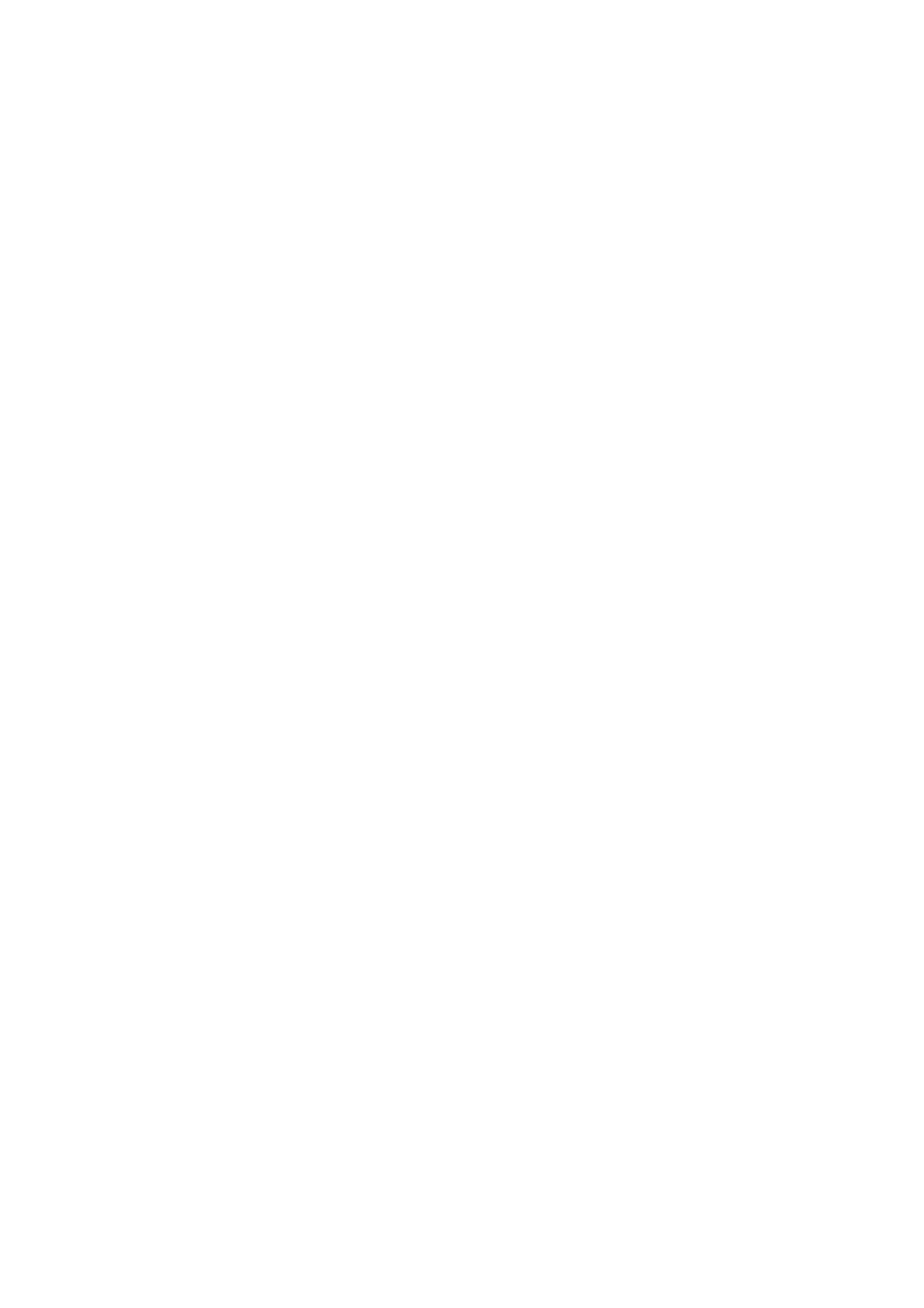## **BLOCK DIAGRAM**

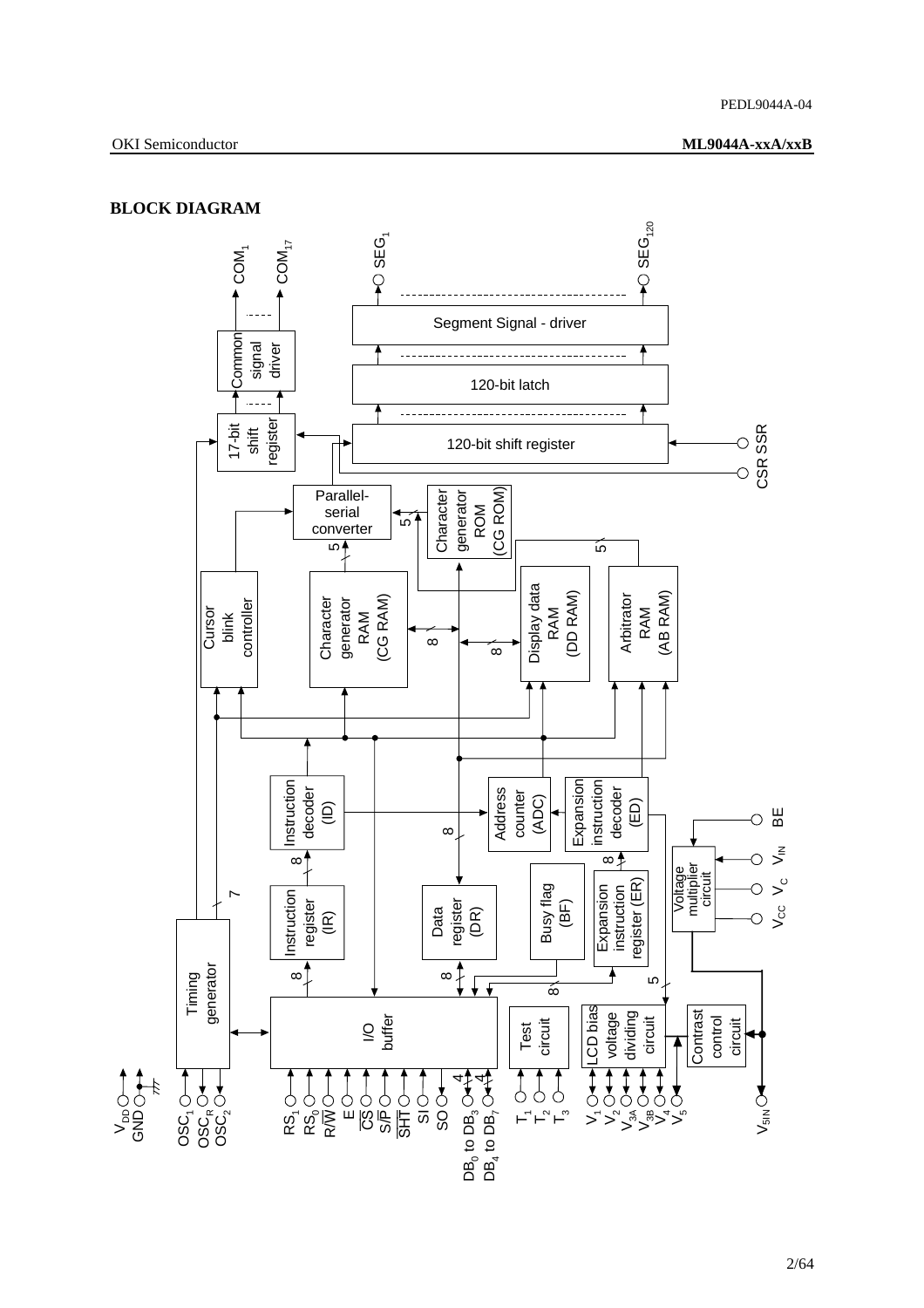### **I/O CIRCUITS**





Applied to pin SO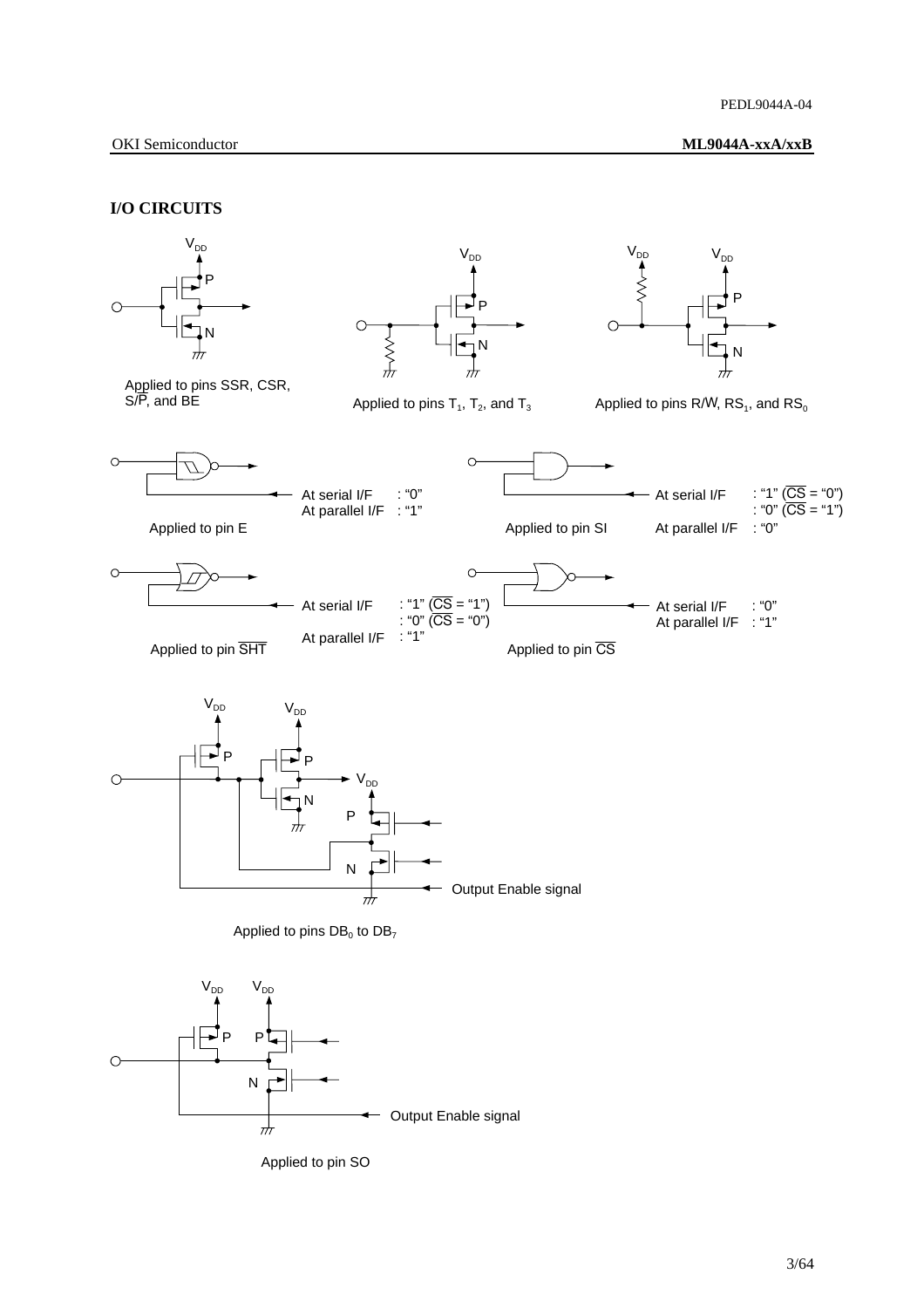## **PIN DESCRIPTIONS**

| Symbol                                |                                                                                                                                                                                                  |                                                   | Description                                                                                                                                                                                                       |  |  |  |  |
|---------------------------------------|--------------------------------------------------------------------------------------------------------------------------------------------------------------------------------------------------|---------------------------------------------------|-------------------------------------------------------------------------------------------------------------------------------------------------------------------------------------------------------------------|--|--|--|--|
| $R/\overline{W}$                      | The input pin with a pull-up resistor to select Read ("H") or Write ("L") in the Parallel I/F<br>Mode.                                                                                           |                                                   |                                                                                                                                                                                                                   |  |  |  |  |
|                                       |                                                                                                                                                                                                  | This pin should be open in the Serial I/F Mode.   |                                                                                                                                                                                                                   |  |  |  |  |
|                                       | The input pins with a pull-up resistor to select a register in the Parallel I/F Mode.                                                                                                            |                                                   |                                                                                                                                                                                                                   |  |  |  |  |
|                                       | RS <sub>1</sub>                                                                                                                                                                                  | RS <sub>0</sub>                                   | Name of register                                                                                                                                                                                                  |  |  |  |  |
| $RS0$ , $RS1$                         | H                                                                                                                                                                                                | $\mathsf{H}$                                      | Data register                                                                                                                                                                                                     |  |  |  |  |
|                                       | H                                                                                                                                                                                                | L                                                 | Instruction register                                                                                                                                                                                              |  |  |  |  |
|                                       | L                                                                                                                                                                                                | L                                                 | Expansion Instruction register                                                                                                                                                                                    |  |  |  |  |
|                                       |                                                                                                                                                                                                  | This pin should be open in the Serial I/F Mode.   |                                                                                                                                                                                                                   |  |  |  |  |
| E                                     |                                                                                                                                                                                                  | activating instructions in the Parallel I/F Mode. | The input pin for data input/output between the CPU and the ML9044A and for                                                                                                                                       |  |  |  |  |
|                                       | This pin should be open in the Serial I/F Mode.                                                                                                                                                  |                                                   |                                                                                                                                                                                                                   |  |  |  |  |
| $DB_0$ to $DB_3$                      | The input/output pins to transfer data of lower-order 4 bits between the CPU and the<br>ML9044A in the Parallel I/F Mode. The pins are not used for the 4-bit interface and<br>serial interface. |                                                   |                                                                                                                                                                                                                   |  |  |  |  |
|                                       | Each pin is equipped with a pull-up resistor, so this pin should be open when not used.                                                                                                          |                                                   |                                                                                                                                                                                                                   |  |  |  |  |
|                                       | The input/output pins to transfer data of upper 4 bits between the CPU and the<br>ML9044A in the Parallel I/F Mode. The pins are not used for the serial interface.                              |                                                   |                                                                                                                                                                                                                   |  |  |  |  |
| $DB_4$ to $DB_7$                      | Each pin is equipped with a pull-up resistor, so this pin should be open in the Serial I/F<br>Mode when not used.                                                                                |                                                   |                                                                                                                                                                                                                   |  |  |  |  |
|                                       |                                                                                                                                                                                                  | ML9044A by instructions sent from the CPU.        | The clock oscillation pins required for LCD drive signals and the operation of the                                                                                                                                |  |  |  |  |
| OSC <sub>1</sub>                      | To input external clock, the $\text{OSC}_1$ pin should be used. The $\text{OSC}_R$ and the $\text{OSC}_2$ pins<br>should be open.                                                                |                                                   |                                                                                                                                                                                                                   |  |  |  |  |
| $\text{OSC}_2$<br><b>OSCR</b>         | To start oscillation with an external resistor, the resistor should be connected between<br>the $\text{OSC}_1$ and $\text{OSC}_2$ pins. The $\text{OSC}_R$ pin should be open.                   |                                                   |                                                                                                                                                                                                                   |  |  |  |  |
|                                       | To start oscillation with an internal resistor, the $\rm{OSC}_2$ and $\rm{OSC}_R$ pins should be<br>short-circuited outside the ML9044A. The OSC <sub>1</sub> pin should be open.                |                                                   |                                                                                                                                                                                                                   |  |  |  |  |
|                                       |                                                                                                                                                                                                  | The LCD common signal output pins.                |                                                                                                                                                                                                                   |  |  |  |  |
| COM <sub>1</sub> to COM <sub>17</sub> |                                                                                                                                                                                                  |                                                   | For 1/9 duty, non-selectable voltage waveforms are output via COM <sub>10</sub> to COM <sub>17</sub> . For<br>1/12 duty, non-selectable voltage waveforms are output via COM <sub>13</sub> to COM <sub>17</sub> . |  |  |  |  |
| $SEG1$ to $SEG120$                    | The LCD segment signal output pins.                                                                                                                                                              |                                                   |                                                                                                                                                                                                                   |  |  |  |  |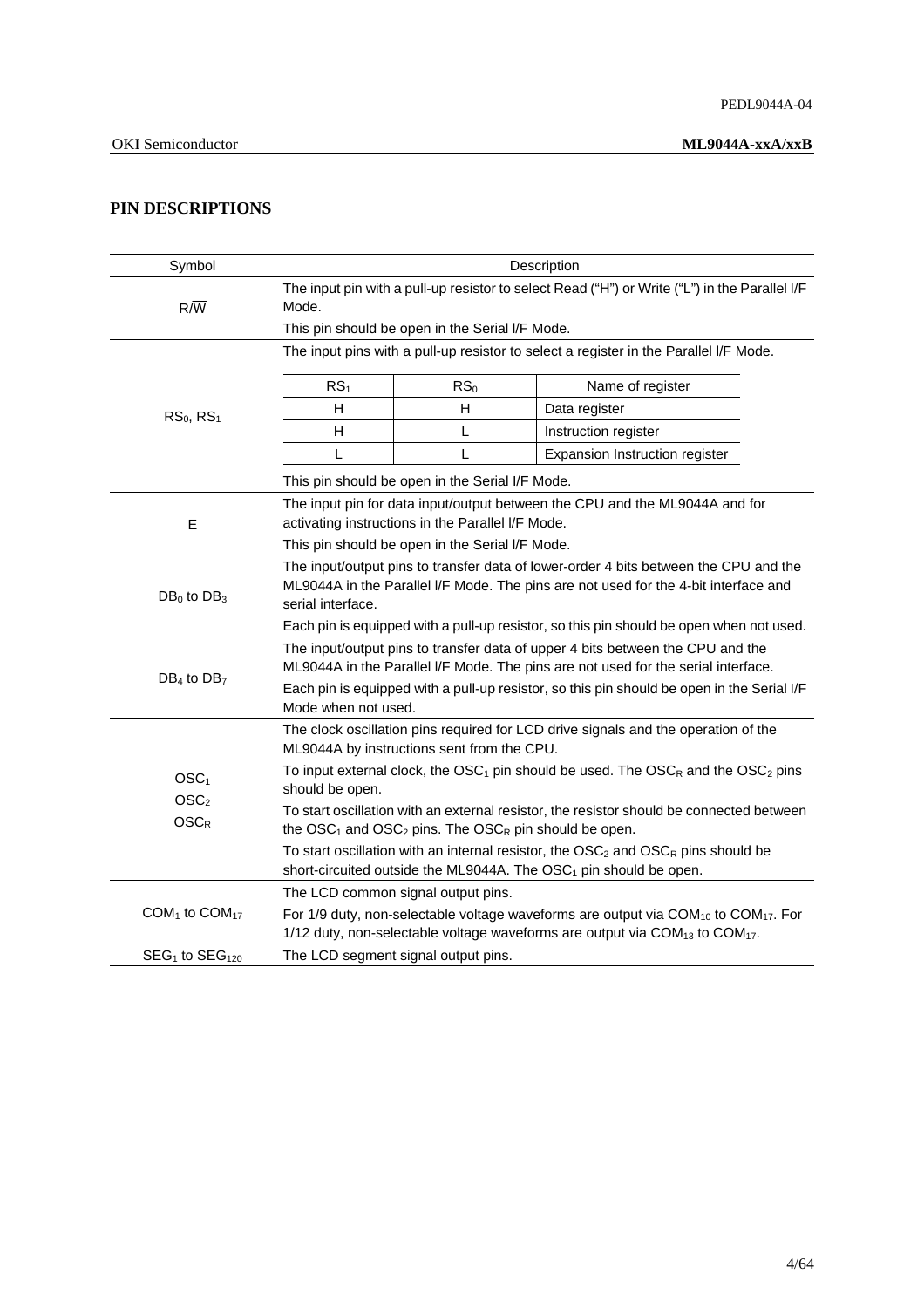| Symbol                                      | Description                                                                                                                                                                                                                                                                                                                                                                                                                                                                                                                                                                                                                                                                                                                                                                                                                               |
|---------------------------------------------|-------------------------------------------------------------------------------------------------------------------------------------------------------------------------------------------------------------------------------------------------------------------------------------------------------------------------------------------------------------------------------------------------------------------------------------------------------------------------------------------------------------------------------------------------------------------------------------------------------------------------------------------------------------------------------------------------------------------------------------------------------------------------------------------------------------------------------------------|
| <b>CSR</b>                                  | The input pin to select the transfer direction of the common signal output data.<br>At 1/n duty, data is transferred from COM1 to COMn when "L" is applied to this pin and<br>transferred from COMn to COM1 when "H" is applied to this pin.                                                                                                                                                                                                                                                                                                                                                                                                                                                                                                                                                                                              |
| <b>SSR</b>                                  | The input pin to select the transfer direction of the segment signal output data.<br>"L": Data transfer from $SEG_1$ to $SEG_{120}$<br>"H": Data transfer from $SEG_{120}$ to $SEG_1$                                                                                                                                                                                                                                                                                                                                                                                                                                                                                                                                                                                                                                                     |
| $V_1$ , $V_2$ , $V_{3A}$ , $V_{3B}$ , $V_4$ | The pins to output bias voltages to the LCD.<br>For 1/4 bias: The $V_2$ and $V_{3B}$ pins are shorted.<br>For 1/5 bias: The $V_{3A}$ and $V_{3B}$ pins are shorted.                                                                                                                                                                                                                                                                                                                                                                                                                                                                                                                                                                                                                                                                       |
| BE                                          | The input pin to enable or disable the voltage multiplier circuit.<br>"L" disables the voltage multiplier circuit. "H" enables the voltage multiplier circuit.<br>The voltage multiplier circuit doubles the input voltage between $V_{DD}$ and $V_{IN}$ and the<br>multiplied voltage referenced to V <sub>DD</sub> is output to the V <sub>5IN</sub> pin. The voltage multiplier<br>circuit can be used only when generating a level lower than GND.                                                                                                                                                                                                                                                                                                                                                                                    |
| $V_{IN}$                                    | The pin to input voltage to the voltage multiplier.                                                                                                                                                                                                                                                                                                                                                                                                                                                                                                                                                                                                                                                                                                                                                                                       |
| $V5$ , $V5IN$                               | The pins to supply the LCD drive voltage.<br>The LCD drive voltage is supplied to the $V5$ pin when the voltage multiplier is not used<br>$(BE = "0")$ and the internal contrast adjusting circuit is also not used. At this time, the<br>V <sub>5IN</sub> pin should be open.<br>The LCD drive voltage is supplied to the $V_{5iN}$ pin when the voltage multiplier is not used<br>(BE = "0") but the internal contrast adjusting circuit is used. At this time, the $V_5$ pin<br>should be open.<br>When the voltage multiplier is used (BE = "1"), the $V_5$ pin should be open (the<br>multiplied voltage is output to the V <sub>5IN</sub> pin). In this case, the internal contrast adjusting<br>circuit must be used. Capacitors for the voltage multiplier should be connected<br>between the $V_{DD}$ pin and the $V_{5IN}$ pin. |
| $V_C$                                       | The pin to connect the positive pin of the capacitor for the voltage multiplier. Leave the<br>pin open when the voltage multiplier circuit is not used.                                                                                                                                                                                                                                                                                                                                                                                                                                                                                                                                                                                                                                                                                   |
| $V_{\rm CC}$                                | The pin to connect the negative pin of the capacitor used for the voltage multiplier.<br>Leave the pin open when the voltage multiplier circuit is not used.                                                                                                                                                                                                                                                                                                                                                                                                                                                                                                                                                                                                                                                                              |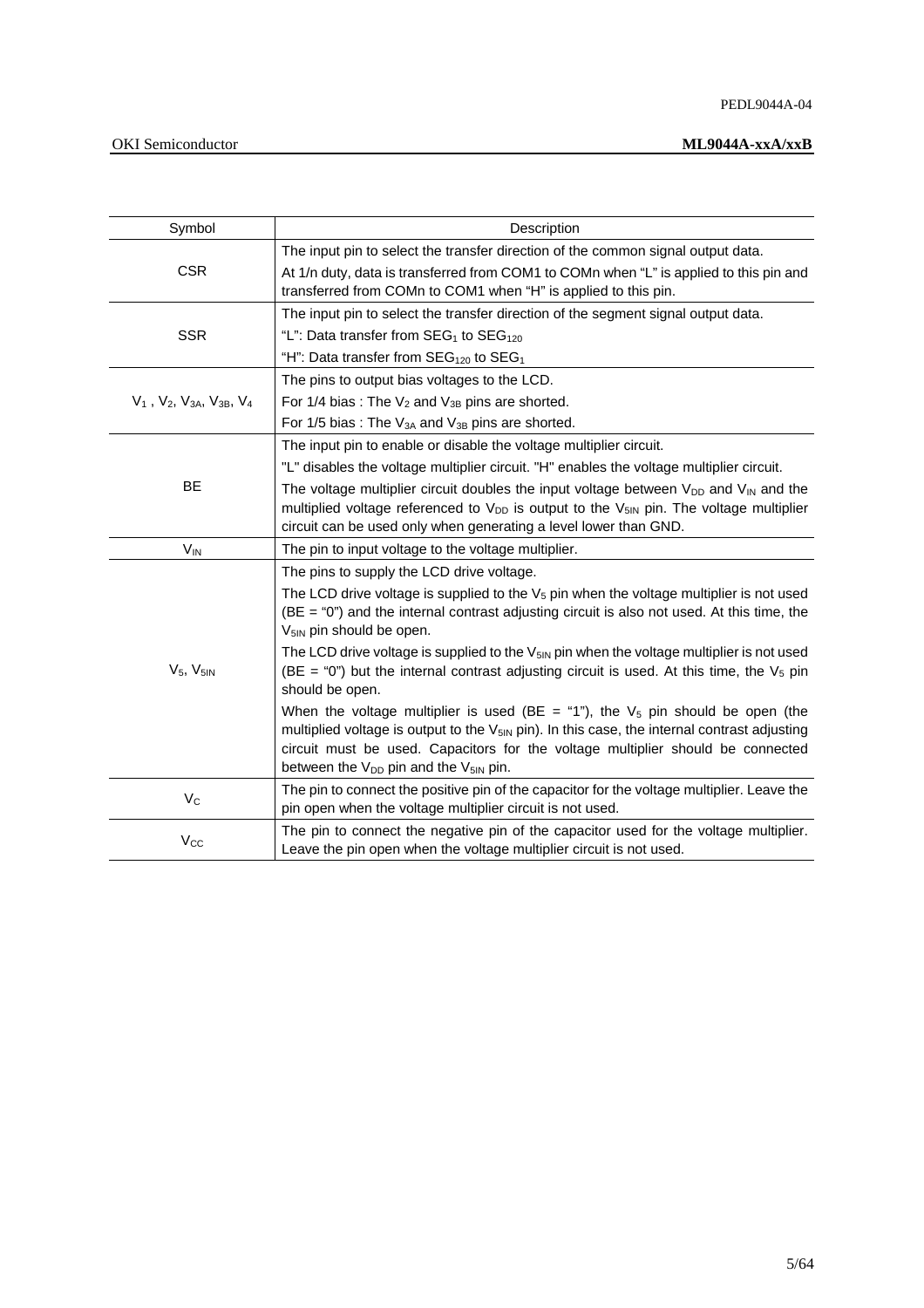### PEDL9044A-04

## OKI Semiconductor **ML9044A-xxA/xxB**

| Symbol                 | Description                                                                                                                                     |
|------------------------|-------------------------------------------------------------------------------------------------------------------------------------------------|
| $T_1$ , $T_2$ , $T_3$  | The input pins for test circuits (normally open). Each of these pins is equipped with a<br>pull-down resistor, so this pin should be left open. |
| V <sub>DD</sub>        | The power supply pin.                                                                                                                           |
| <b>GND</b>             | The ground level input pin.                                                                                                                     |
|                        | The input pin to select the serial or parallel interface.                                                                                       |
| $S/\overline{P}$       | "L" selects the parallel interface.                                                                                                             |
|                        | "H" selects the serial interface.                                                                                                               |
|                        | The pin to enable this IC in the serial I/F mode.                                                                                               |
| $\overline{\text{CS}}$ | "L" enables this IC.                                                                                                                            |
|                        | "H" disables this IC.                                                                                                                           |
|                        | This pin should be open in the parallel I/F mode.                                                                                               |
|                        | The pin to input shift clock in the serial I/F mode.                                                                                            |
| <b>SHT</b>             | Data inputting to the SI pin is carried out synchronizing with the rising edge of this<br>clock signal.                                         |
|                        | Data outputting from the SO pin is carried out synchronizing with the falling edge of<br>this clock signal.                                     |
|                        | This pin should be open in the parallel I/F mode.                                                                                               |
|                        | The pin to input DATA in the serial I/F mode.                                                                                                   |
| SI                     | Data inputting to this pin is carried out synchronizing with the rising edge of the SHT<br>signal.                                              |
|                        | This pin should be open in the parallel I/F mode.                                                                                               |
|                        | The pin to output DATA in the serial I/F mode.                                                                                                  |
| SO                     | Data inputting to this pin is carried out synchronizing with the falling edge of the SHT<br>signal.                                             |
|                        | This pin should be open in the parallel I/F mode.                                                                                               |
|                        | NC pin.                                                                                                                                         |
| <b>DUMMY</b>           | Leave this pin open.                                                                                                                            |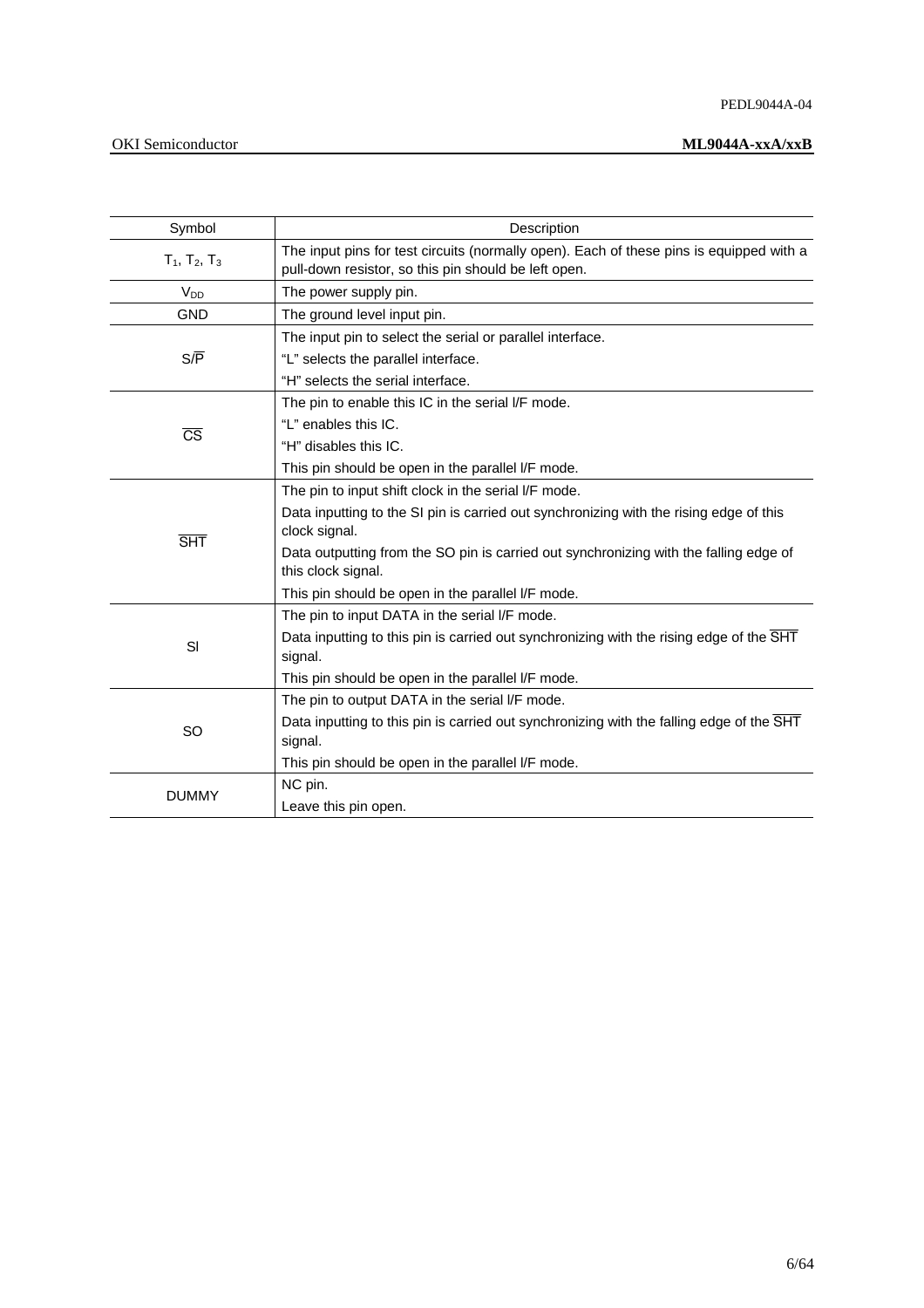## **ABSOLUTE MAXIMUM RATINGS**

|                            |                                |                    |                                |      | (GND = 0 V)                                                                                                                                                                     |
|----------------------------|--------------------------------|--------------------|--------------------------------|------|---------------------------------------------------------------------------------------------------------------------------------------------------------------------------------|
| Parameter                  | Symbol                         | Condition          | Rating                         | Unit | Applicable pins                                                                                                                                                                 |
| Supply Voltage             | V <sub>DD</sub>                | $Ta = 25^{\circ}C$ | $-0.3$ to $+6.5$               | V    | V <sub>DD</sub> –GND                                                                                                                                                            |
| <b>LCD Driving Voltage</b> | $V_1, V_2, V_3,$<br>$V_4, V_5$ | $Ta = 25^{\circ}C$ | $V_{DD}$ –7.5 to $V_{DD}$ +0.3 | V    | $V_1$ , $V_4$ , $V_5$ , $V_{51N}$ , $V_2$ , $V_{3A}$ , $V_{3B}$                                                                                                                 |
| Input Voltage              | $V_{1}$                        | $Ta = 25^{\circ}C$ | $-0.3$ to $V_{DD}$ +0.3        | V    | $R/\overline{W}$ , E, $\overline{SHT}$ , CSR, S/P,<br>SSR, SI, $RS_0$ , $RS_1$ , BE, $\overline{CS}$ ,<br>$T_1$ to $T_3$ , DB <sub>0</sub> to DB <sub>7</sub> , $V_{\text{IN}}$ |
| Storage Temperature        | $\mathsf{T}_{\texttt{STG}}$    |                    | $-55$ to $+150$                | °C   |                                                                                                                                                                                 |

## **RECOMMENDED OPERATING CONDITIONS**

| GND. | $\overline{\phantom{0}}$ |  |
|------|--------------------------|--|
|      |                          |  |

| Parameter                                            | Symbol                      | Condition  | Range          | Unit | Applicable pins            |
|------------------------------------------------------|-----------------------------|------------|----------------|------|----------------------------|
| Supply Voltage                                       | V <sub>DD</sub>             |            | 2.7 to 5.5     | V    | $VDD$ -GND                 |
| <b>LCD Driving Voltage</b>                           | $V_{DD}-V_5$<br>(See Note)  |            | 3.3 to 7.0     | V    | $V_{DD}-V_5$<br>$(V_{5N})$ |
| <b>Voltage Multipler</b><br><b>Operating Voltage</b> | V <sub>MUL</sub>            | $BF = "1"$ | 2.7 to 3.5     | V    | $V_{DD} - V_{IN}$          |
| <b>Operating Temperature</b>                         | ${\mathsf T}_{\mathsf{op}}$ |            | $-40$ to $+85$ | °C   |                            |

Note: This voltage should be applied across  $V_{DD}$  and  $V_5$ . The following voltages are output to the  $V_1$ ,  $V_2$ ,  $V_{3A}$  ( $V_{3B}$ ) and  $V_4$  pins:

 $\bullet$  1/4 bias  $V_1 = \{V_{DD} - (V_{DD} - V_5)/4\} \pm 0.15$  V  $V_2 = V_{3B} = \{V_{DD} - (V_{DD} - V_5)/2\} \pm 0.15$  V  $V_4 = {V_{DD} - 3 \times (V_{DD} - V_5)/4}$  ±0.15 V

 $\bullet$  1/5 bias  $V_1 = \{V_{DD} - (V_{DD} - V_5)/5\} \pm 0.15$  V  $V_2 = \{V_{DD} - 2 \times (V_{DD} - V_5)/5\} \pm 0.15$  V  $V_{3A} = V_{3B} = \{V_{DD} - 3 \times (V_{DD} - V_5)/5\} \pm 0.15$  V  $V_4 = \{V_{DD} - 4 \times (V_{DD} - V_5)/5\} \pm 0.15$  V

The voltages at the  $V_1$ ,  $V_2$ ,  $V_{3A}$  ( $V_{3B}$ ),  $V_4$  and  $V_5$  pins should satisfy

 $V_{DD}$  >  $V_1$  >  $V_2$  >  $V_{3A}$  ( $V_{3B}$ ) >  $V_4$  >  $V_5$ .  $(Higher \leftarrow \rightarrow Lower)$ 

- If the chip is attached on a substrate using COG technology, the chip tends to be susceptible to electrical characteristics of the chip due to trace resistance on the glass substrate. It is recommended to use the chip by confirming that it operates on the glass substrate properly. Trace resistance, especially,  $V_{DD}$  and  $V_{SS}$  trace resistance, between the chip on the LCD panel and the flexible cable should be designed as low as possible. Trace resistance that cannot be very well decreased, larger size of the LCD panel, or greater trace capacitance between the microcontroller and the ML9044A device can cause device malfunction. In order to avoid the device malfunction, power noise should be reduced by serial interfacing of the microcontroller and the ML9044A device.
- Do not apply short-circuiting across output pins and across an output pin and an input/output pin or the power supply pin in the output mode.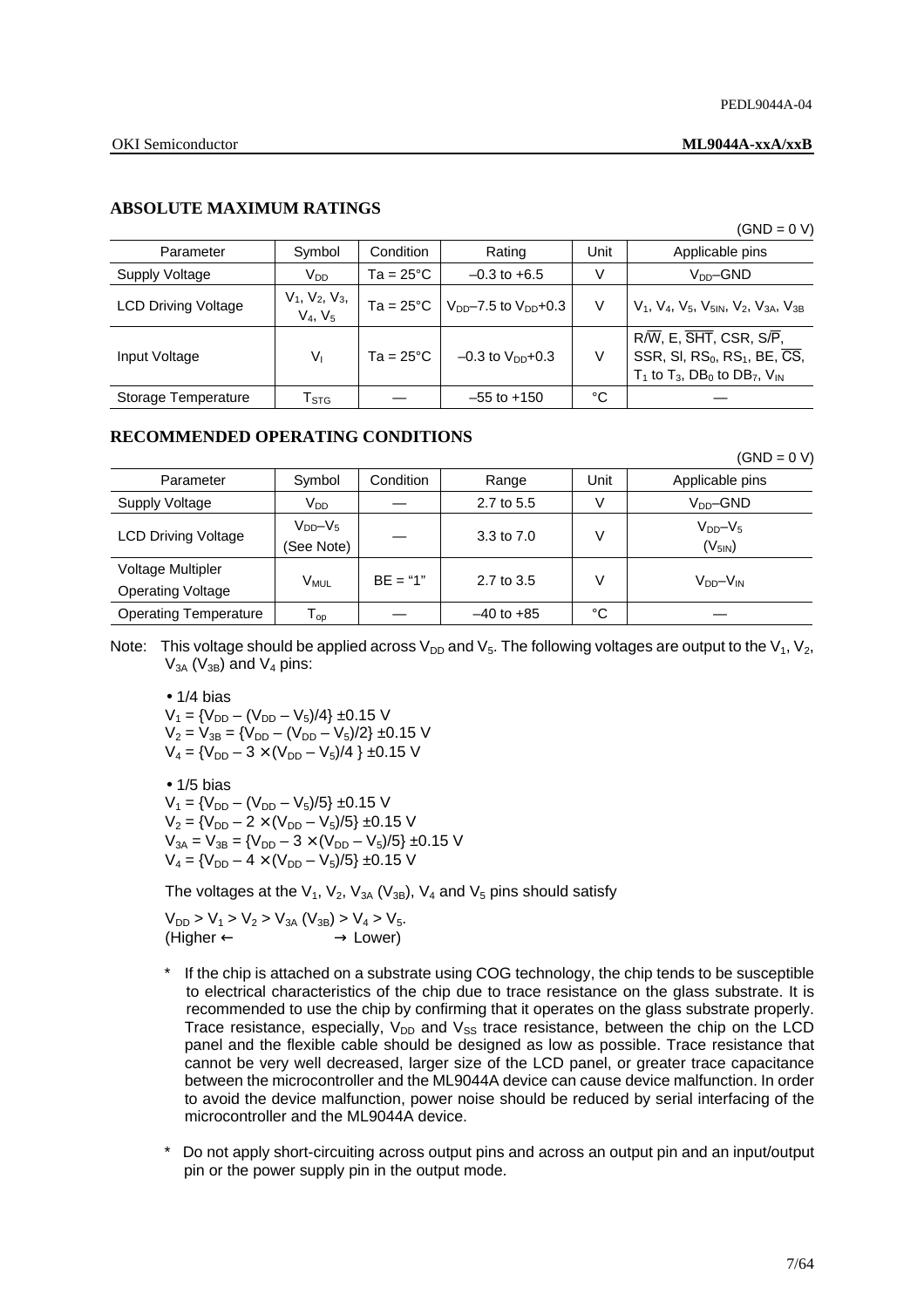## **ELECTRICAL CHARACTERISTICS**

## **DC Characteristics**

|                | (GND = 0 V, $V_{DD}$ = 2.7 to 5.5 V, Ta = -40 to +85°C) |                        |                                                                           |                                                                                                                              |                     |                          |                    |            |                                                                                                                       |  |
|----------------|---------------------------------------------------------|------------------------|---------------------------------------------------------------------------|------------------------------------------------------------------------------------------------------------------------------|---------------------|--------------------------|--------------------|------------|-----------------------------------------------------------------------------------------------------------------------|--|
|                | Parameter                                               | Symbol                 |                                                                           | Condition                                                                                                                    | Min.                | Typ.                     | Max.               | Unit       | Applicable pin                                                                                                        |  |
|                | "H" Input Voltage                                       | V <sub>IH</sub>        |                                                                           |                                                                                                                              |                     |                          | $V_{DD}$           | V          | $R/\overline{W}$ , RS <sub>0</sub> , RS <sub>1</sub> ,<br>$E$ , DB <sub>0</sub> to DB <sub>7</sub> ,<br>SHT, S/P, SI, |  |
|                | "L" Input Voltage                                       | V <sub>IL</sub>        |                                                                           |                                                                                                                              | 0                   |                          | 0.2V <sub>DD</sub> |            | $\overline{\text{CS}}$ , OSC <sub>1</sub> ,<br>SSR, CSR, BE                                                           |  |
|                | "H" Output Voltage 1                                    | V <sub>OH1</sub>       | $I_{OH} = -0.1$ mA                                                        |                                                                                                                              | 0.75V <sub>DD</sub> |                          |                    | V          | $DB_0$ to $DB_7$ , SO                                                                                                 |  |
|                | "L" Output Voltage 1                                    | $V_{OL1}$              | $I_{OL}$ = +0.1 mA                                                        |                                                                                                                              |                     | $\overline{\phantom{0}}$ | 0.2V <sub>DD</sub> |            |                                                                                                                       |  |
|                | "H" Output Voltage 2                                    | V <sub>OH2</sub>       | $I_{OH} = -13 \mu A$                                                      |                                                                                                                              | 0.9V <sub>DD</sub>  |                          |                    | V          | OSC <sub>2</sub>                                                                                                      |  |
|                | "L" Output Voltage 2                                    | V <sub>OL2</sub>       | $I_{OL}$ = +13 $\mu$ A                                                    |                                                                                                                              |                     | $\overline{\phantom{0}}$ | 0.1V <sub>DD</sub> |            |                                                                                                                       |  |
|                |                                                         | $V_{CH}$               | $I_{OCH} = -4 \mu A$                                                      |                                                                                                                              | $V_{DD}$ -0.3       |                          | $V_{DD}$           |            |                                                                                                                       |  |
|                |                                                         | $V_{\text{CMH}}$       | $I_{OCMH} = \pm 4 \mu A$                                                  | $V_{DD} - V_5 = 5 V$                                                                                                         | $V_1 - 0.3$         |                          | $V_1 + 0.3$        | $\vee$     | $COM1$ to                                                                                                             |  |
|                | <b>COM Voltage Drop</b>                                 | $V_{CML}$              | $I_{OCML} = \pm 4 \mu A$                                                  | Note 1                                                                                                                       | $V_4 - 0.3$         |                          | $V_4 + 0.3$        |            | COM <sub>17</sub>                                                                                                     |  |
|                |                                                         | $V_{CL}$               | $I_{\text{OCL}} = +4 \mu A$                                               |                                                                                                                              | $V_5$               |                          | $V_5 + 0.3$        |            |                                                                                                                       |  |
|                |                                                         | $V_{\mathsf{SH}}$      | $I_{\text{OSH}} = -4 \mu A$                                               |                                                                                                                              | $V_{DD}$ -0.3       | $\overline{\phantom{0}}$ | $V_{DD}$           |            |                                                                                                                       |  |
|                |                                                         | $V_{SMH}$              | $I_{\text{OSMH}} = \pm 4 \mu A$                                           | $V_{DD} - V_5 = 5 V$                                                                                                         | $V_2 - 0.3$         | $\overline{\phantom{0}}$ | $V_2 + 0.3$        | $\vee$     | $SEG1$ to                                                                                                             |  |
|                | <b>SEG Voltage Drop</b>                                 | $V_{\text{SML}}$       | $I_{\text{OSML}} = \pm 4 \mu A$                                           | Note 1                                                                                                                       | $V_3 - 0.3$         |                          | $V_3 + 0.3$        |            | SEG <sub>120</sub>                                                                                                    |  |
|                |                                                         | $V_{SL}$               | $I_{OSL}$ = +4 $\mu$ A                                                    |                                                                                                                              | $V_5$               |                          | $V_5 + 0.3$        |            |                                                                                                                       |  |
|                | Input Leakage Current                                   | $ $ $  L $             |                                                                           | $V_{DD} = 5 V$ , $V_1 = 5 V$ or 0 V                                                                                          |                     |                          | 1.0                | μA         | E, SSR, CSR,<br>BE, SHT, S/P,<br>$\overline{\text{CS}}$ , SI                                                          |  |
|                |                                                         |                        | $V_{DD} = 5 V, V_1 = GND$                                                 |                                                                                                                              | 10                  | 25                       | 61                 |            |                                                                                                                       |  |
|                | Input Current 1                                         | $\vert$ II1 $\vert$    |                                                                           | $V_{DD} = 5 V$ , $V_1 = V_{DD}$ ,<br>Excluding current flowing<br>through the pull-up resistor<br>and the output driving MOS |                     |                          | 2.0                | μA         | $R/\overline{W}$ , RS <sub>0</sub> , RS <sub>1</sub> ,<br>$DB_0$ to $DB_7$ , SO                                       |  |
|                |                                                         |                        | $V_{DD} = 5 V, V_1 = V_{DD}$                                              |                                                                                                                              | 15                  | 45                       | 105                |            |                                                                                                                       |  |
|                | Input Current 2                                         | $ $ II2 $ $            | $V_{DD} = 5 V$ , $V_1 = GND$ ,<br>Excluding current flowing               | through the pull-down resistor                                                                                               |                     |                          | 2.0                | μA         | $T_1, T_2, T_3$                                                                                                       |  |
|                | <b>Supply Current</b>                                   | <b>I</b> <sub>DD</sub> | $V_{DD} = 5 V$                                                            | Note 2                                                                                                                       |                     |                          | 1.2                | mA         | V <sub>DD</sub> -GND                                                                                                  |  |
|                | <b>LCD Bias Resistor</b>                                | $R_{LB}$               |                                                                           |                                                                                                                              | 2.5                 | 4.0                      | 6.0                | k $\Omega$ | $V_{DD}$ , $V_1$ , $V_2$ ,<br>$V_{3A}$ , $V_{3B}$ , $V_4$ , $V_5$                                                     |  |
|                | <b>Oscillation Frequency</b><br>of External Resistor Rf | t <sub>osc1</sub>      | $Rf = 180 k\Omega \pm 2\%$                                                | Note 3                                                                                                                       | 175                 | 270                      | 400                |            | kHz   OSC <sub>1</sub> , OSC <sub>2</sub>                                                                             |  |
|                | <b>Oscillation Frequency</b><br>of Internal Resistor Rf | f <sub>osc2</sub>      | OSC <sub>1</sub> : Open<br>circuited                                      | Note 4<br>$OSC2$ and $OSCR$ : Short-                                                                                         |                     | 270                      | 480                | kHz        | OSC <sub>1</sub> , OSC <sub>2</sub> ,<br>$OSC_R$                                                                      |  |
|                | Clock Input<br>Frequency                                | $f_{in}$               | OSC <sub>2</sub> , OSC <sub>R</sub> : Open<br>Input from OSC <sub>1</sub> |                                                                                                                              | 125                 |                          | 480                | kHz        |                                                                                                                       |  |
|                | Input Clock Duty                                        | $f_{\text{duty}}$      |                                                                           | Note 5                                                                                                                       | 45                  | 50                       | 55                 | $\%$       | OSC <sub>1</sub>                                                                                                      |  |
| External Clock | Input Clock Rise<br>Time                                | $f_{rf}$               |                                                                           | Note 6                                                                                                                       |                     |                          | 0.2                | μs         |                                                                                                                       |  |
|                | Input Clock Fall Time                                   | $f_{ff}$               |                                                                           | Note 6                                                                                                                       |                     |                          | 0.2                | μs         |                                                                                                                       |  |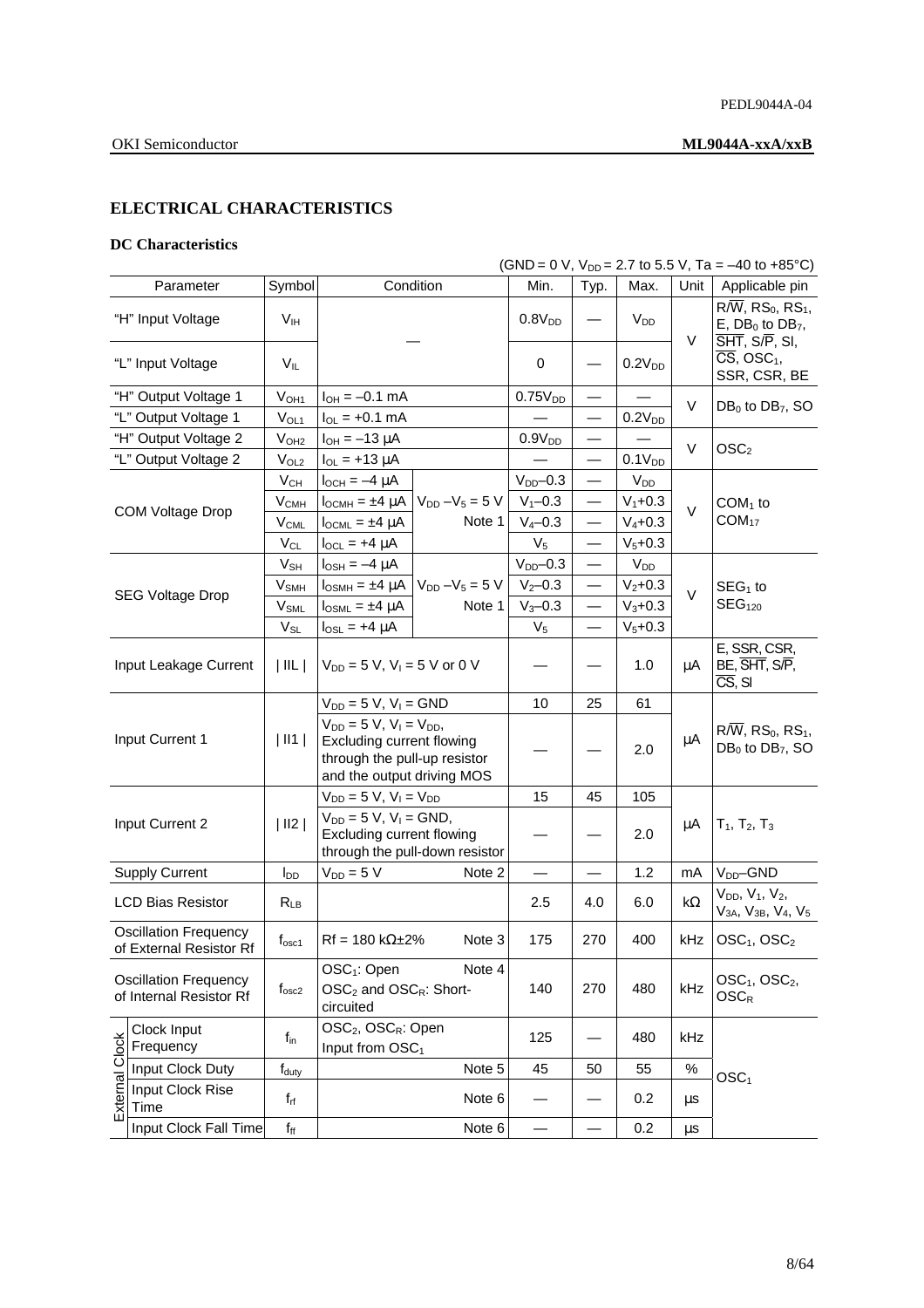## **OKI** Semiconductor

| Parameter                                                                                               | Symbol                               | Condition                                                                      | Min.       | Typ. | Max. | Unit                            | Applicable<br>pins |                 |
|---------------------------------------------------------------------------------------------------------|--------------------------------------|--------------------------------------------------------------------------------|------------|------|------|---------------------------------|--------------------|-----------------|
| Voltage Multiplier<br>Input Voltage                                                                     | <b>V<sub>MUL</sub></b>               | Note 7                                                                         |            | 2.7  |      | 3.5                             | V                  | $V_{DD}-V_{IN}$ |
| <b>Voltage Multiplier</b>                                                                               |                                      | $V_{DD} = 2.7 V, V_{IN} = 0 V$<br>$f = 125$ kHz<br>A capacitor for the voltage | $1/5$ bias | 4.1  |      | $(V_{DD}-V_{IN})$<br>$\times 2$ |                    |                 |
| <b>Output Voltage</b>                                                                                   | V <sub>5OUT</sub>                    | multiplier =1 to 4.7 $\mu$ F<br>No load<br>$BE = "H"$                          | $1/4$ bias | 3.9  |      | $(V_{DD}-V_{IN})$<br>$\times 2$ | $\vee$             | $VDD-V5IN$      |
|                                                                                                         |                                      | $V_{DD} = 5$ V, $V_{5IN} = -2$ V, 1/5 bias,<br>Contrast data: 1F, No load      |            | 6.6  |      |                                 |                    |                 |
| Maximum and<br>minimum LCD<br>drive voltages<br>when internal<br>variable resistors<br>are used. Note 8 | <b>V<sub>LCD</sub></b><br><b>MAX</b> | $V_{DD} = 5$ V, $V_{5IN} = -2$ V, 1/4 bias,<br>Contrast data: 1F, No load      |            | 6.6  |      |                                 | V                  | $V_{DD}-V_5$    |
|                                                                                                         |                                      | $V_{DD} = 4.1$ V, $V_{5IN} = 0$ V, 1/5 bias,<br>Contrast data: 1F, No load     |            | 3.8  |      |                                 |                    |                 |
|                                                                                                         |                                      | $V_{DD} = 3.9$ V, $V_{5IN} = 0$ V, 1/4 bias,<br>Contrast data: 1F, No load     |            | 3.6  |      |                                 |                    |                 |
|                                                                                                         |                                      | $V_{DD} = 5$ V, $V_{5IN} = -2$ V, 1/5 bias,<br>Contrast data: 00, No load      |            | 4.0  |      | 4.6                             |                    |                 |
|                                                                                                         | $V_{LCD}$<br><b>MIN</b>              | $V_{DD} = 5$ V, $V_{5IN} = -2$ V, 1/4 bias,<br>Contrast data: 00, No load      |            | 3.6  |      | 4.2                             | $\vee$             |                 |
|                                                                                                         |                                      | $V_{DD} = 4.1$ V, $V_{5IN} = 0$ V, 1/5 bias,<br>Contrast data: 00, No load     |            | 2.2  |      | 2.8                             |                    |                 |
|                                                                                                         |                                      | $V_{DD} = 3.9$ V, $V_{5IN} = 0$ V, 1/4 bias,<br>Contrast data: 00, No load     |            | 1.9  |      | 2.5                             |                    |                 |
| Bias Voltage for                                                                                        | V <sub>LCD1</sub>                    |                                                                                | $1/5$ bias | 3.3  |      | 7.0                             |                    |                 |
| Driving LCD                                                                                             | V <sub>LCD2</sub>                    | $V_{DD}-V_5$<br>Note 9                                                         | $1/4$ bias | 3.3  |      | 7.0                             | V                  | $V_5$           |

 $(SND = 0 V, V_{DD} = 2.7 \text{ to } 5.5 V, Ta = -40 \text{ to } +85^{\circ}C)$ 

Note 1: Applied to the voltage drop occurring between any of the  $V_{DD}$ ,  $V_1$ ,  $V_4$  and  $V_5$  pins and any of the common pins (COM<sub>1</sub> to COM<sub>17</sub>) when the current of 4  $\mu$ A flows in or flows out at one common pin.

Also applied to the voltage drop occurring between any of the  $V_{DD}$ ,  $V_2$ ,  $V_{3A}$  ( $V_{3B}$ ) and  $V_5$  pins and any of the segment pins (SEG<sub>1</sub> to SEG<sub>120</sub>) when the current of 4  $\mu$ A flows in or flows out at one common pin.

The current of 4  $\mu$ A flows out when the output level is  $V_{DD}$  or flows in when the output level is  $V_5$ .

Note 2: Applied to the current flowing into the V<sub>DD</sub> pin when the external clock ( $f_{\text{OSC2}} = f_{\text{in}} = 270$  kHz) is fed to the internal  $R_f$  oscillation or  $OSC_1$  under the following conditions:

 $V_{DD} = 5 V$  $GND = V_5 = 0 V,$  $V_1$ ,  $V_2$ ,  $V_{3A}$  ( $V_{3B}$ ) and  $V_4$ : Open E, SSR, CSR, and BE: "L" (fixed) Other input pins: "L" or "H" (fixed) Other output pins: No load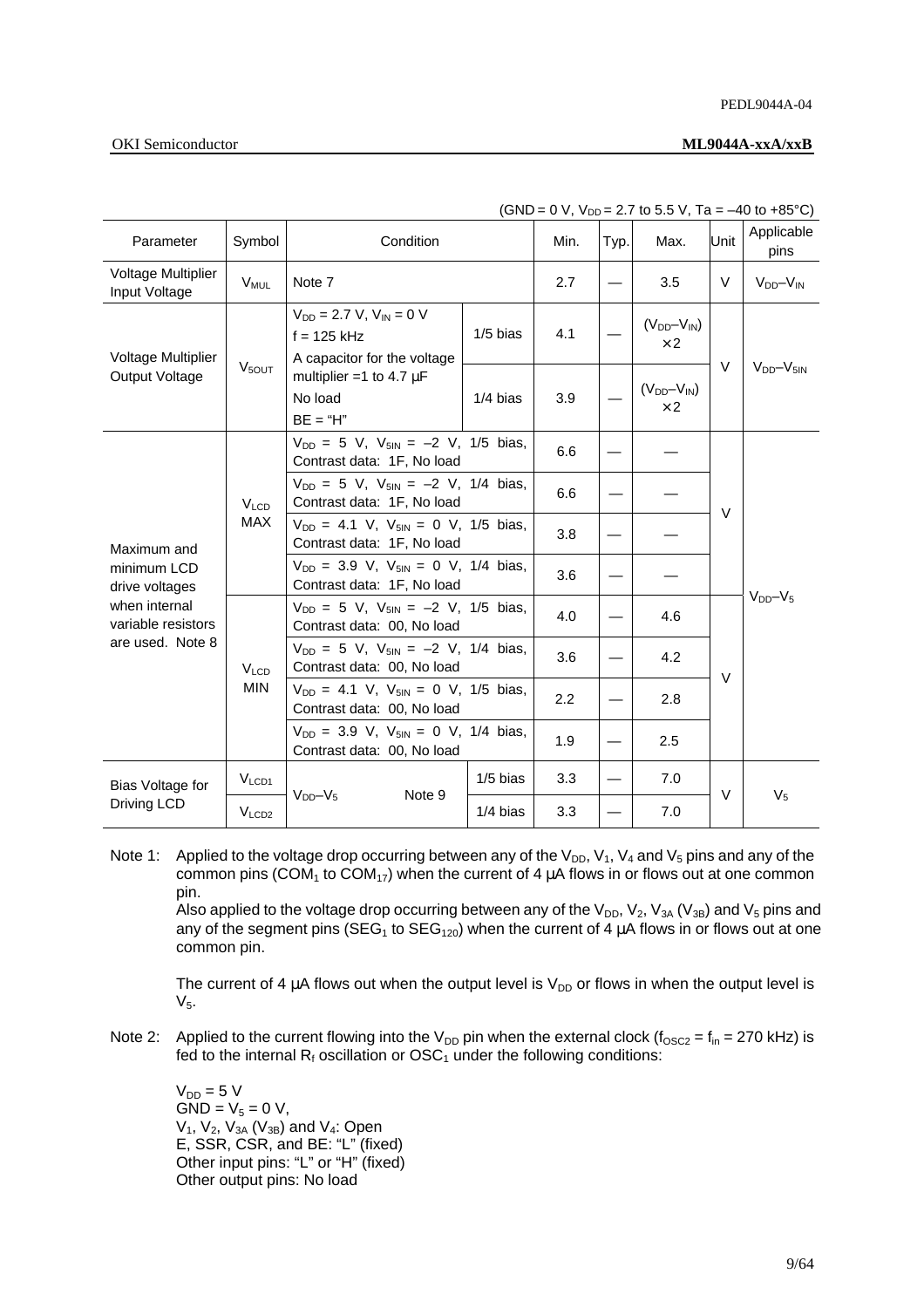Note 3: Note 4:



The wire between  $\mathsf{OSC}_1$  and  $\mathsf{R}_{\mathsf{f}}$  and the wire between  $\mathsf{OSC}_2$  and  $\mathsf{R}_{\mathsf{f}}$  should be as short as possible. Keep  $\mathrm{OSC}_{R}$  open.



The wire between  $\text{OSC}_2$  and  $\text{OSC}_R$  should be as short as possible. Keep  $\overline{\mathrm{OSC}}_1$  open.

Note 5:



Applied to the pulses entering from the  $OSC<sub>1</sub>$  pin  $f_{\text{duty}} = t_{HW}/(t_{HW} + t_{LW}) \times 100$  (%)

Note 6:



Applied to the pulses entering from the  $OSC<sub>1</sub>$  pin

- Note 7: The maximum value of the voltage multiplier input voltage should be set at 3.5 V, and the minimum value of the voltage multiplier input voltage should be set so that the voltage multiplier output voltage meets the specification for the bias voltage for driving LCD after contrast adjustment.
- Note 8: If using the built-in contrast control circuit, control the circuit so that the voltage of  $V_{DD}$ - $V_5$  is the minimum value of the bias voltage for driving LCD or higher.
- Note 9: For 1/4 bias,  $V_2$  and  $V_{3B}$  pins are short-circuited.  $V_{3A}$  pin is open. For 1/5 bias,  $V_{3A}$  and  $V_{3B}$  pins are short-circuited.  $V_2$  pin is open.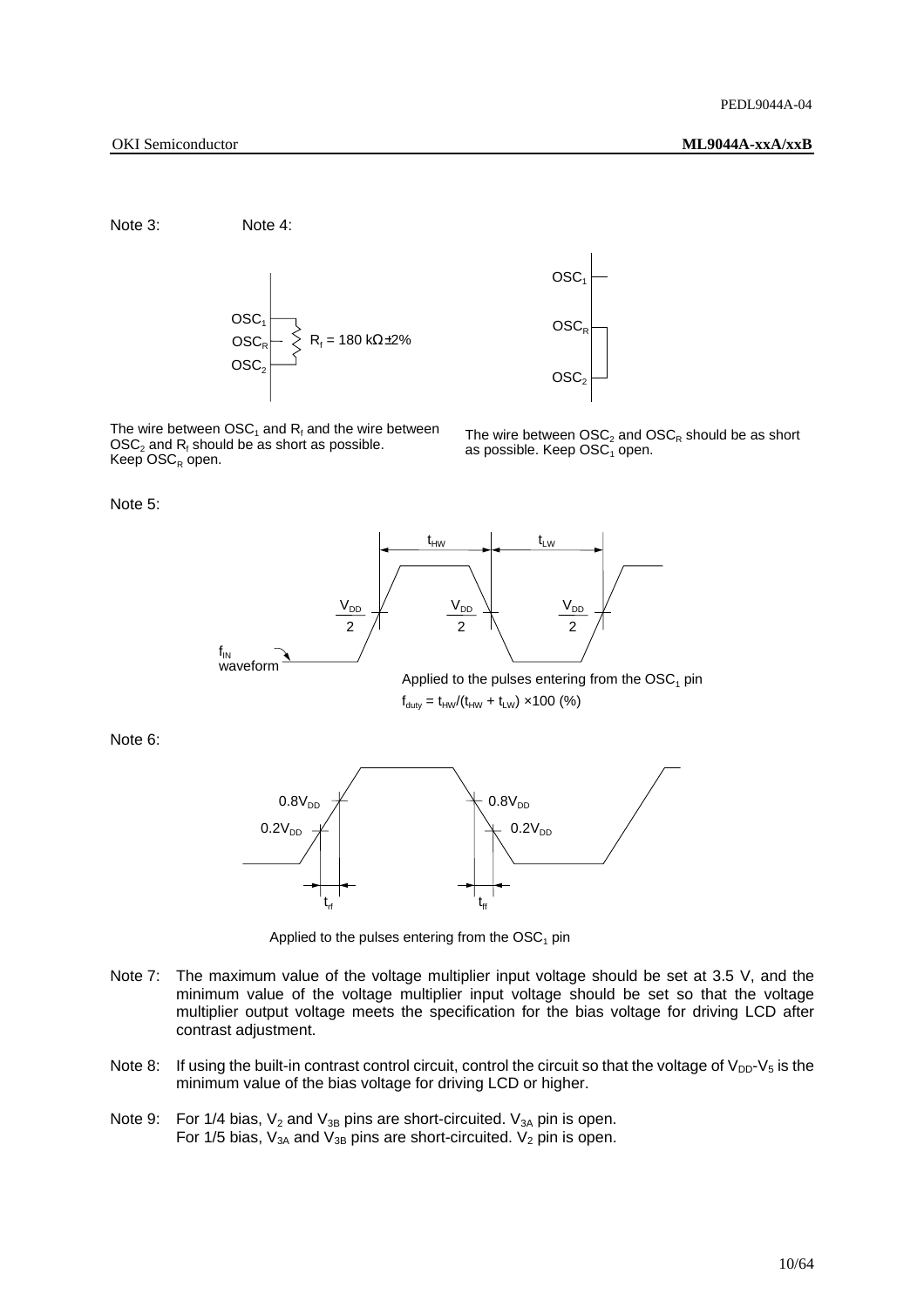## **Switching Characteristics (The following ratings are subject to change after ES evaluation.)**

• Parallel Interface Mode

The timing for the input from the CPU (see 1) and the timing for the output to the CPU (see 2) are as shown below:

|                                                                 |                |      | ( $V_{DD}$ = 2.7 to 5.5 V, Ta = -40 to +85°C) |      |      |  |
|-----------------------------------------------------------------|----------------|------|-----------------------------------------------|------|------|--|
| Parameter                                                       | Symbol         | Min. | Typ.                                          | Max. | Unit |  |
| $R/\overline{W}$ , RS <sub>0</sub> , RS <sub>1</sub> Setup Time | tв             | 40   |                                               |      | ns   |  |
| E Pulse Width                                                   | t <sub>w</sub> | 450  |                                               |      | ns   |  |
| $R/\overline{W}$ , RS <sub>0</sub> , RS <sub>1</sub> Hold Time  | t <sub>A</sub> | 10   |                                               |      | ns   |  |
| E Rise Time                                                     | $t_{r}$        |      |                                               | 25   | ns   |  |
| E Fall Time                                                     | tŕ             |      |                                               | 25   | ns   |  |
| E Pulse Width                                                   | tı.            | 430  |                                               |      | ns   |  |
| E Cycle Time                                                    | tc             | 1000 |                                               |      | ns   |  |
| $DB_0$ to $DB_7$ Input Data Hold Time                           | t۱             | 195  |                                               |      | ns   |  |
| $DB0$ to DB <sub>7</sub> Input Data Setup Time                  | tн             | 10   |                                               |      | ns   |  |

1) WRITE MODE (Timing for input from the CPU)

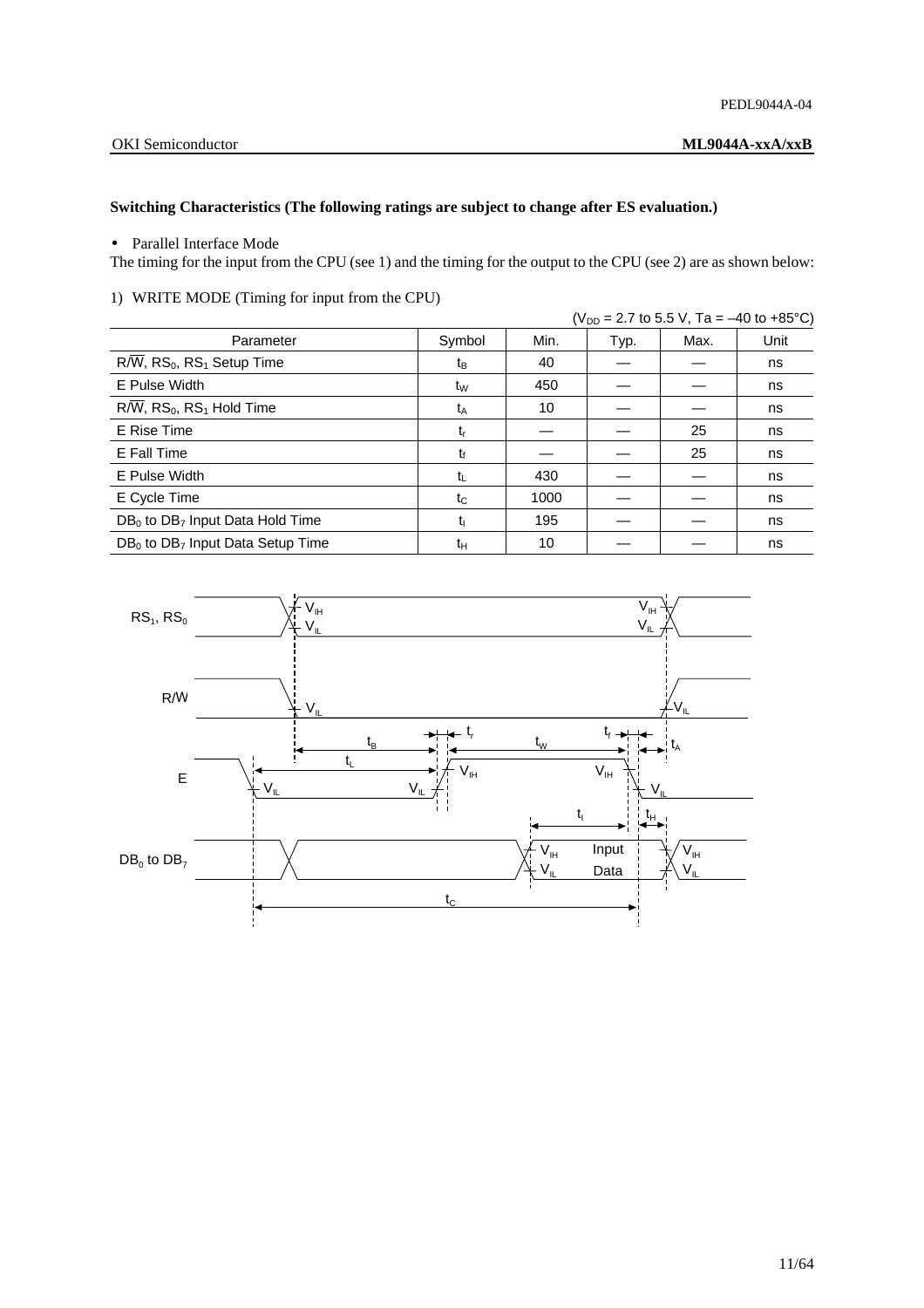### PEDL9044A-04

### OKI Semiconductor **ML9044A-xxA/xxB**

## $(V_{DD} = 2.7$  to 5.5 V, Ta = -40 to +85°C) Parameter | Symbol | Min. | Typ. | Max. | Unit R/W, RS1, RS0 Setup Time tB 40 — — ns E Pulse Width tW 450 — — ns R/W, RS<sub>1</sub>, RS<sub>0</sub> Hold Time tas the task that the task that the task the task the task that the task the task the task the task the task the task the task the task the task the task the task the task the task the task the E Rise Time tr — — 25 ns E Fall Time  $t_f$   $t_f$   $25$  ns E Pulse Width tL 430 — — ns E Cycle Time  $t_{\text{c}}$  |  $t_{\text{c}}$  | 1000 |  $-$  |  $-$  | ns  $DB_0$  to  $DB_7$  Output Data Delay Time  $t_D$   $t_D$   $-$  350  $\vert$  ns DB0 to DB7 Output Data Hold Time tO 20 — — ns

### 2) READ MODE (Timing for output to the CPU)

Note: A load capacitance of each of  $DB_0$  to  $DB_7$  must be 50 pF or less.

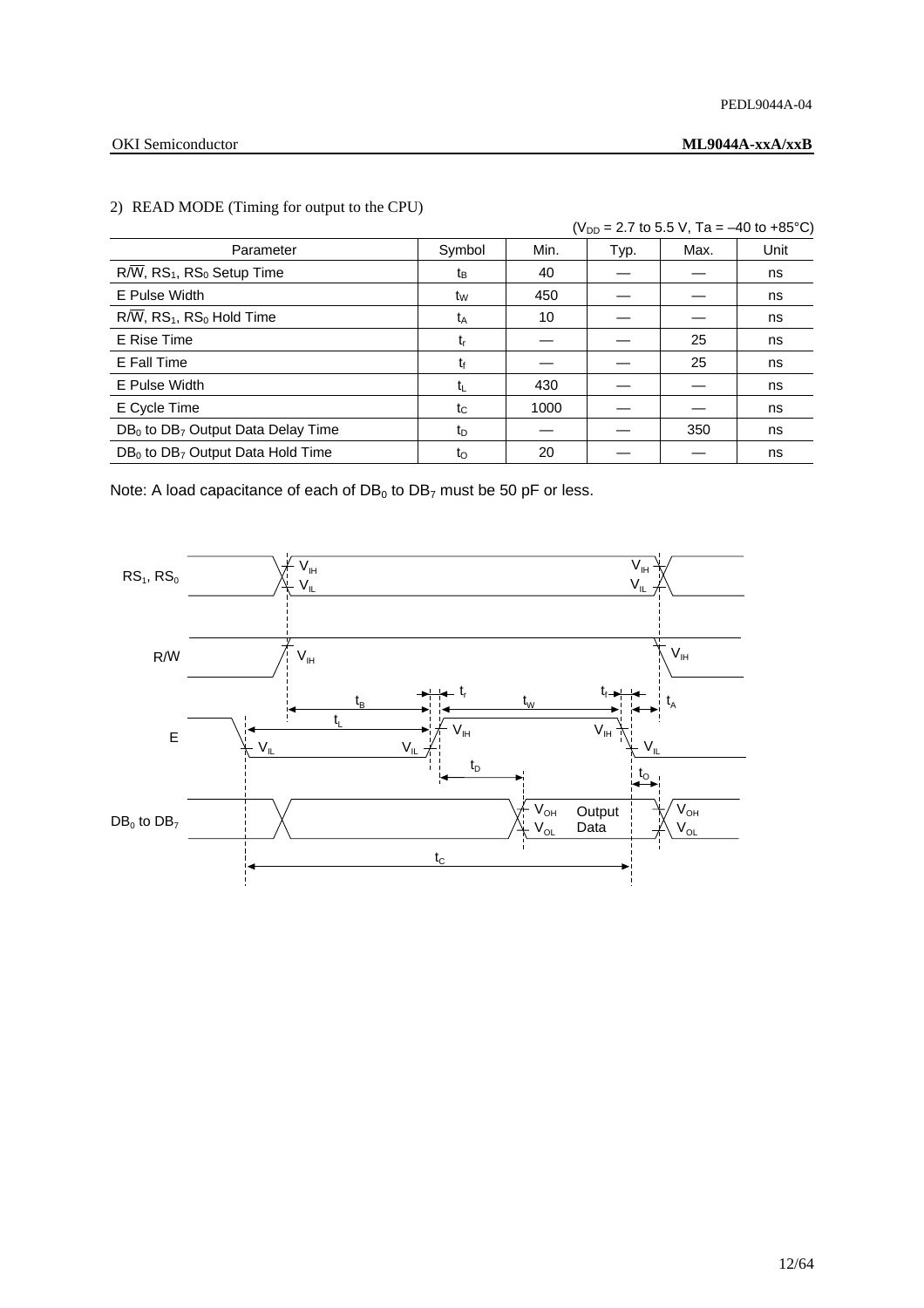### PEDL9044A-04

## OKI Semiconductor **ML9044A-xxA/xxB**

## • Serial Interface Mode

|                        |                   |      | ( $V_{DD}$ = 2.7 to 5.5 V, Ta = -40 to +85°C) |      |      |  |  |
|------------------------|-------------------|------|-----------------------------------------------|------|------|--|--|
| Parameter              | Symbol            | Min. | Typ.                                          | Max. | Unit |  |  |
| SHT Cycle Time         | t <sub>SCY</sub>  | 500  |                                               |      | ns   |  |  |
| CS Setup Time          | $t_{\text{CSU}}$  | 100  |                                               |      | ns   |  |  |
| CS Hold Time           | tсн               | 100  |                                               |      | ns   |  |  |
| CS "H" Pulse Width     | t <sub>CSWH</sub> | 200  |                                               |      | ns   |  |  |
| SHT Setup Time         | $t_{\text{SSU}}$  | 60   |                                               |      | ns   |  |  |
| SHT Hold Time          | tsн               | 200  |                                               |      | ns   |  |  |
| SHT "H" Pulse Width    | $t_{SWH}$         | 200  |                                               |      | ns   |  |  |
| SHT "L" Pulse Width    | $t_{SWL}$         | 200  |                                               |      | ns   |  |  |
| SHT Rise Time          | $t_{\mathsf{SR}}$ |      |                                               | 50   | ns   |  |  |
| <b>SHT Fall Time</b>   | tsF               |      |                                               | 50   | ns   |  |  |
| SI Setup Time          | t <sub>DISU</sub> | 100  |                                               |      | ns   |  |  |
| SI Hold Time           | $t_{DH}$          | 100  |                                               |      | ns   |  |  |
| Data Output Delay Time | t <sub>DOD</sub>  |      |                                               | 160  | ns   |  |  |
| Data Output Hold Time  | t <sub>CDH</sub>  | 0    |                                               |      | ns   |  |  |

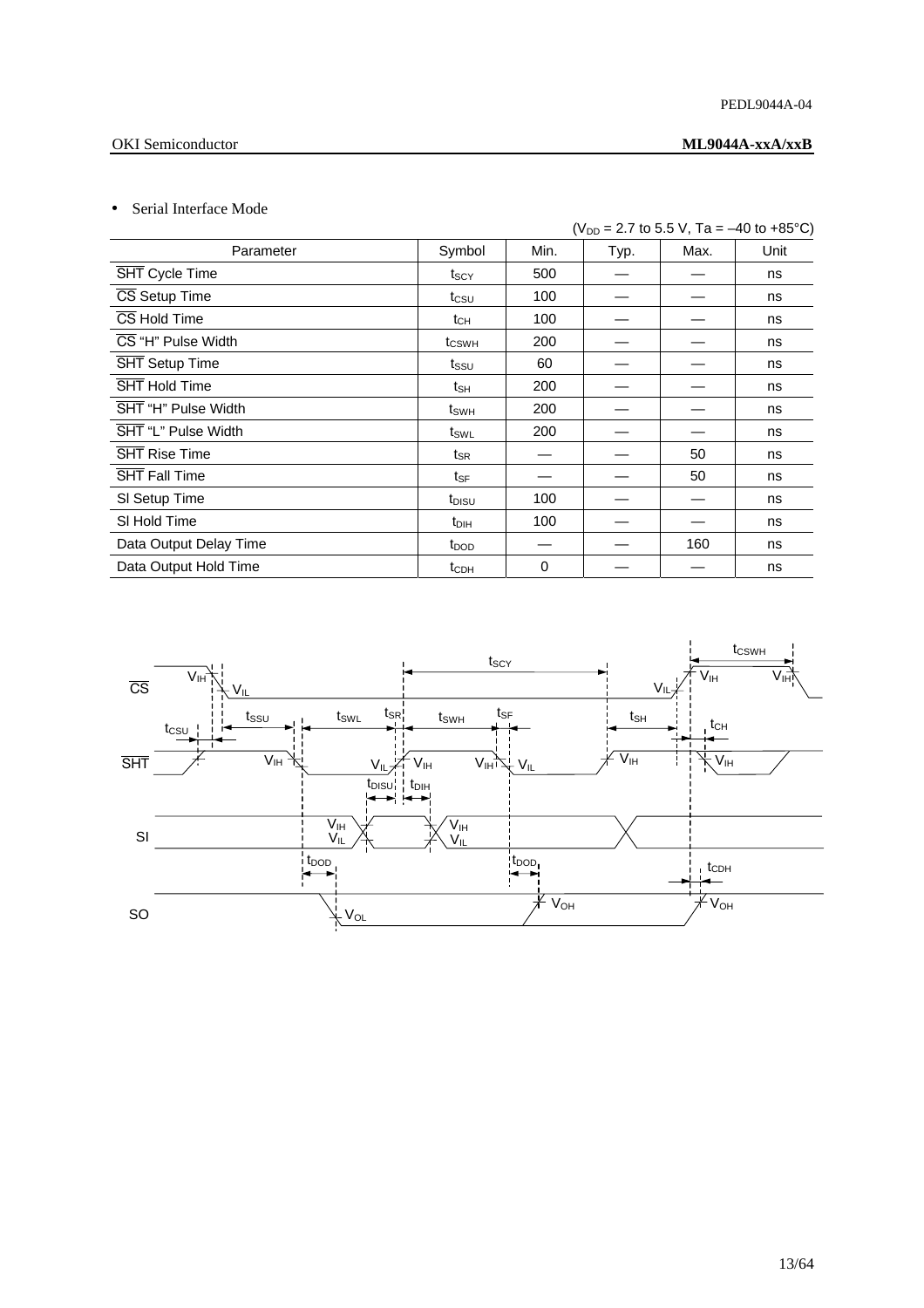### **FUNCTIONAL DESCRIPTION**

### **Instruction Register (IR), Data Register (DR), and Expansion Instruction Register (ER)**

These registers are selected by setting the level of the Register Selection input pins  $RS_0$  and  $RS_1$ . The DR is selected when both  $RS_0$  and  $RS_1$  are "H". The IR is selected when  $RS_0$  is "L" and  $RS_1$  is "H". The ER is selected when both  $RS_0$  and  $RS_1$  are "L". (When  $RS_0$  is "H" and  $RS_1$  is "L", the ML9044A is not selected.)

The IR stores an instruction code and sets the address code of the display data RAM (DDRAM) or the character generator RAM (CGRAM).

The microcontroller (CPU) can write to the IR but cannot read from the IR.

The ER stores a contrast adjusting code and sets the address code of the arbitrator RAM (ABRAM).

The CPU can write to or read from the ER.

The DR stores data to be written in the DDRAM, ABRAM and CGRAM and also stores data read from the DDRAM, ABRAM and CGRAM.

The data written in the DR by the CPU is automatically written in the DDRAM, ABRAM or CGRAM.

When an address code is written in the IR or ER, the data of the specified address is automatically transferred from the DDRAM, ABRAM or CGRAM to the DR. The data of the DDRAM, ABRAM and CGRAM can be checked by allowing the CPU to read the data stored in the DR.

After the CPU writes data in the DR, the data of the next address in the DDRAM, ABRAM or CGRAM is selected to be ready for the next writing by the CPU. Similarly, after the CPU reads the data in the DR, the data of the next address in the DDRAM, ABRAM or CGRAM is set in the DR to be ready for the next reading by the CPU.

Writing in or reading from these 3 registers is controlled by changing the status of the  $R/\overline{W}$  (Read/Write) pin.

| $R/\overline{W}$ | RS <sub>0</sub> | RS <sub>1</sub> | Operation                                                                                                                                    |
|------------------|-----------------|-----------------|----------------------------------------------------------------------------------------------------------------------------------------------|
|                  |                 | н               | Writing in the IR                                                                                                                            |
| н                |                 | н               | Reading the Busy flag (BF) and the address counter (ADC)                                                                                     |
|                  | н               | н               | Writing in the DR                                                                                                                            |
| н                | н               | н               | Reading from the DR                                                                                                                          |
|                  |                 |                 | Writing in the ER                                                                                                                            |
| н                |                 |                 | Reading the contrast code                                                                                                                    |
|                  | н               |                 | Disabled (Not in a busy state, not performing the writes)                                                                                    |
| н                | н               |                 | Disabled (Not in a busy state, not performing the reads.<br>Note data read by the CPU is undefined since the data bus<br>is high impedance.) |

### **Table 1 R/**W **pin status and register operation**

## **Busy Flag (BF)**

The status "1" of the Busy Flag (BF) indicates that the ML9044A is carrying out internal operation. When the BF is "1", any new instruction is ignored.

When  $R/\overline{W}$  = "H",  $RS_0$  = "L" and  $RS_1$  = "H", the data in the BF is output to the DB<sub>7</sub>.

New instructions should be input when the BF is "0".

When the BF is "1", the output code of the address counter (ADC) is undefined.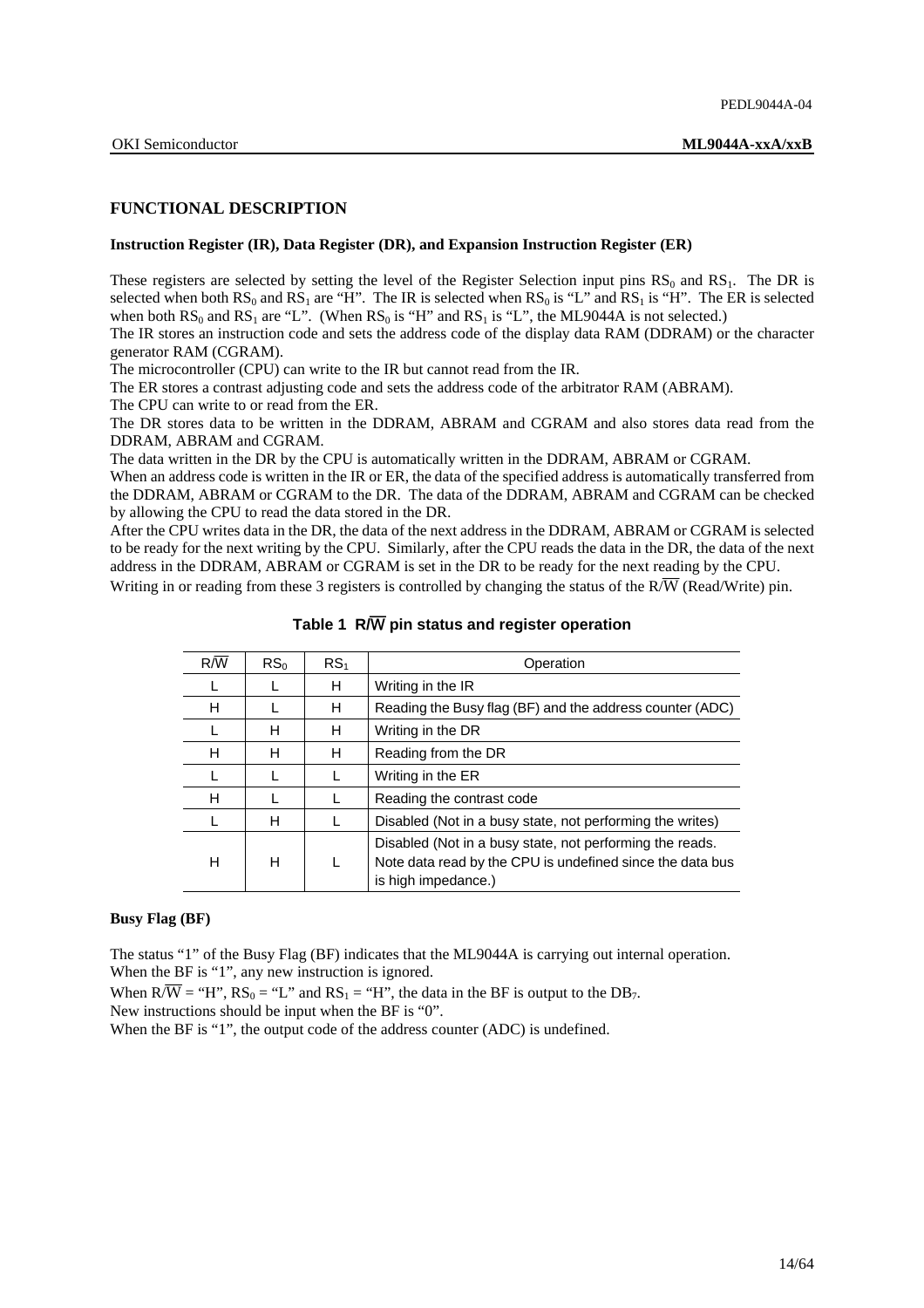### **Address Counter (ADC)**

The address counter provides a read/write address for the DDRAM, ABRAM or CGRAM and also provides a cursor display address.

When an instruction code specifying DDRAM, ABRAM or CGRAM address setting is input to the pre-defined register, the register selects the specified DDRAM, ABRAM or CGRAM and transfers the address code to the ADC. The address data in the ADC is automatically incremented (or decremented) by 1 after the display data is written in or read from the DDRAM, ABRAM or CGRAM.

The data in the ADC is output to  $DB_0$  to  $DB_6$  when  $R/\overline{W}$  = "H",  $RS_0$  = "L",  $RS_1$  = "H" and  $BF$  = "0".

### **Timing Generator**

The timing generator generates timing signals for the internal operation of the ML9044A activated by the instruction sent from the CPU or for the operation of the internal circuits of the ML9044A such as DDRAM, ABRAM, CGRAM and CGROM. Timing signals are generated so that the internal operation carried out for LCD displaying will not be interfered by the internal operation initiated by accessing from the CPU. For example, when the CPU writes data in the DDRAM, the display of the LCD not corresponding to the written data is not affected.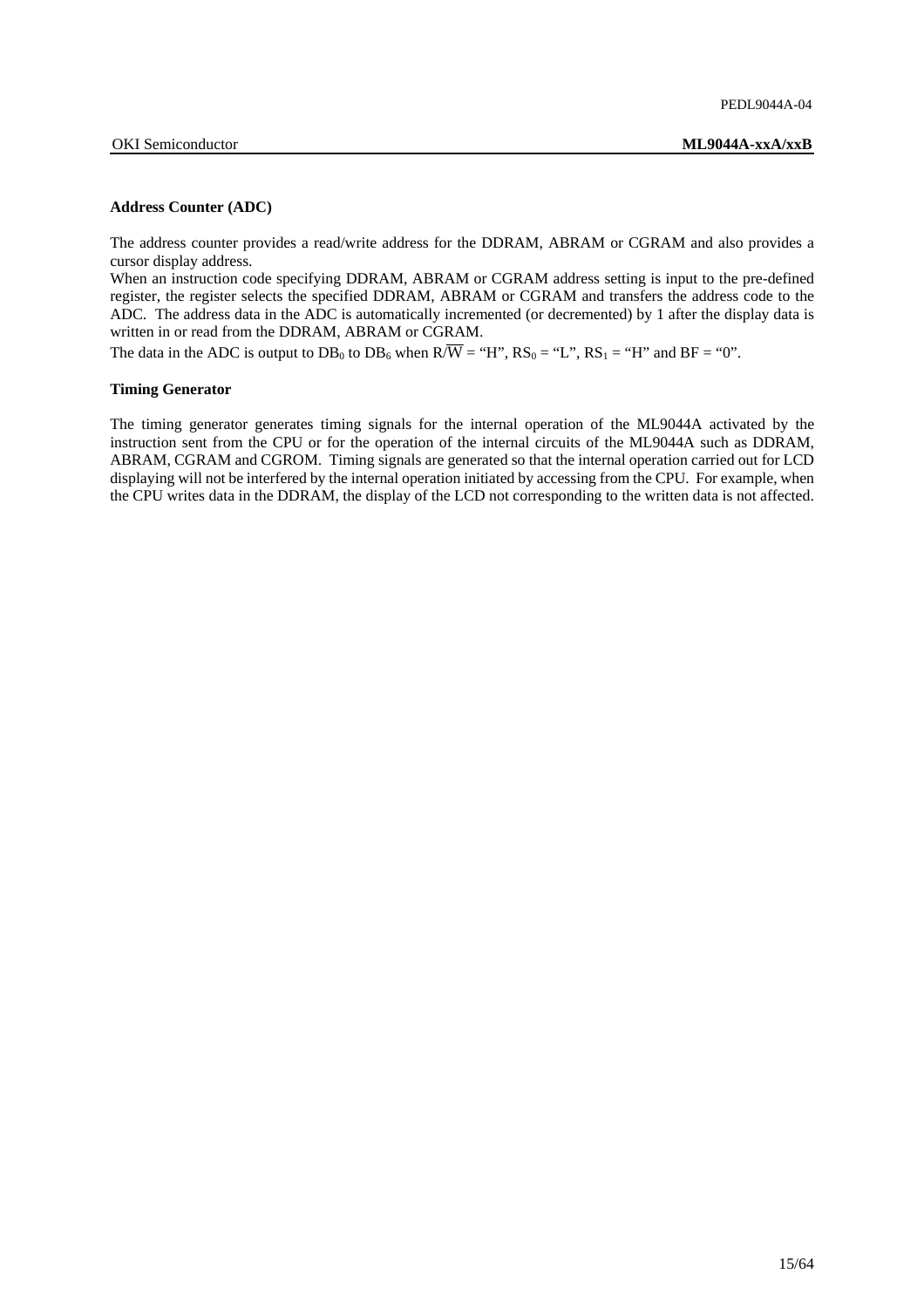### **Display Data RAM (DDRAM)**

This RAM stores the 8-bit character codes (see Table 2).

The DDRAM addresses correspond to the display positions (digits) of the LCD as shown below. The DDRAM addresses (to be set in the ADC) are represented in hexadecimal.

|      | $DB_6$ , $DB_5$ , $DB_4$ , $DB_3$ , $DB_1$ , $DB_0$ |             |  |
|------|-----------------------------------------------------|-------------|--|
| ADC. | <b>IMSBI</b>                                        |             |  |
|      | Hexadecimal                                         | Hexadecimal |  |
|      |                                                     |             |  |

(Example) Representation of DDRAM address = 12

| ADC |  | 1 | 0 | O | ำ |  |
|-----|--|---|---|---|---|--|
|     |  |   |   |   |   |  |

1) Relationship between DDRAM addresses and display positions (1-line display mode)



 In the 1-line display mode, the ML9044A can display up to 24 characters from digit 1 to digit 24. While the DDRAM has addresses "00" to "4F" for up to 80 character codes, the area not used for display can be used as a RAM area for general data. When the display is shifted by instruction, the relationship between the LCD display and the DDRAM address changes as shown below:



|                                                                | Diait |           |  |  |       |  |
|----------------------------------------------------------------|-------|-----------|--|--|-------|--|
|                                                                |       | 1 2 3 4 5 |  |  | 23 24 |  |
| (Display shifted to the left) $\boxed{01 02 03 04 05}$ 2 17 18 |       |           |  |  |       |  |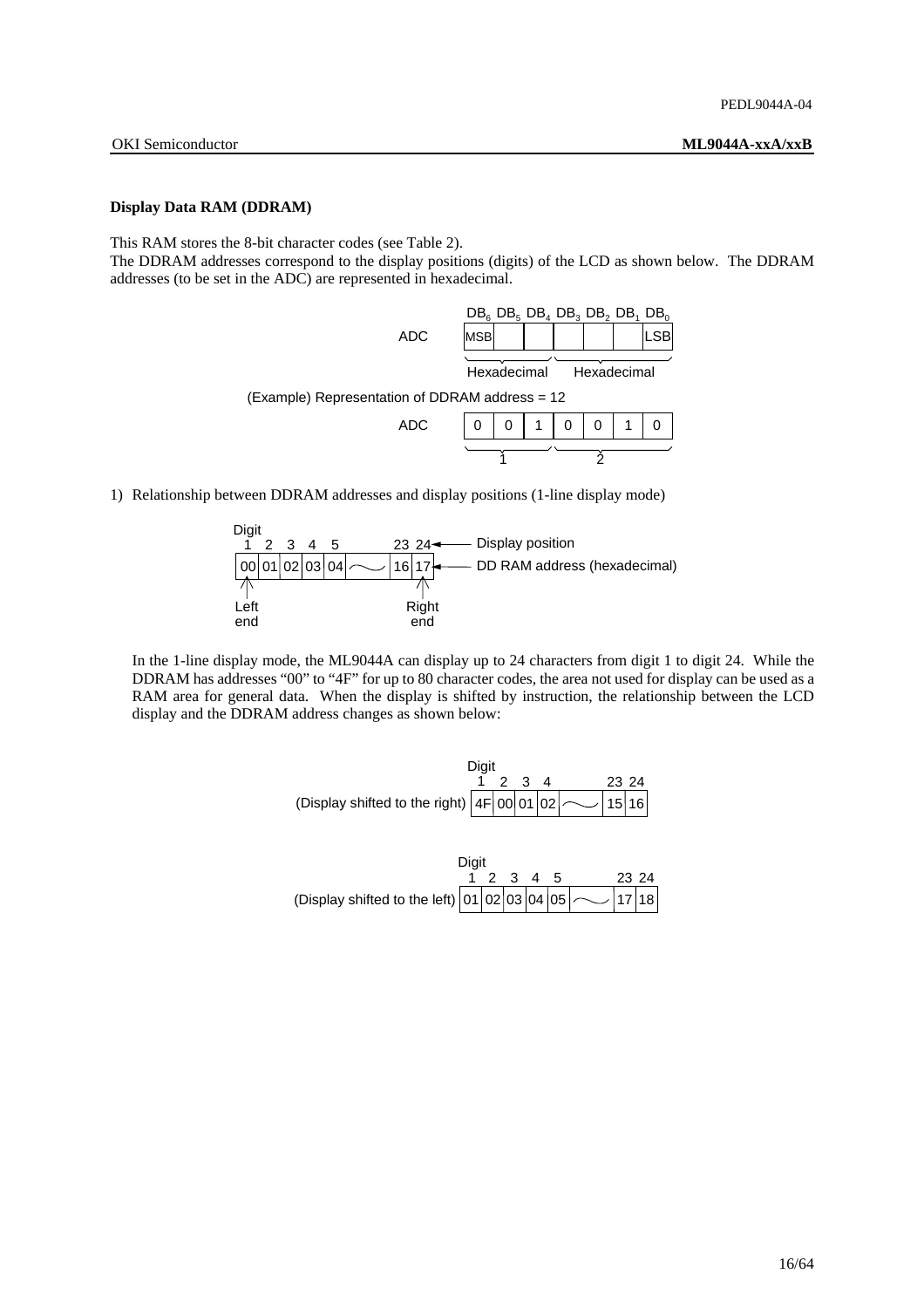- OKI Semiconductor **ML9044A-xxA/xxB**
- 2) Relationship between DDRAM addresses and display positions (2-line display mode) In the 2-line mode, the ML9044A can display up to 48 characters (24 characters per line) from digit 1 to digit
	- 24.



 Note: The DDRAM address at digit 24 in the first line is not consecutive to the DDRAM address at digit 1 in the second line.

When the display is shifted by instruction, the relationship between the LCD display and the DDRAM address changes as shown below:

|                                |                         | Digit |   |                |                |     |       |       |
|--------------------------------|-------------------------|-------|---|----------------|----------------|-----|-------|-------|
|                                |                         |       | 2 | 3 <sup>5</sup> | $\overline{4}$ | - 5 | 23 24 |       |
| (Display shifted to the right) | Line $1 27 00 01 02 03$ |       |   |                |                |     |       | 15 16 |
|                                | Line $2 67 40 41 42 43$ |       |   |                |                |     | 55 56 |       |
|                                |                         | Digit |   |                |                |     |       |       |
|                                |                         |       |   | 2 3 4 5        |                |     | 23 24 |       |
| (Display shifted to the left)  | Line $1 01 02 03 04 05$ |       |   |                |                |     | 17    | 18    |
|                                | Line $2 41 42 43 44$    |       |   |                |                | 145 | 57    | 58    |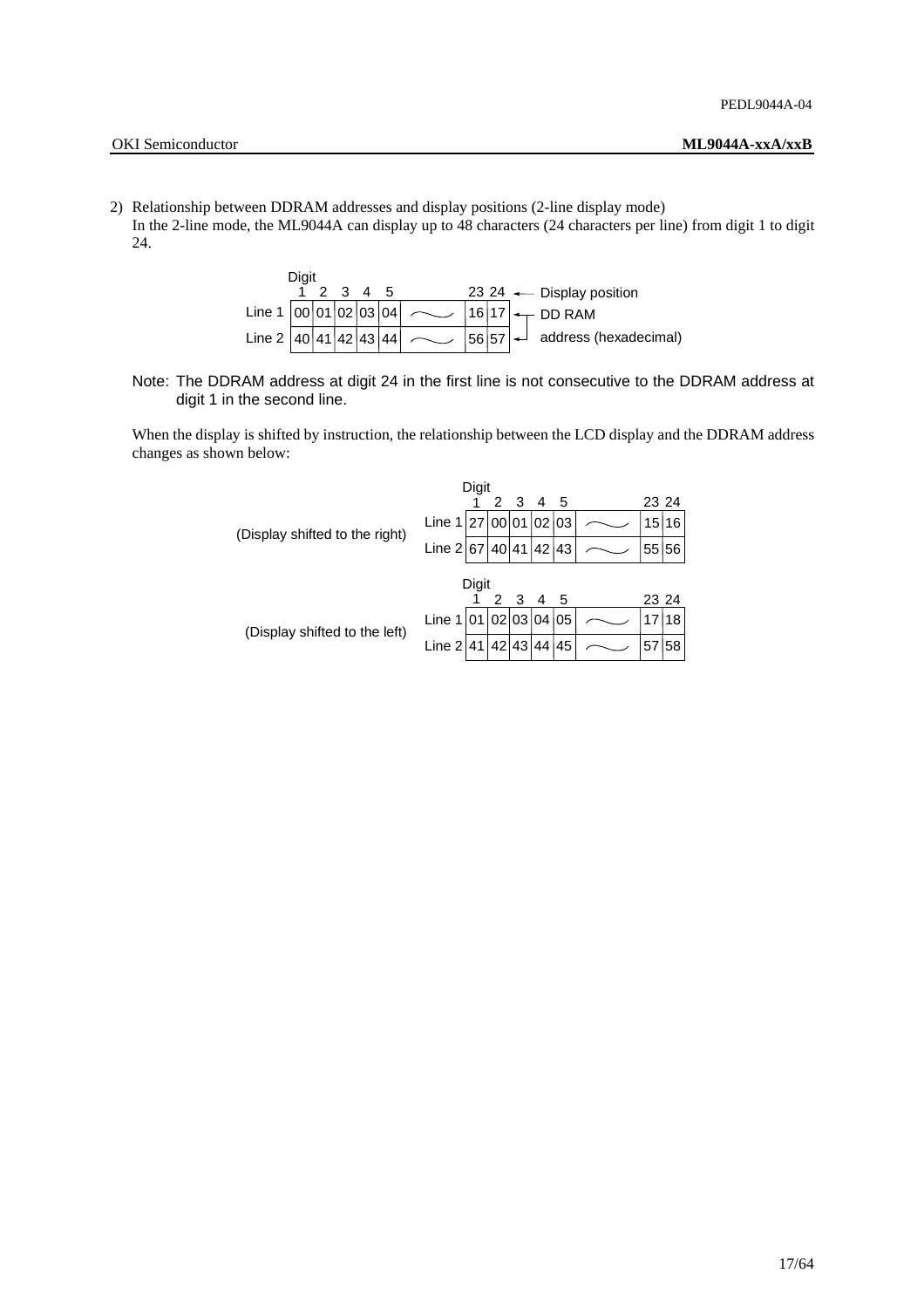### **Character Generator ROM (CGROM)**

The CGROM generates small character patterns ( $5 \times 7$  dots, 160 patterns) or large character patterns ( $5 \times 10$  dots, 32 patterns) from the 8-bit character code signals in the DDRAM.

When the 8-bit character code corresponding to a character pattern in the CGROM is written in the DDRAM, the character pattern is displayed in the display position specified by the DDRAM address.

Character codes 20 to 7F and A0 to FF are contained in the character code area in the CG ROM.

Character codes 20 to 7F and A0 to DF are contained in the character code area for the  $5 \times 7$ -dot character patterns. Character codes E0 to FF are contained in the ROM area for  $5 \times 10$ -dot character patterns.

The general character generator ROM codes are 51A/51B.

The relationship between character codes and general purpose character patterns are indicated in Table 2.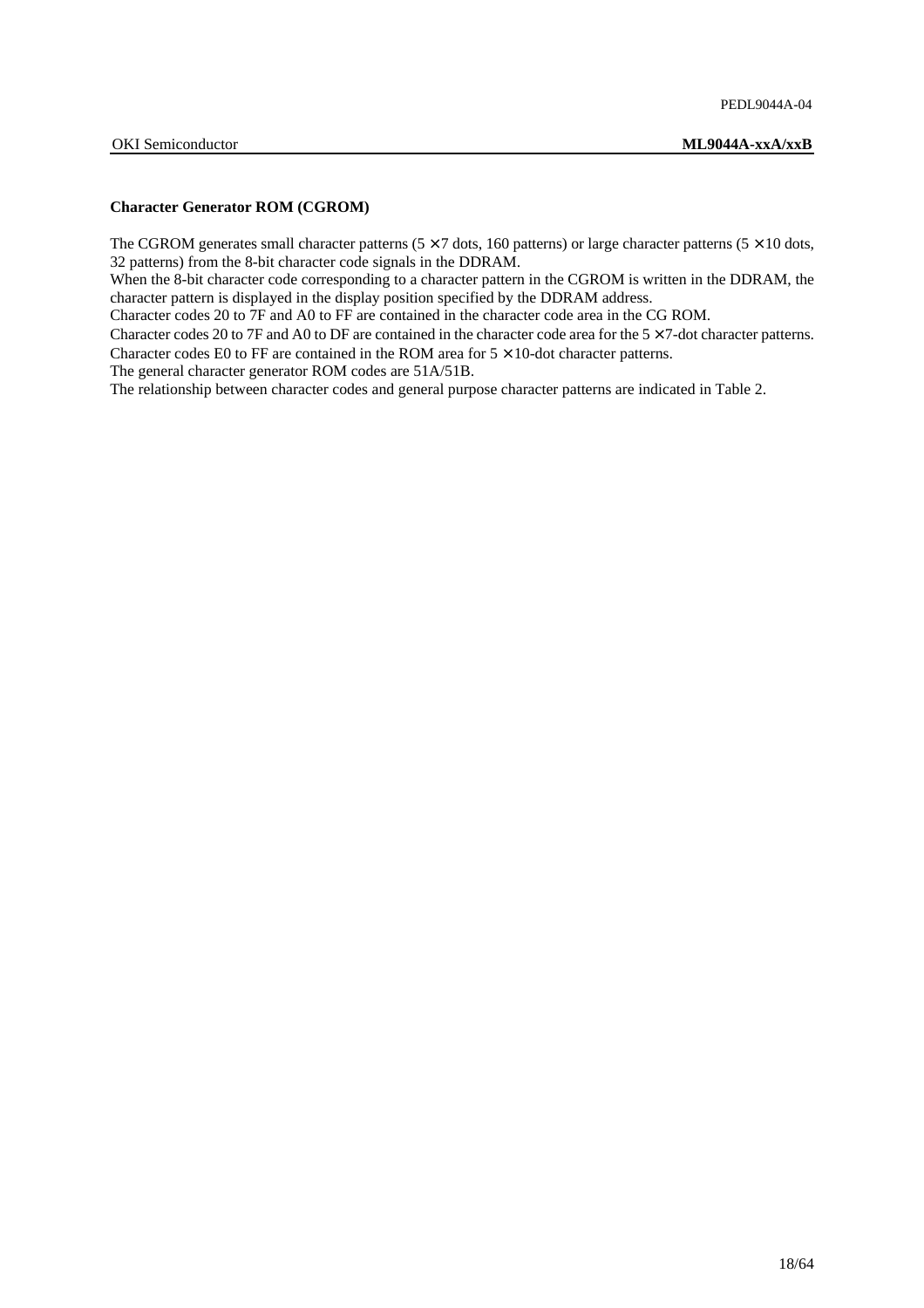### **Character Generator RAM (CGRAM)**

The CGRAM is used to generate user-specific character patterns that are not in the CGROM. CGRAM (64 bytes = 512 bits) can store up to 8 small character patterns  $(5 \times 8$  dots) or up to 4 large character patterns  $(5 \times 11$  dots). When displaying a character pattern stored in the CGRAM, write an 8-bit character code (00 to 07 or 08 to 0F; hex.) assigned in Table 2 to the DDRAM. This enables outputting the character pattern to the LCD display position corresponding to the DDRAM address.

The cursor or blink is also displayed even when a CGRAM or ABRAM address is set in the ADC. Therefore, the cursor or blink display should be inhibited while the ADC is holding a CGRAM or ABRAM address. The following describes how character patterns are written in and read from the CGRAM.

- 1) Small character patterns  $(5 \times 8 \text{ dots})$  (See Table 3-1.)
	- (1) A method of writing character patterns to the CGRAM from the CPU

 The three CGRAM address bit weights 0 to 2 select one of the lines constituting a character pattern. First, set the mode to increment or decrement from the CPU, and then input the CGRAM address. Write each line of the character pattern in the CGRAM through  $DB_0$  to  $DB_7$ .

The data lines  $DB_0$  to  $DB_7$  correspond to the CGRAM data bit weights 0 to 7, respectively (see Table 3-1). Input data "1" represents the ON status of an LCD dot and "0" represents the OFF status. Since the ADC is automatically incremented or decremented by 1 after the data is written to the CGRAM, it is not necessary to set the CGRAM address again.

 The bottom line of a character pattern (the CGRAM address bit weights 0 to 2 are all "1", which means 7 in hexadecimal) is the cursor line. The ON/OFF pattern of this line is ORed with the cursor pattern for displaying on the LCD. Therefore, the pattern data for the cursor position should be all zeros to display the cursor.

 Whereas the data given by the CGRAM data bit weights 0 to 4 is output to the LCD as display data, the data given by the CGRAM data bit weights 5 to 7 is not. Therefore, the CGRAM data bit weights 5 to 7 can be used as a RAM area.

(2) A method of displaying CGRAM character patterns on the LCD

 The CGRAM is selected when the higher-order 4 bits of a character code are all zeros. Since bit weight 3 of a character code is not used, the character pattern "0" in Table 3-1 can be selected using the character code "00" or "08" in hexadecimal.

When the 8-bit character code corresponding to a character pattern in the CGRAM is written to the DDRAM, the character pattern is displayed in the display position specified by the DDRAM address. (The DDRAM data bit weights 0 to 2 correspond to the CGRAM address bit weights 3 to 5, respectively.)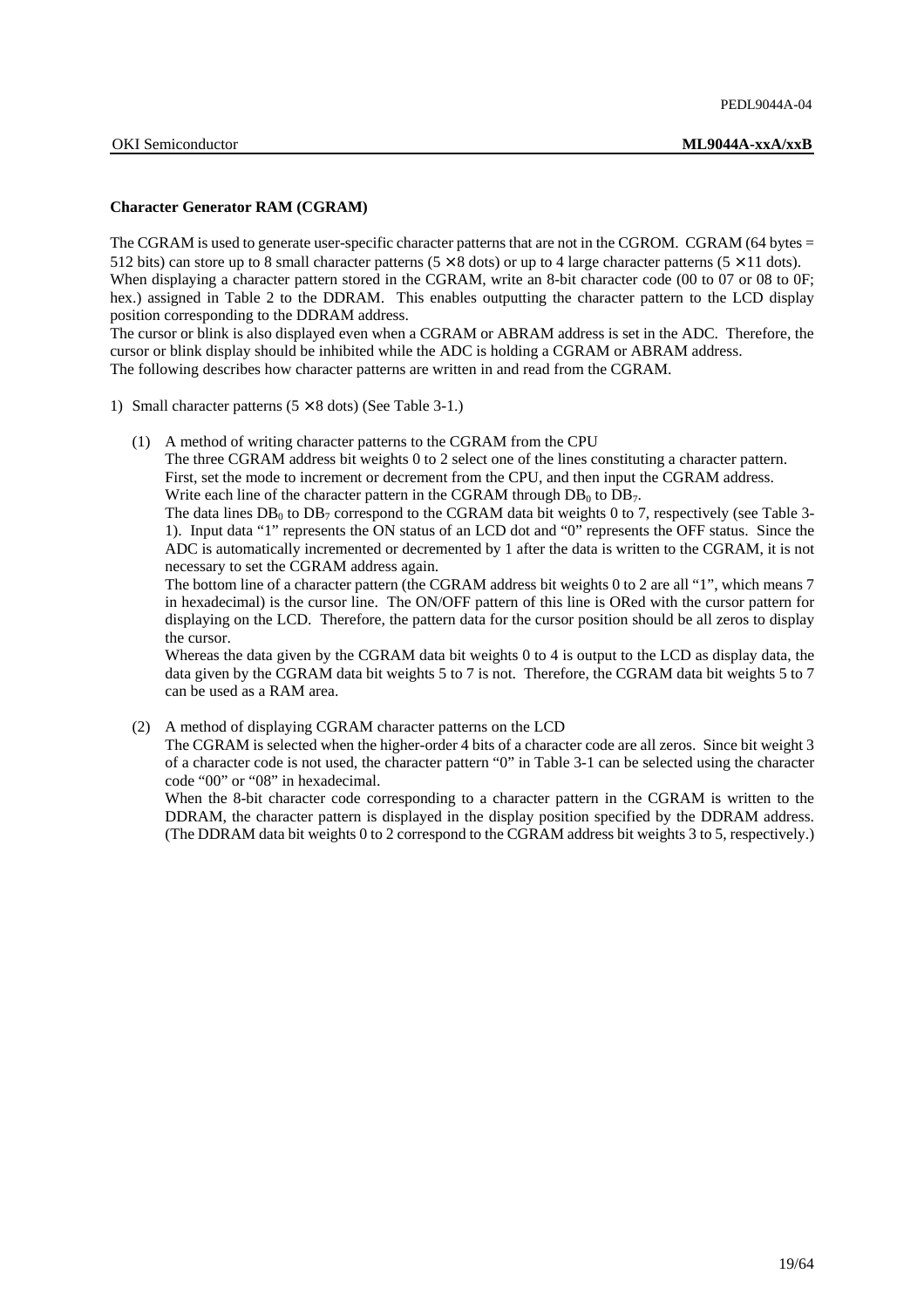### 2) Large character patterns  $(5 \times 11 \text{ dots})$  (See Table 3-2.)

(1) A method of writing character patterns to the CGRAM from the CPU

 The four CGRAM address bit weights 0 to 3 select one of the lines constituting a character pattern. First, set the mode to increment or decrement from the CPU, and then input the CGRAM address. Write each line of the character pattern code in the CGRAM through  $DB_0$  to  $DB_7$ .

The data lines  $DB_0$  to  $DB_7$  correspond to the CGRAM data bit weights 0 to 7, respectively (see Table 3-2). Input data "1" represents the ON status of an LCD dot and "0" represents the OFF status. Since the ADC is automatically incremented or decremented by 1 after the data is written to the CGRAM, it is not necessary to set the CGRAM address again.

 The bottom line of a character pattern (the CGRAM address bit weights 0 to 3 are all "1", which means A in hexadecimal) is a cursor line. The ON/OFF pattern of this line is ORed with the cursor pattern for displaying on the LCD. Therefore, the pattern data for the cursor position should be all zeros to display the cursor.

 Whereas CGRAM data bit weights 0 to 4 are output as display data to the LCD when CGRAM address bit weights 0 to 3 are "0" to "A" in hexadecimal, the data given by the CGRAM data bit weights 5 to 7 or the CGRAM addresses B to F in hexadecimal is not. These bits can be written and read as a RAM area.

(2) A method of displaying CGRAM character patterns on the LCD The CGRAM is selected when the higher-order 4 bits of a character code are all zeros. Since bit weights 0 and 3 of a character code are not used, the character pattern "g" in Table 3-2 can be selected with a character code "02", "03", "0A" or "0B" in hexadecimal. When the 8-bit character code corresponding to a character pattern in the CGRAM is written to the

DDRAM, the character pattern is displayed in the display position specified by the DDRAM address. (The DDRAM data bit weights 1 and 2 correspond to the CGRAM address bit weights 4 and 5, respectively.)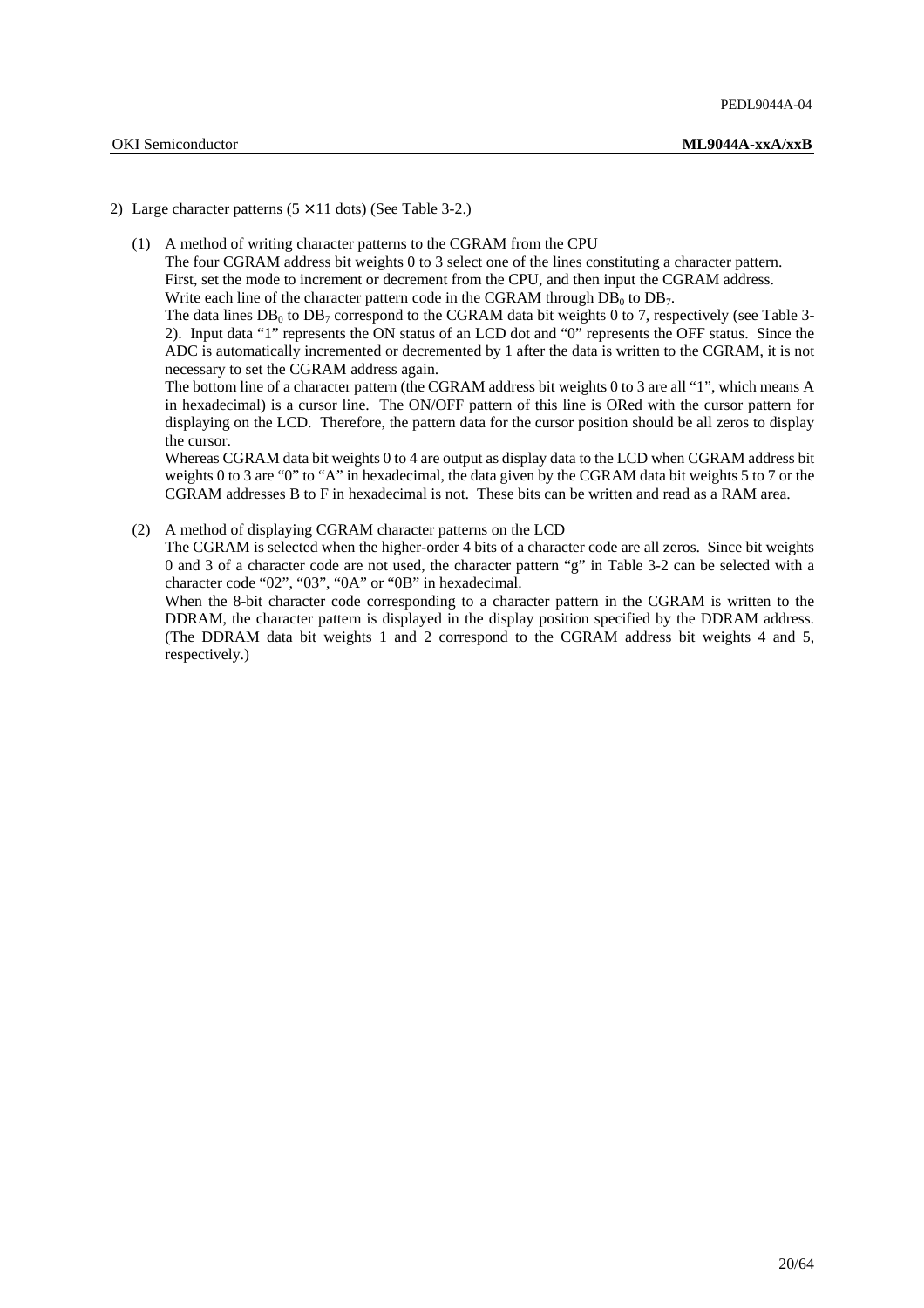### **Arbitrator RAM (ABRAM)**

The arbitrator RAM (ABRAM) stores arbitrator display data.

120 dots can be displayed in both 1-line and 2-line display modes. The arbitrator RAM has the addresses (hexadecimal) from "00" to "1F" and the valid display address area is from 00 to 23 (0H to 17H). The area of 24 to 31 (18H to 1FH) not used for display can be used as a data RAM area for general data. Even if the display is shifted by instruction, the arbitrator display is not shifted.

A capacity of 8 bits by 32 addresses  $(= 256 \text{ bits})$  is available for data write.

First set the mode to increment or decrement from the CPU, and then input the ABRAM address.

Write Display-ON data in the ABRAM through  $DB_0$  to  $DB_7$ .

 $DB_0$  to  $DB_7$  correspond to the ABRAM data bit weights 0 to 7 respectively. Input data "1" represents the ON status of an LCD dot and "0" represents the OFF status.

Since ADC is automatically incremented or decremented by 1 after the data is written to the ABRAM, it is not necessary to set the ABRAM address again.

Whereas ABRAM data bit weights 0 to 4 are output as display data to the LCD, the ABRAM data bit weights 5 to 7 are not. These bits can be used as a RAM area.

The cursor or blink is also displayed even when a CGRAM or ABRAM address is set in the ADC. Therefore, the cursor or blink display should be inhibited while the ADC is holding a CGRAM or ABRAM address.



The arbitrator RAM can store a maximum of 120 dots of the arbitrator Display-ON data in units of 5 dots. The relationship with the LCD display positions is shown below.



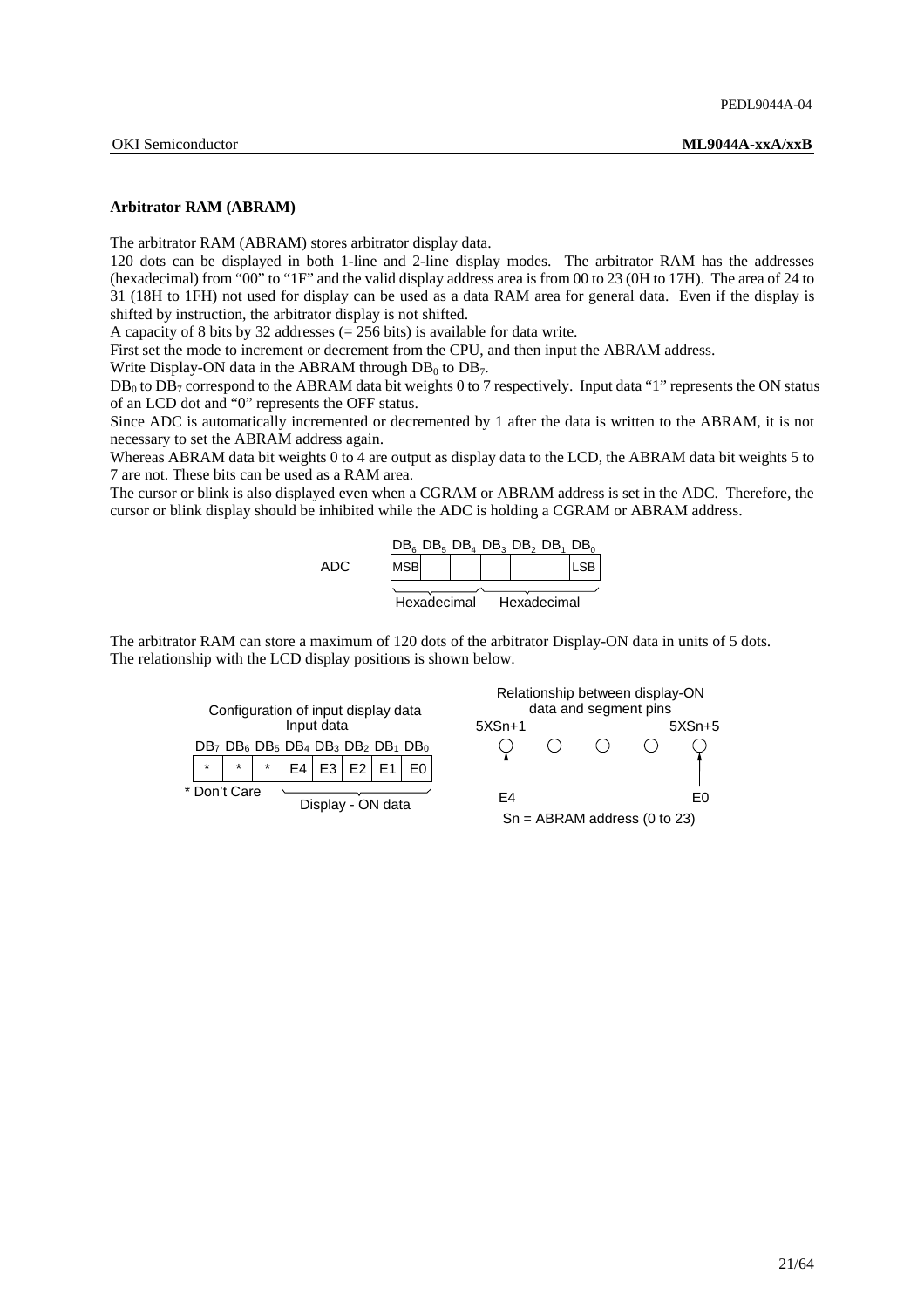## **Table 2 Relationship between Character Codes and Character Patterns of the ML9044A-51A/51B (General Character Codes)**

The character code area in the CG ROM: Character codes 20H to 7FH, A0H to FFH.

5×7-dot ROM area: 20H to 7FH, A0H to DFH

 5×10-dot ROM area: E0H to FFH The CG RAM area : Character codes 00H to FFH 08H:  $50H: F$ 00H: 08H: 20H: 28H: ( 30H: 0 38H: 8 Ħ CG RAM(1) CG RAM(1) F T 01H:  $09H$  $51H: \Omega$ 21H: ! 29H: ) 31H: 1 39H: 9 ian<br>Ing F H H  $\pm$ CG RAM(2) CG RAM(2)  $02H$ 0AH: 42H: B 4AH: J 52H: R 22H: " 2AH: \* 32H: 2 3AH: : 96)<br>Alt Ë ₩, Fili CG RAM(3) CG RAM(3) 03H: 0BH: 23H: # 2BH: + 33H: 3 3BH: ; 43H: C 4BH: K 53H: S **ESTE**<br>EEEL **FEREE**<br>FEREE FILE Ħ CG RAM(4) CG RAM(4) 04H: 0CH: 44H: D 4CH: L 54H: T 24H: \$ 2CH: , 34H: 4 3CH: < Fil<br>Billi Ř E E E ŧ CG RAM(5) CG RAM(5)  $05H$ 0DH:  $45H \cdot F$ 25H: % 2DH: - 35H: 5 3DH: = an p ▓ Ħ 耼 CG RAM(6) CG RAM(6) 06H: 0EH: 46H: F 4EH: N 56H: V 26H: & 2EH: . 36H: 6 3EH: > ensi<br>Ensi ╅ CG RAM(7) CG RAM(7) 07H: 0FH: 47H: G 4FH: O 57H: W  $\begin{array}{c} -27.4 \pm 0.7 \pm 0.7 \pm 0.7 \pm 0.7 \pm 0.7 \pm 0.7 \pm 0.7 \pm 0.7 \pm 0.7 \pm 0.7 \pm 0.7 \pm 0.7 \pm 0.7 \pm 0.7 \pm 0.7 \pm 0.7 \pm 0.7 \pm 0.7 \pm 0.7 \pm 0.7 \pm 0.7 \pm 0.7 \pm 0.7 \pm 0.7 \pm 0.7 \pm 0.7 \pm 0.7 \pm 0.7 \pm 0.7 \pm 0.7 \pm 0.7 \pm 0.7 \pm 0.7 \pm 0.7 \pm 0$ **EBBE**<br>EBBE E ļ. E CG RAM(8) CG RAM(8)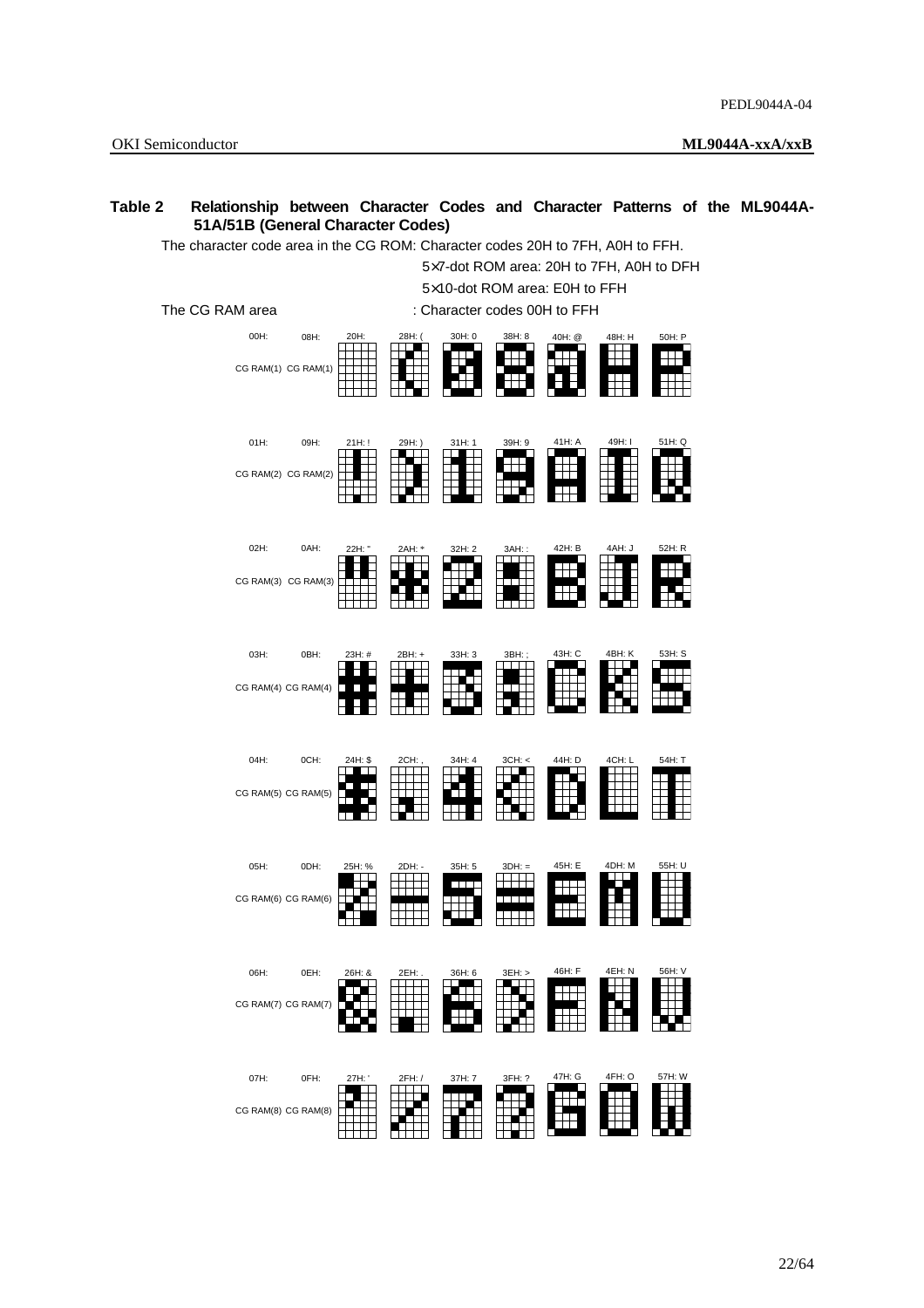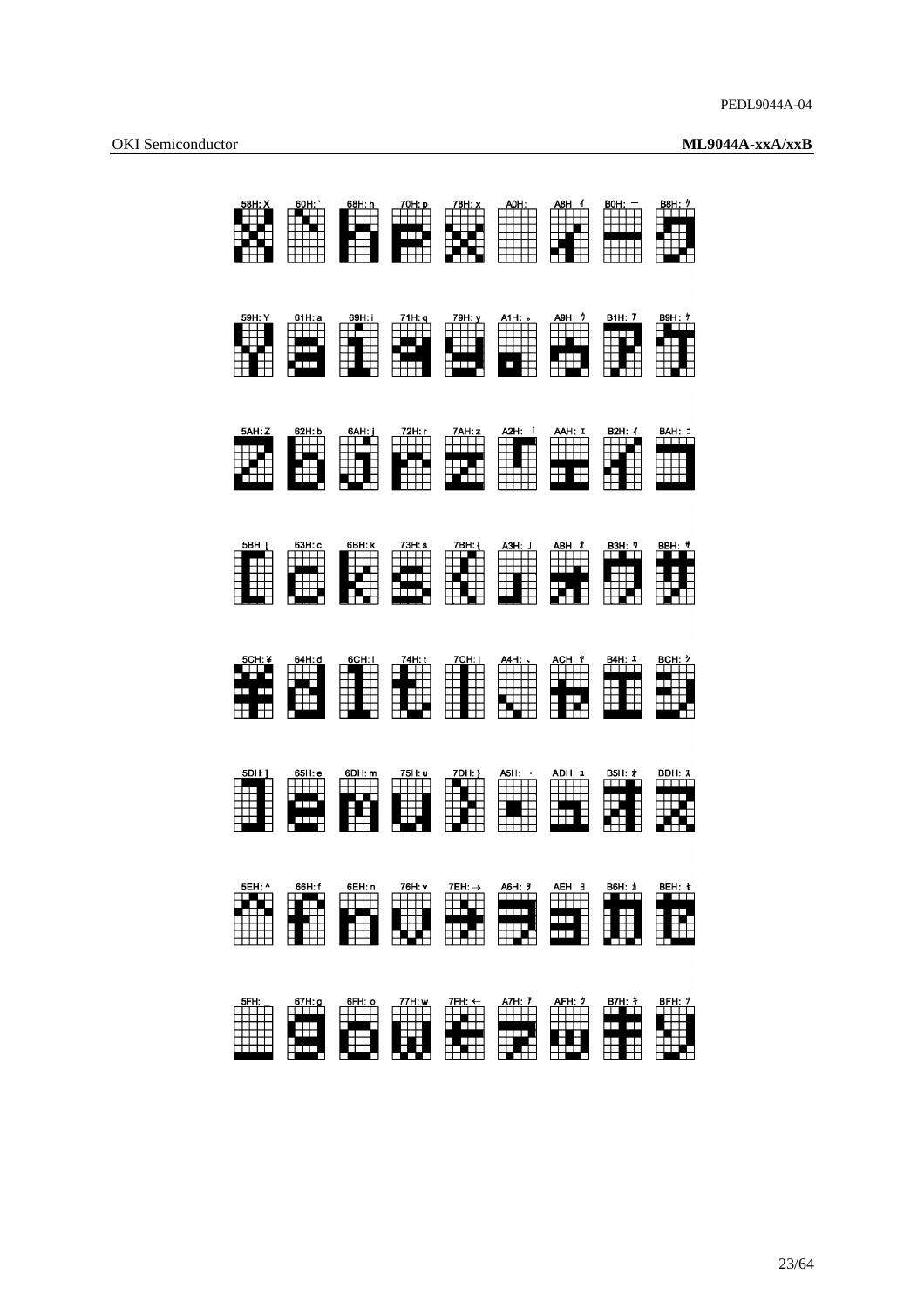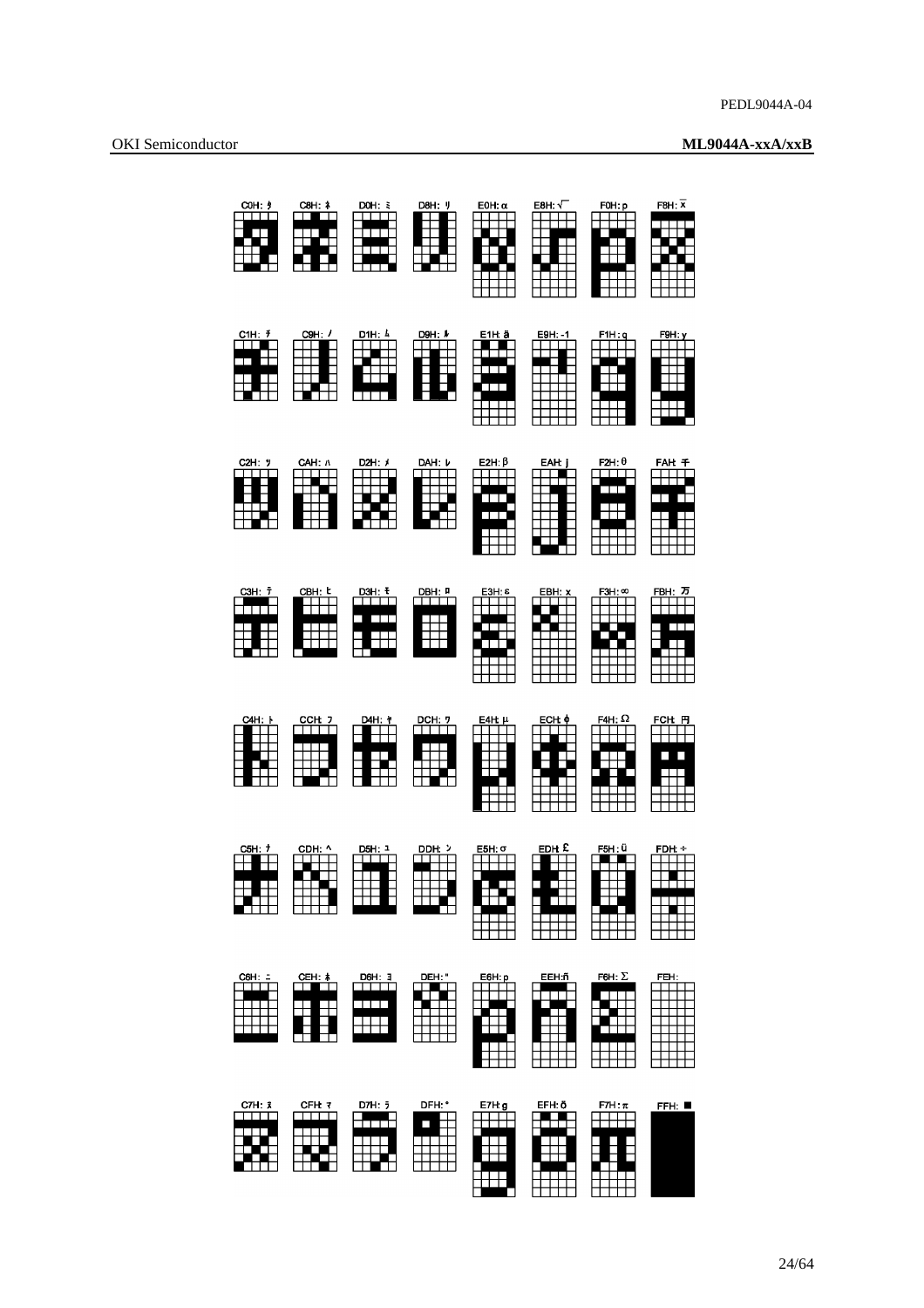| CG RAM                                                                                                                                                                               | CG RAM data                                                                                                                                                          | DD RAM data                  |
|--------------------------------------------------------------------------------------------------------------------------------------------------------------------------------------|----------------------------------------------------------------------------------------------------------------------------------------------------------------------|------------------------------|
| address                                                                                                                                                                              | (Character pattern)                                                                                                                                                  | (Character code)             |
| 4 3 2<br>7<br>0<br>5<br>MSB                                                                                                                                                          | 7654321<br>LSB MSB<br>SB                                                                                                                                             | 7654321<br><b>MSB</b><br>LSB |
| 0<br>0<br>0<br>0<br>1<br>0<br>0<br>0<br>0<br>0<br>1<br>0<br>ō<br>1<br>1<br>1<br>0<br>0<br>1<br>0<br>1<br>1<br>1<br>0<br>1<br>1                                                       | 0<br>$\times\times\times$<br>0<br>0<br>0<br>0<br>0<br>0<br>0<br>0<br>1<br>0<br>0<br>1<br>0<br>0<br>0<br>Ω<br>1<br>0<br>0<br>ი                                        | $0000 \times 000$            |
| 0<br>1<br>0<br>$\begin{smallmatrix} 0 \ 0 \ 0 \ 0 \end{smallmatrix}$<br>0<br>0<br>Ō<br>1<br>1<br>0<br>1<br>1<br>1<br>0<br>0<br>1<br>1<br>0<br>1<br>1<br>0<br>1<br>1                  | r<br>0<br>0<br><b>XXX</b><br>ი<br>1<br>0<br>0<br>O<br>0<br>O<br>$\mathbf{1}$<br>Ω<br>n<br>ი<br>ი<br>0<br>0<br>0                                                      | $0000\times001$              |
|                                                                                                                                                                                      |                                                                                                                                                                      |                              |
| 1<br>1<br>$\begin{smallmatrix} 0 \\ 1 \end{smallmatrix}$<br>0<br>0<br>0<br>0<br>0<br>0<br>$\frac{1}{1}$<br>0<br>1<br>1<br>0<br>0<br>$\frac{1}{1}$<br>0<br>1<br>1<br>0<br>1<br>1<br>1 | <b>XXX</b><br>1<br>1<br>11<br>0<br>0<br>0<br>1<br>0<br>0<br>0<br>0<br>0<br>1<br>0<br>0<br>$\dot{0}$<br>0<br>1<br>0<br>0<br>0<br>ი<br>0<br>1<br>∩<br>∩<br>O<br>ი<br>ი | $0000 \times 111$            |

## **Table 3-1 Relationship between CGRAM address bits, CGRAM data bits (character pattern) and DDRAM data bits (character code) in 5** × **7 dot character mode. (Examples)**

×: Don't Care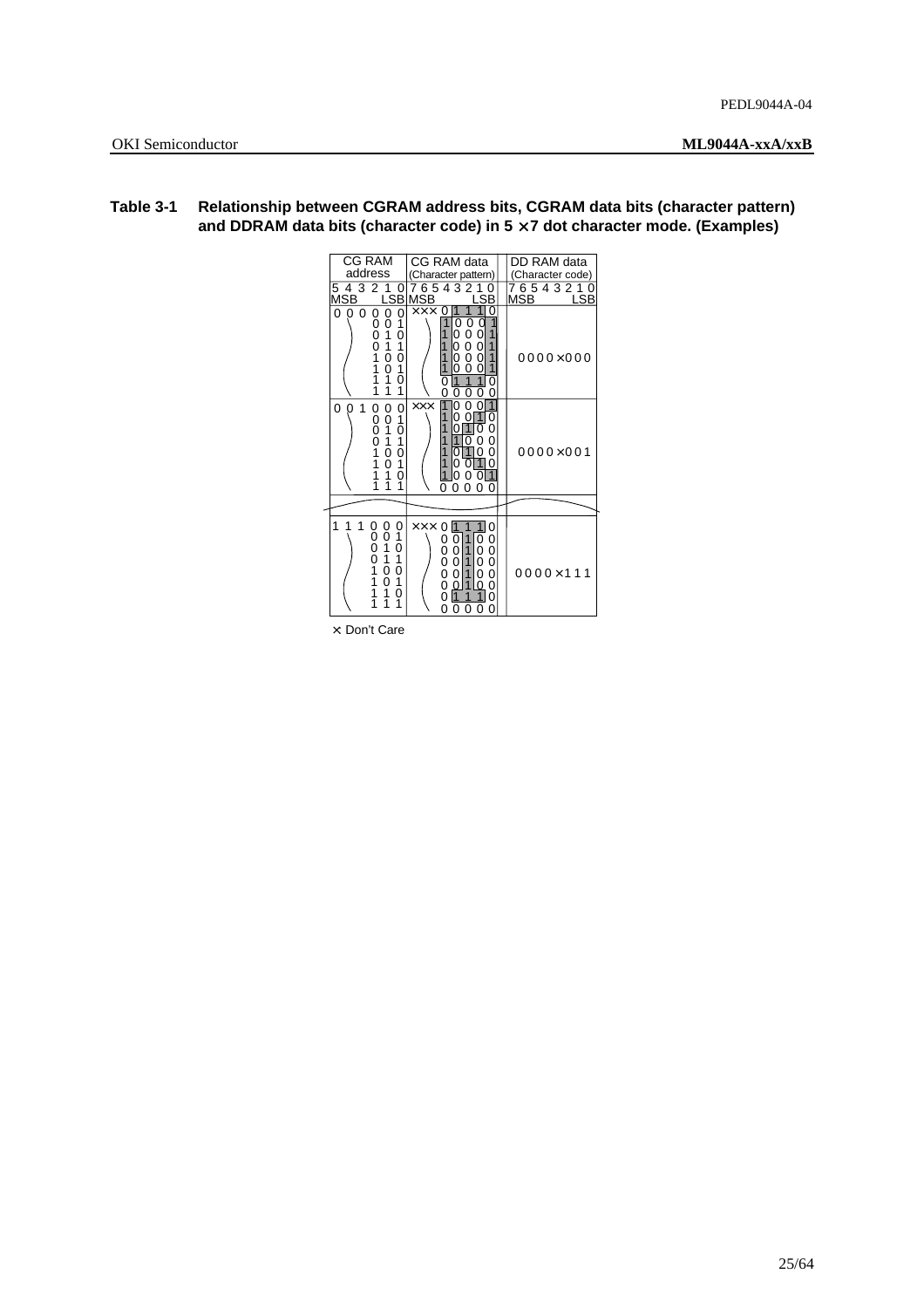| CG RAM                                                                                                                                                                                                                                                                                                                                                                                                                                                                                                                                                                              | CG RAM data                                                                                                                                                                                                                                                                                                                                                                              | <b>DD</b> RAM data   |
|-------------------------------------------------------------------------------------------------------------------------------------------------------------------------------------------------------------------------------------------------------------------------------------------------------------------------------------------------------------------------------------------------------------------------------------------------------------------------------------------------------------------------------------------------------------------------------------|------------------------------------------------------------------------------------------------------------------------------------------------------------------------------------------------------------------------------------------------------------------------------------------------------------------------------------------------------------------------------------------|----------------------|
| address                                                                                                                                                                                                                                                                                                                                                                                                                                                                                                                                                                             | (Character pattern)                                                                                                                                                                                                                                                                                                                                                                      | (Character code)     |
| 543<br>2<br>0<br>MSB<br>SB                                                                                                                                                                                                                                                                                                                                                                                                                                                                                                                                                          | 765432<br>0<br>MSB<br>LSB                                                                                                                                                                                                                                                                                                                                                                | 0<br>LSB             |
| 0 <sub>0</sub><br>0<br>0<br>0<br>0<br>0<br>1<br>$^{\rm o}_{\rm o}$<br>0<br>ō<br>1<br>0<br>ō<br>0<br>1<br>1<br>$\frac{1}{1}$<br>$^{\rm o}_{\rm o}$<br>0<br>0<br>0<br>1<br>0<br>1<br>1<br>0<br>Ō<br>1<br>1<br>1<br>1<br>0<br>0<br>0<br>1<br>0<br>1<br>0<br>i<br>$\overline{1}$<br>0<br>Ō<br>1<br>0<br>1<br>1<br>1<br>1<br>0<br>0<br>1<br>1<br>0<br>1<br>1<br>1<br>1<br>0<br>1<br>1<br>1<br>1                                                                                                                                                                                          | $\times\times\times$<br>0<br>$\Omega$<br>1<br>0<br>0<br>1<br>0<br>1<br>1<br>$\overline{1}$<br>$\mathbf 1$<br>0<br>0<br>0<br>1<br>1<br>1<br>0<br>1<br>10<br>$\mathbf{1}$<br>ი<br>0<br>1<br>1<br>1<br>1<br>1<br>0<br>0<br>0<br>11<br>0<br>0<br>0<br>0<br>0<br>0<br>0<br>0<br>0<br>0<br>0<br>0<br>0<br>0<br>0<br>0<br>0<br>0 <sub>0</sub><br>0<br>0<br>$X$ $X$ $X$ $X$ $X$                  | $0000\times00\times$ |
| $\overline{1}$<br>0<br>$\overline{0}$<br>0<br>0<br>0<br>0<br>1<br>0<br>0<br>0<br>1<br>0<br>0<br>$\begin{smallmatrix}1\0\end{smallmatrix}$<br>0<br>0<br>1<br>$\overline{1}$<br>0<br>0<br>1<br>0<br>1<br>0<br>Ō<br>1<br>1<br>0<br>Ī.<br>1<br>0<br>1<br>$\mathbf 0$<br>1<br>0<br>0<br>1<br>1<br>0<br>0<br>0<br>1<br>1<br>0<br>1<br>1<br>0<br>1<br>1<br>1<br>0<br>0<br>1<br>1<br>0<br>1<br>1<br>1<br>1<br>0<br>1<br>1<br>1<br>1                                                                                                                                                         | 0<br>0<br>0<br>0<br>$\times\times\times$<br>0<br>0<br>0<br>0<br>0<br>0<br>Ť<br>$\overline{1}$<br>1<br>1<br>ი<br>0<br>1<br>0<br>0<br>1<br>0<br>1<br>1<br>0<br>0<br>0<br>0<br>1<br>0<br>1<br>1<br>1<br>0<br>1<br>1<br>Ō<br>İ<br>0<br>0<br>0<br>1<br>0<br>0<br>0<br>0<br>$\vert$ 1<br>$\mathbf{1}$<br>0<br>1<br>0<br>$\overline{0}$<br>0<br>0<br>0<br>0<br>$\times\times\times\times\times$ | $0000\times01\times$ |
|                                                                                                                                                                                                                                                                                                                                                                                                                                                                                                                                                                                     |                                                                                                                                                                                                                                                                                                                                                                                          |                      |
| 1<br>1<br>0<br>0<br>0<br>0<br>Ō<br>0<br>0<br>1<br>ŏ<br>ō<br>1<br>0<br>0<br>1<br>0<br>1<br>$\begin{array}{c} 1 \\ 1 \end{array}$<br>$\dot{0}$<br>0<br>0<br>0<br>1<br>$\overline{1}$<br>1<br>0<br>0<br>$\begin{matrix} 1 \\ 0 \end{matrix}$<br>1<br>0<br>1<br>$\dot{0}$<br>0<br>1<br>Ō<br>Ī.<br>1<br>$\frac{1}{1}$<br>1<br>$^{\rm 0}_{\rm 0}$<br>$\begin{smallmatrix}0\0\1\end{smallmatrix}$<br>1<br>$\begin{array}{c} 1 \\ 1 \\ 1 \end{array}$<br>$\frac{1}{1}$<br>$^{\rm o}_{\rm o}$<br>$\begin{smallmatrix}0\0\1\end{smallmatrix}$<br>1<br>$\overline{1}$<br>0<br>1<br>1<br>1<br>1 | $\times\times\times$ 0<br>0<br>0<br>0<br>0<br>0<br>0<br>0<br>0<br>0<br>$\overline{1}$<br>1<br>0<br>1<br>1<br>1<br>$\mathbf 1$<br>0<br><u>0</u><br>0<br>1<br>1<br>0<br>0<br>0<br>0<br>1<br>1<br>0<br>1<br>$\overline{1}$<br>И<br>0<br>0<br>0<br>0<br>0<br>0<br>0<br>0<br>0<br>0<br>0<br>0<br>0<br>0<br>0<br>0<br>0<br>0<br>0<br>0<br>0<br>0<br>$\times\times\times\times\times$           | $0000\times11\times$ |

## **Table 3-2 Relationship between CGRAM address bits, CGRAM data bits (character pattern) and DDRAM data bits (character code) in 5** × **10 dot character mode (Examples)**

×: Don't Care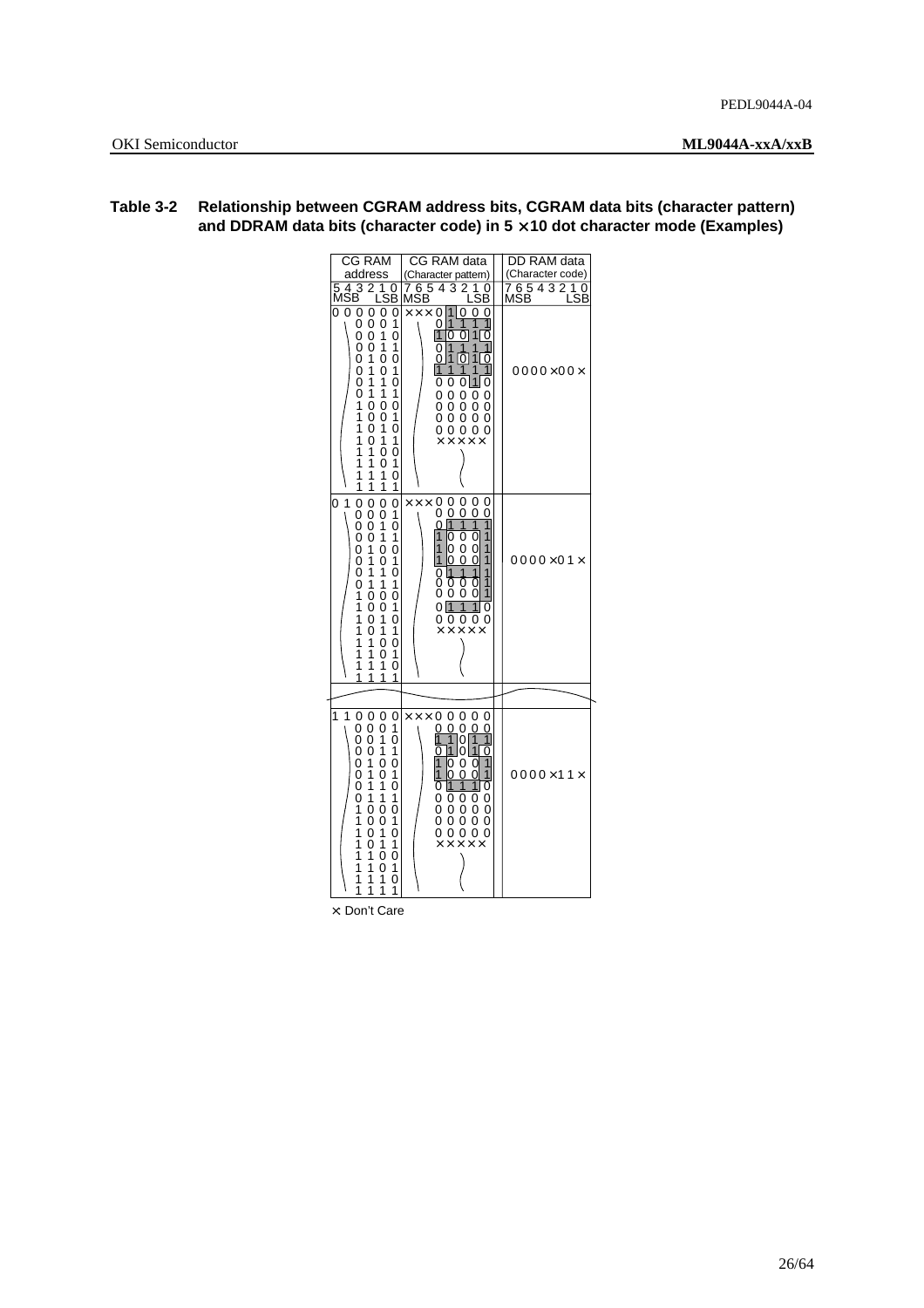This circuit generates the cursor and blink of the LCD.

The operation of this circuit is controlled by the program of the CPU.

The cursor/blink display is carried out in the position corresponding to the DDRAM address set in the ADC (Address Counter).

For example, when the ADC stores a value of "07" (hexadecimal), the cursor or blink is displayed as follows:



Note: The cursor or blink is also displayed even when a CGRAM or ABRAM address is set in the ADC. Therefore, the cursor or blink display should be inhibited while the ADC is holding a CGRAM or ABRAM address.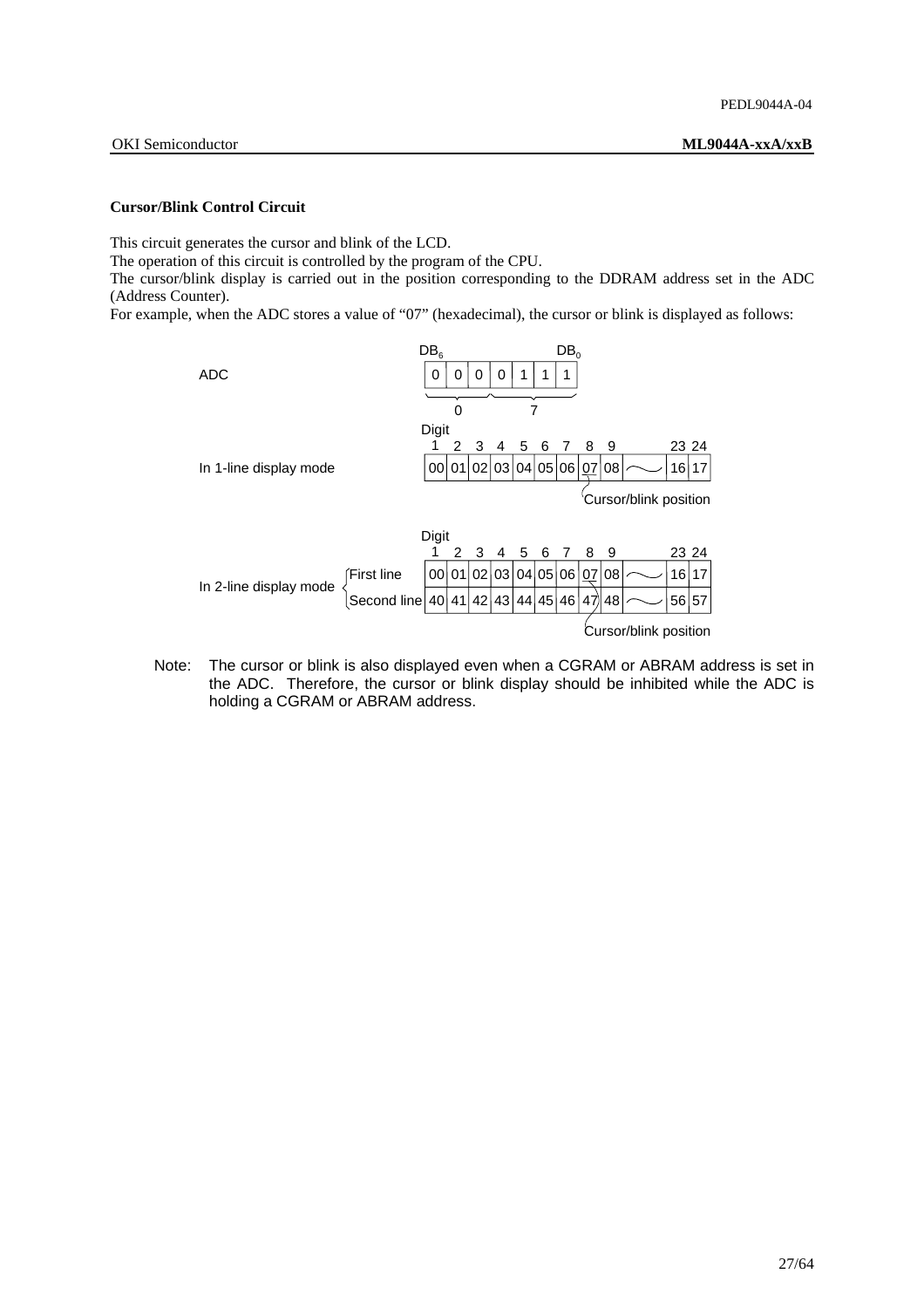### **LCD Display Circuit (COM1 to COM17, SEG1 to SEG120, SSR and CSR)**

The ML9044A has 17 common signal outputs and 120 segment signal outputs to display 24 characters (in the 1 line display mode) or 48 characters (in the 2-line display mode).

The character pattern is converted into serial data and transferred in series through the shift register.

The transfer direction of serial data is determined by the SSR pin. The shift direction of common signals is determined by the CSR pin. The following tables show the transfer and shift directions:

| SSR        |      | Transfer direction                          |                           |                         |
|------------|------|---------------------------------------------|---------------------------|-------------------------|
| L          |      | $\text{SEG}_1 \rightarrow \text{SEG}_{120}$ |                           |                         |
| H          |      |                                             | $SEG120 \rightarrow SEG1$ |                         |
| <b>CSR</b> | duty | AS bit                                      | <b>Shift Direction</b>    | Arbitrator's common pin |
| L          | 1/9  | L                                           | $COM1 \rightarrow COM9$   | COM <sub>9</sub>        |
|            | 1/9  | н                                           | $COM1 \rightarrow COM9$   | COM <sub>1</sub>        |
| L          | 1/12 | L                                           | $COM1 \rightarrow COM12$  | COM <sub>12</sub>       |
| L          | 1/12 | н                                           | $COM1 \rightarrow COM12$  | COM <sub>1</sub>        |
| L          | 1/17 | L                                           | $COM1 \rightarrow COM17$  | COM <sub>17</sub>       |
|            | 1/17 | н                                           | $COM1 \rightarrow COM17$  | COM <sub>1</sub>        |
| H          | 1/9  | L                                           | $COM9 \rightarrow COM1$   | COM <sub>1</sub>        |
| н          | 1/9  | н                                           | $COM9 \rightarrow COM1$   | COM <sub>9</sub>        |
| н          | 1/12 | L                                           | $COM12 \rightarrow COM1$  | COM <sub>1</sub>        |
| H          | 1/12 | H                                           | $COM12 \rightarrow COM1$  | COM <sub>12</sub>       |
| н          | 1/17 | L                                           | $COM17 \rightarrow COM1$  | COM <sub>1</sub>        |
| н          | 1/17 | н                                           | $COM17 \rightarrow COM1$  | COM <sub>17</sub>       |

\* Refer to the Expansion Instruction Codes section about the AS bit.

Signals to be input to the SSR and CSR pins should be determined at power-on and be kept unchanged.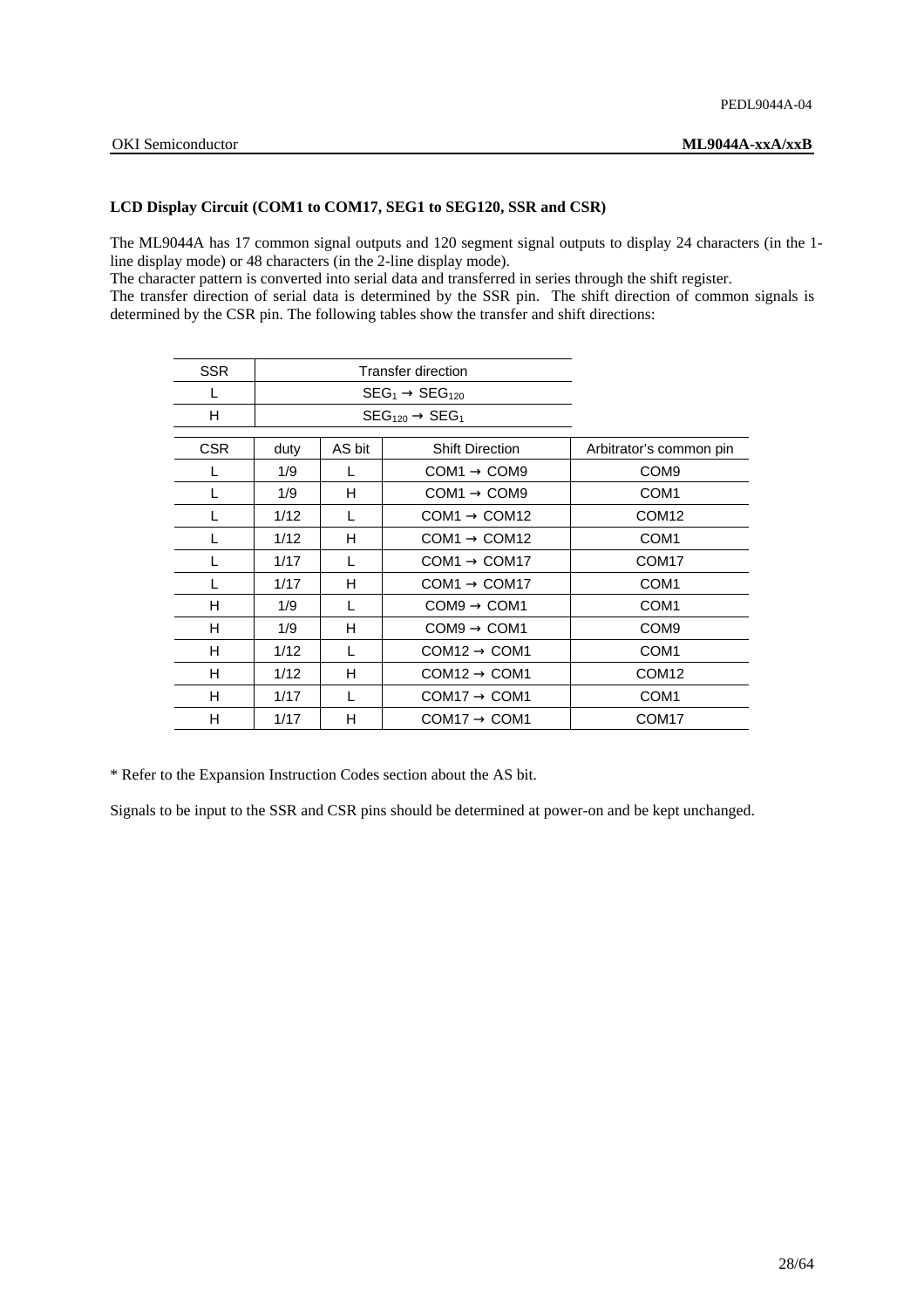### **Built-in Reset Circuit**

The ML9044A is automatically initialized when the power is turned on.

During initialization, the Busy Flag (BF) is "1" and the ML9044A does not accept any instruction from the CPU (other than the Read BF instruction).

The Busy Flag is "1" for about 15 ms after the  $V_{DD}$  becomes 2.7 V or higher. During this initialization, the ML9044A performs the following instructions:

| 1)  | Display clearing                                                                                                                                                                                                                                                                                              |               |
|-----|---------------------------------------------------------------------------------------------------------------------------------------------------------------------------------------------------------------------------------------------------------------------------------------------------------------|---------------|
| 2)  | CPU interface data length $= 8$ bits                                                                                                                                                                                                                                                                          | $(DL = "1")$  |
| 3)  | 1-line LCD display                                                                                                                                                                                                                                                                                            | $(N = "0")$   |
| 4)  | Font size = $5 \times 7$ dots                                                                                                                                                                                                                                                                                 | $(F = "0")$   |
| 5)  | $ADC$ counting = Increment                                                                                                                                                                                                                                                                                    | $(I/D = "1")$ |
| 6)  | Display shifting $=$ None                                                                                                                                                                                                                                                                                     | $(S = "0")$   |
| 7)  | $Display = Off$                                                                                                                                                                                                                                                                                               | $(D = "0")$   |
| 8)  | $Cursor = Off$                                                                                                                                                                                                                                                                                                | $(C = "0")$   |
| 9)  | $Blinking = Off$                                                                                                                                                                                                                                                                                              | $(B = "0")$   |
| 10) | Arbitrator = Displayed in the lower line                                                                                                                                                                                                                                                                      | $(AS = "0")$  |
|     | $11$ $\sqrt{2}$ $\sqrt{2}$ $\sqrt{2}$ $\sqrt{2}$ $\sqrt{2}$ $\sqrt{2}$ $\sqrt{2}$ $\sqrt{2}$ $\sqrt{2}$ $\sqrt{2}$ $\sqrt{2}$ $\sqrt{2}$ $\sqrt{2}$ $\sqrt{2}$ $\sqrt{2}$ $\sqrt{2}$ $\sqrt{2}$ $\sqrt{2}$ $\sqrt{2}$ $\sqrt{2}$ $\sqrt{2}$ $\sqrt{2}$ $\sqrt{2}$ $\sqrt{2}$ $\sqrt{2}$ $\sqrt{2}$ $\sqrt{2}$ |               |

11) Setting 1FH (hexadecimal) to the Contrast Data

To use the built-in reset circuit, the power supply conditions shown below should be satisfied. Otherwise, the built-in reset circuit may not work properly. In such a case, initialize the ML9044A with the instructions from the CPU. The use of a battery always requires such initialization from the CPU. (See "Initial Setting of Instructions")



**Figure 1 Power-on and Power-off Waveform**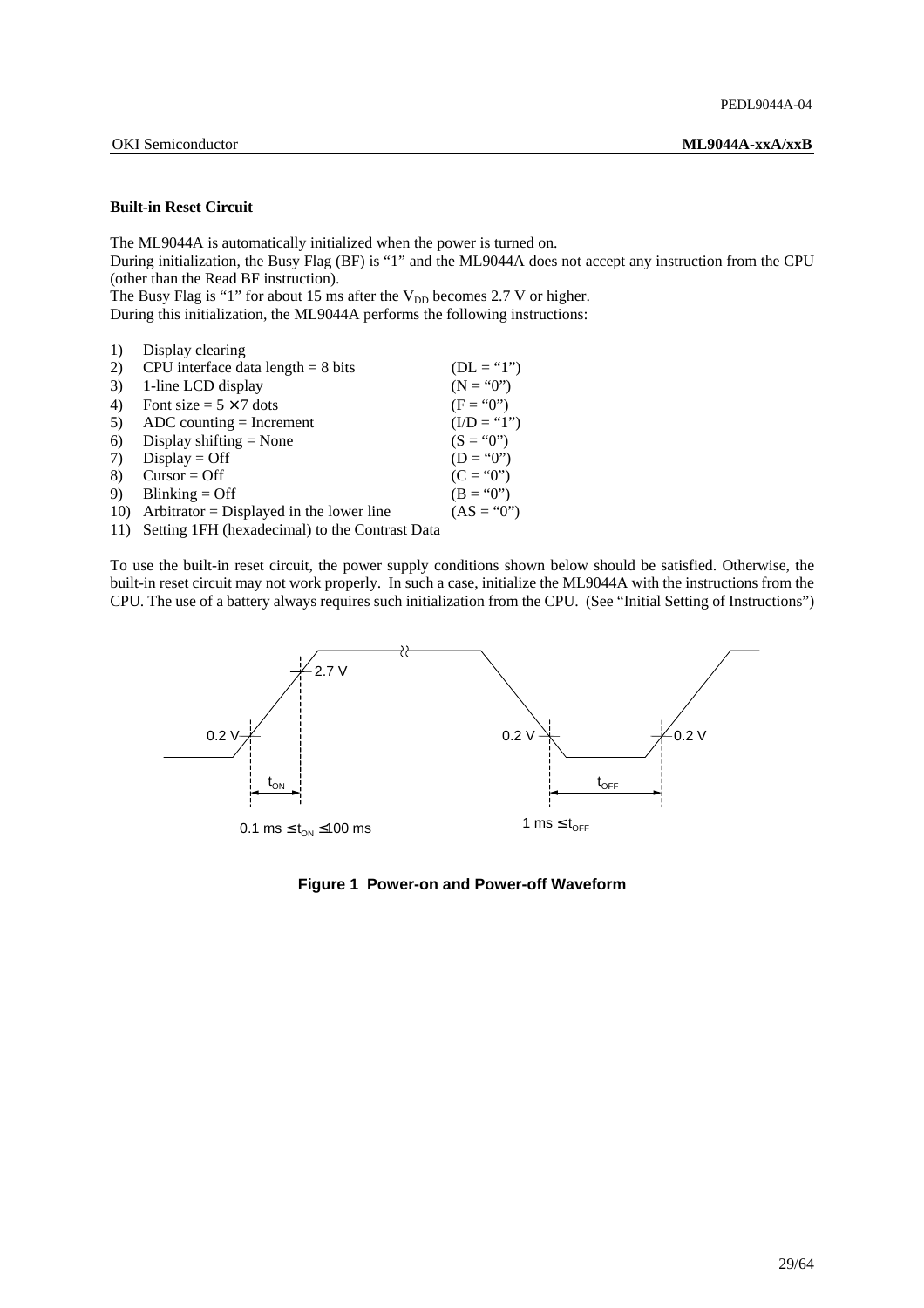### **I/F with CPU**

Parallel interface mode

The ML9044A can transfer either 8 bits once or 4 bits twice on the data bus for interfacing with any 8-bit or 4-bit microcontroller (CPU).

1) 8-bit interface data length The ML9044A uses all of the 8 data bus lines  $DB_0$  to  $DB_7$  at a time to transfer data to and from the CPU.

2) 4-bit interface data length

The ML9044A uses only the higher-order 4 data bus lines  $DB_4$  to  $DB_7$  twice to transfer 8-bit data to and from the CPU.

The ML9044A first transfers the higher-order 4 bits of 8-bit data ( $DB_4$  to  $DB_7$  in the case of 8-bit interface data length) and then the lower-order 4 bits of the data (DB<sub>0</sub> to DB<sub>3</sub> in the case of 8-bit interface data length).

 The lower-order 4 bits of data should always be transferred even when only the transfer of the higher-order 4 bits of data is required. (Example: Reading the Busy Flag)

 Two transfers of 4 bits of data complete the transfer of a set of 8-bit data. Therefore, when only one access is made, the following data transfer cannot be completed properly.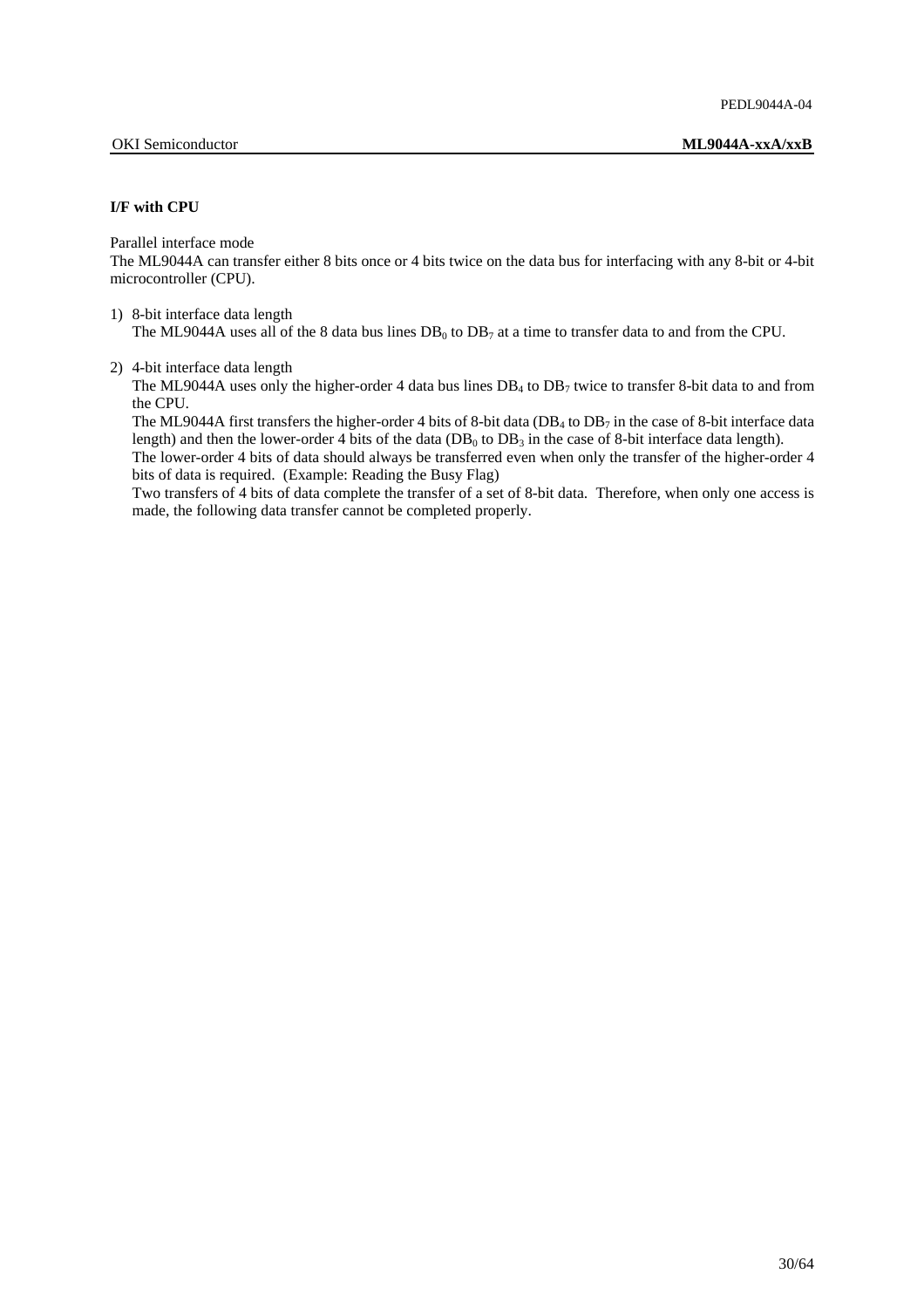



**Figure 2 8-Bit Data Transfer** 



**Figure 3 4-Bit Data Transfer**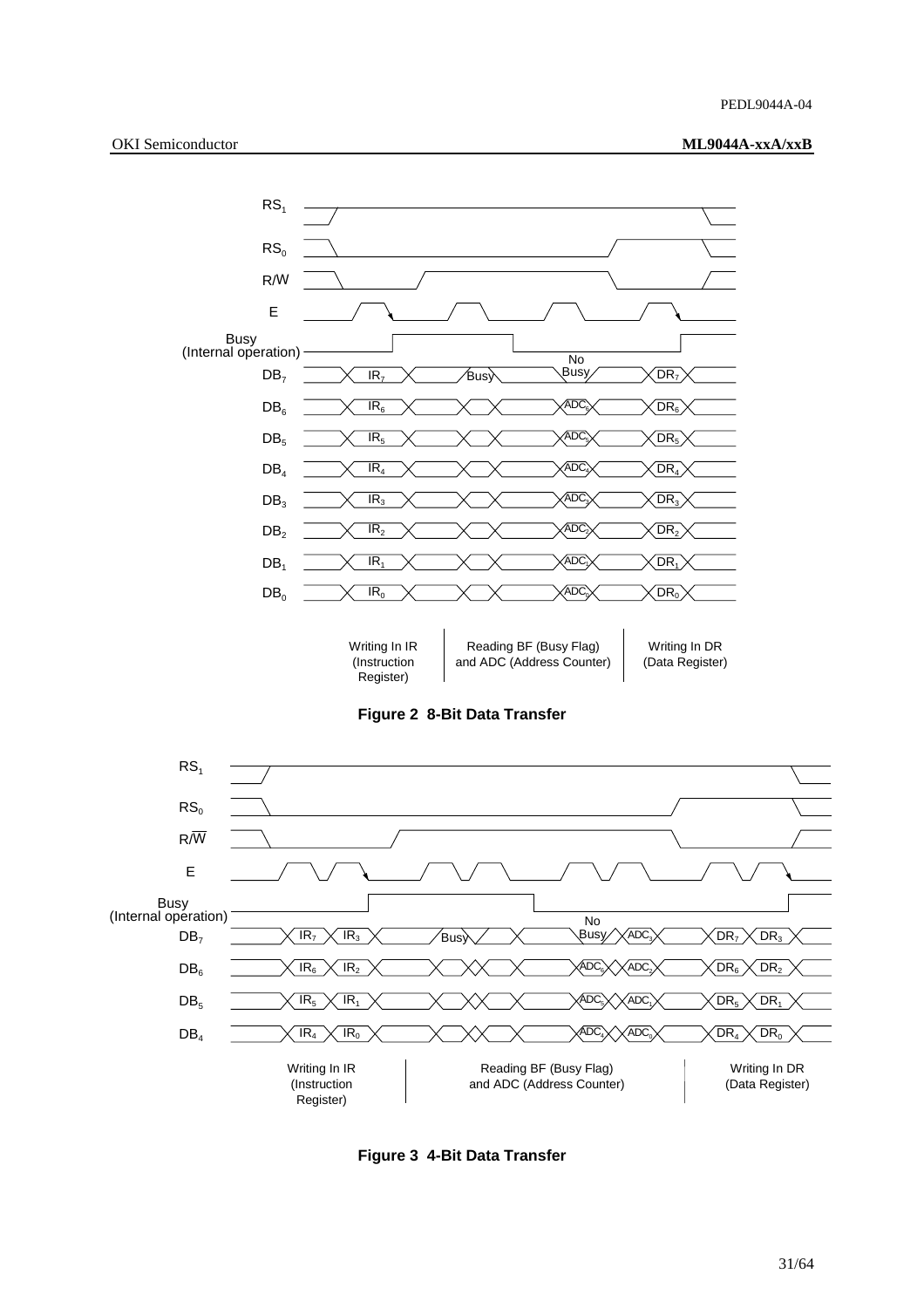### **Serial Interface Mode**

In the Serial I/F Mode, the ML9044A interfaces with the CPU via the  $\overline{CS}$ ,  $\overline{SHT}$ , SI and SO pins.

Writing and reading operations are executed in units of 16 bits after the  $\overline{CS}$  signal falls down. If the  $\overline{CS}$  signal rises up before the completion of 16-bit unit access, this access is ignored.

When the BF bit is "1", the ML9044A cannot accept any other instructions. Before inputting a new instruction, check that the BF bit is "0". Any access when the BF bit is "1" is ignored.

Data format is LSB-first.

Examples of Access in the Serial I/F Mode



Note 1: Higher 5 bits of each instruction must be input at a "H" level.

Note 2: Lower 8 bits are "don't care" when the instructions in the READ MODE are set.

Note 3: After one instruction is input, the next instruction must be input after the  $\overline{CS}$  pin is pulled at a "H" level.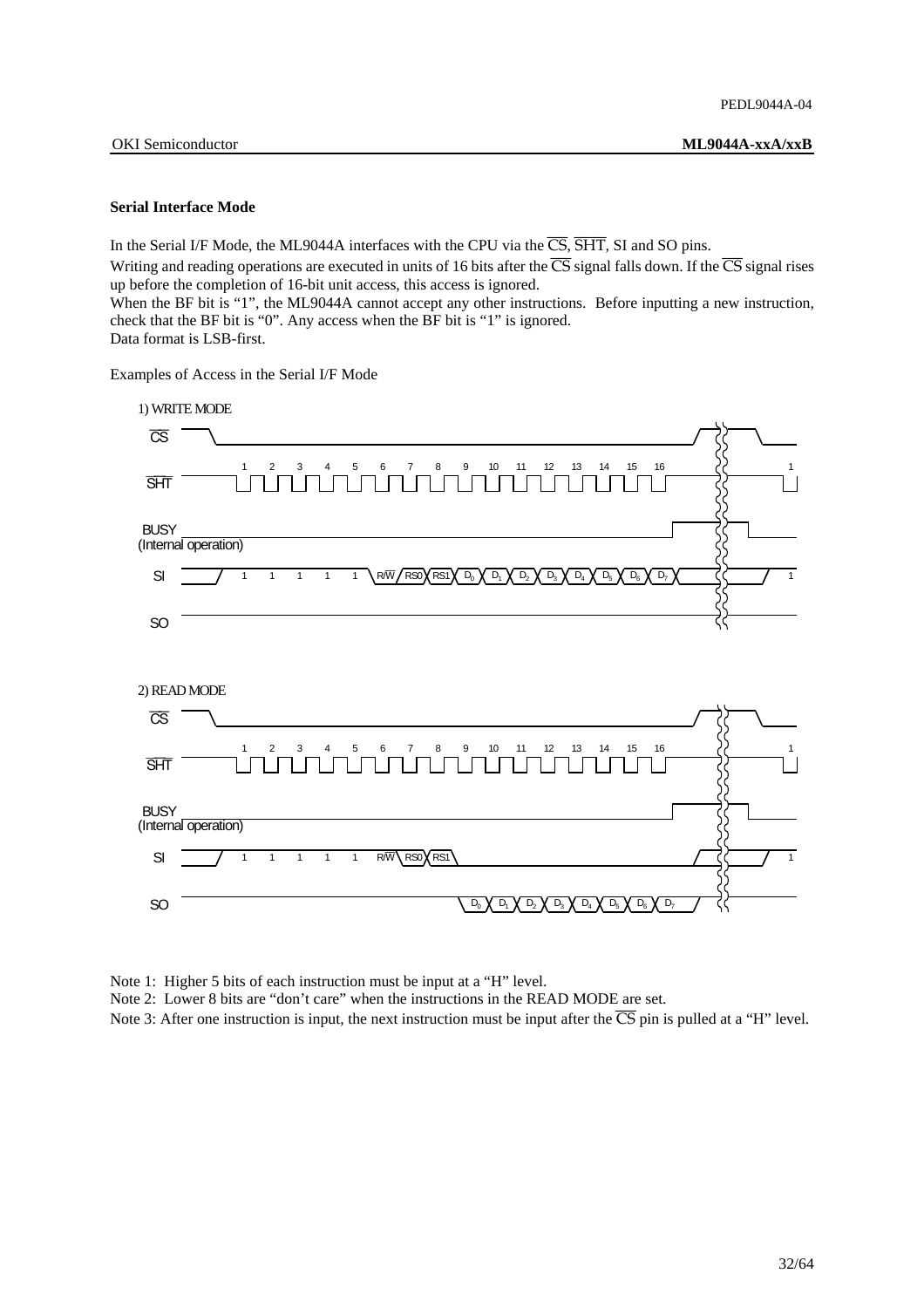### **Instruction Codes**

## Table of Instruction Codes

|                                        |                                                                            |                 |                                                                                                                                                                                                                                                                                            |                 |                 | Code            |                                                                                                                                                                                                                                                                                                                                                               |                              |                 |                 |                 |                                                                                                                                                                                                                                                                                                | Execution                                                             |
|----------------------------------------|----------------------------------------------------------------------------|-----------------|--------------------------------------------------------------------------------------------------------------------------------------------------------------------------------------------------------------------------------------------------------------------------------------------|-----------------|-----------------|-----------------|---------------------------------------------------------------------------------------------------------------------------------------------------------------------------------------------------------------------------------------------------------------------------------------------------------------------------------------------------------------|------------------------------|-----------------|-----------------|-----------------|------------------------------------------------------------------------------------------------------------------------------------------------------------------------------------------------------------------------------------------------------------------------------------------------|-----------------------------------------------------------------------|
| Instruction                            | RS <sub>1</sub>                                                            | RS <sub>0</sub> | $R/\overline{W}$                                                                                                                                                                                                                                                                           | DB <sub>7</sub> | DB <sub>6</sub> | DB <sub>5</sub> | $DB_4$                                                                                                                                                                                                                                                                                                                                                        | DB <sub>3</sub>              | DB <sub>2</sub> | DB <sub>1</sub> | DB <sub>0</sub> | Function                                                                                                                                                                                                                                                                                       | Time<br>i = 270 kHz                                                   |
| Display Clear                          | 1                                                                          | 0               | $\Omega$                                                                                                                                                                                                                                                                                   | 0               | 0               | 0               | 0                                                                                                                                                                                                                                                                                                                                                             | $\Omega$                     | 0               | 0               | 1               | Clears all the displayed digits of the<br>LCD and sets the DDRAM address 0 in<br>the address counter. The arbitrator<br>data is cleared.                                                                                                                                                       | $1.52$ ms                                                             |
| <b>Cursor Home</b>                     | 1                                                                          | 0               | $\Omega$                                                                                                                                                                                                                                                                                   | $\Omega$        | 0               | 0               | 0                                                                                                                                                                                                                                                                                                                                                             | 0                            | 0               | 1               | X               | Sets the DDRAM address 0 in the<br>address counter and shifts the display<br>back to the original. The content of the<br>DDRAM remains unchanged.                                                                                                                                              | $1.52$ ms                                                             |
| <b>Entry Mode</b><br>Setting           | 1                                                                          | 0               | $\Omega$                                                                                                                                                                                                                                                                                   | $\Omega$        | 0               | 0               | 0                                                                                                                                                                                                                                                                                                                                                             | 0                            | 1               | I/D             | S               | Determines the direction of movement<br>of the cursor and whether or not to shift<br>the display. This instruction is<br>executed when data is written or read.                                                                                                                                | $37 \mu s$                                                            |
| Display<br><b>ON/OFF Control</b>       | 1                                                                          | 0               | $\Omega$                                                                                                                                                                                                                                                                                   | 0               | 0               | 0               | 0                                                                                                                                                                                                                                                                                                                                                             | 1                            | D               | $\mathsf{C}$    | в               | Sets LCD display ON/OFF (D), cursor<br>ON/OFF or cursor-position character<br>blinking ON/OFF.                                                                                                                                                                                                 | $37 \mu s$                                                            |
| Cursor/Display<br>Shift                | 1                                                                          | 0               | $\Omega$                                                                                                                                                                                                                                                                                   | $\Omega$        | 0               | 0               | 1                                                                                                                                                                                                                                                                                                                                                             | S/C                          | R/L             | X               | X               | Moves the cursor or shifts the display<br>without changing the content of the<br>DDRAM.                                                                                                                                                                                                        | $37 \mu s$                                                            |
| <b>Function Setting</b>                | 1                                                                          | $\Omega$        | $\Omega$                                                                                                                                                                                                                                                                                   | 0               | 0               | 1               | DL                                                                                                                                                                                                                                                                                                                                                            | N                            | F               | X               | X               | Sets the interface data length (DL), the<br>number of display lines (N) or the type<br>of character font (F).                                                                                                                                                                                  | $37 \mu s$                                                            |
| <b>CGRAM</b><br><b>Address Setting</b> | 1                                                                          | 0               | 0                                                                                                                                                                                                                                                                                          | 0               | 1               |                 | ACG                                                                                                                                                                                                                                                                                                                                                           |                              |                 |                 |                 | Sets on CGRAM address. After that.<br>CGRAM data is transferred to and from<br>the CPU.                                                                                                                                                                                                        | $37 \mu s$                                                            |
| <b>DDRAM</b><br><b>Address Setting</b> | 1                                                                          | 0               | $\Omega$                                                                                                                                                                                                                                                                                   | 1               |                 | <b>ADD</b>      |                                                                                                                                                                                                                                                                                                                                                               |                              |                 |                 |                 | Sets a DDRAM address. After that,<br>DDRAM data is transferred to and from<br>the CPU.                                                                                                                                                                                                         | $37 \mu s$                                                            |
| Busy Flag/<br>Address Read             | 1                                                                          | 0               | $\mathbf{1}$                                                                                                                                                                                                                                                                               | <b>BF</b>       | <b>ADC</b>      |                 |                                                                                                                                                                                                                                                                                                                                                               |                              |                 |                 |                 | Reads the Busy Flag (indicating that<br>the ML9044A is operating) and the<br>content of the address counter.                                                                                                                                                                                   | $0 \mu s$                                                             |
| <b>RAM Data Write</b>                  | 1                                                                          | $\mathbf{1}$    | $\Omega$                                                                                                                                                                                                                                                                                   |                 |                 |                 |                                                                                                                                                                                                                                                                                                                                                               | <b>WRITE DATA</b>            |                 |                 |                 | Writes data in DDRAM, ABRAM or<br>CGRAM.                                                                                                                                                                                                                                                       | $37 \mu s$                                                            |
| <b>RAM Data Read</b>                   | 1                                                                          | 1               | 1                                                                                                                                                                                                                                                                                          |                 |                 |                 |                                                                                                                                                                                                                                                                                                                                                               | <b>READ DATA</b>             |                 |                 |                 | Reads data from DDRAM, ABRAM or<br>CGRAM.                                                                                                                                                                                                                                                      | 37 µs                                                                 |
| Arbitrator<br>Display Line Set         | 0                                                                          | $\Omega$        | $\Omega$                                                                                                                                                                                                                                                                                   | $\mathbf 0$     | 0               | 0               | $\Omega$                                                                                                                                                                                                                                                                                                                                                      | $\Omega$                     | $\Omega$        | 1               | AS              | Sets the arbitrator display line.                                                                                                                                                                                                                                                              | $37 \mu s$                                                            |
| <b>Contrast Control</b><br>Data Write  | 0                                                                          | 0               | $\Omega$                                                                                                                                                                                                                                                                                   | 0               | $\Omega$        | $\mathbf{1}$    |                                                                                                                                                                                                                                                                                                                                                               | <b>WRITE</b> (Contrast Data) | <b>DATA</b>     |                 |                 | Writes data to control the contrast of<br>the LCD.                                                                                                                                                                                                                                             | $37 \mu s$                                                            |
| <b>Contrast Control</b><br>Data Read   | 0                                                                          | 0               | 1                                                                                                                                                                                                                                                                                          | 0               | 0               | 0               |                                                                                                                                                                                                                                                                                                                                                               | <b>READ (Contrast Data)</b>  | <b>DATA</b>     |                 |                 | Reads data to control the contrast of<br>the LCD.                                                                                                                                                                                                                                              | $37 \mu s$                                                            |
| ABRAM<br><b>Address Setting</b>        | 0                                                                          | 0               | $\Omega$                                                                                                                                                                                                                                                                                   | 0               | 1               | 1               |                                                                                                                                                                                                                                                                                                                                                               |                              | AAB             |                 |                 | Sets an ABRAM address. After that.<br>ABRAM data is transferred to and from<br>the CPU.                                                                                                                                                                                                        | $37 \mu s$                                                            |
|                                        | $S = "1"$<br>$N = "1"$<br>$F = "1"$<br>$B = "1"$<br>$C = "1"$<br>$D = "1"$ |                 | $I/D = "1"$ (Increment)<br>(Shifts the display.)<br>$S/C = "1"$ (Shifts display.)<br>$R/L = "1"$ (Right shift)<br>$D/L = "1" (8-bit data)$<br>$(2$ lines)<br>$(5 \times 10$ dots)<br>$BF = "1" (Busy)$<br>(Enables blinking)<br>(Displays the cursor.)<br>arbitrator on the<br>upper line) |                 |                 |                 | $I/D = "0"$ (Decrement)<br>$S/C = "0"$ (Moves the cursor.)<br>$R/L = "0"$ (Left shift)<br>$DL = "0"$ (4-bit data)<br>$N = "0"$<br>$(1$ line)<br>$F = "0"$<br>$(5 \times 7$ dots)<br>$BF = "0"$ (Ready to accept<br>an instruction)<br>(Displays a character pattern.)<br>$AS = "1"$ (Arbitrator Displays $AS = "0"$ (Arbitrator Displays<br>arbitrator on the |                              |                 |                 |                 | DD RAM: Display data RAM<br>CG RAM: Character generator RAM<br>ABRAM: Arbitrator data RAM<br>ACG:<br><b>CGRAM</b> address<br>ADD:<br>DDRAM address<br>(Corresponds to the cursor<br>address)<br><b>ABRAM</b> address<br>AAB:<br>ADC:<br>Address counter (Used by<br>DDRAM, ABRAM and<br>CGRAM) | The<br>execution<br>time is<br>dependent<br>upon<br>frequen-<br>cies. |

×: Don't Care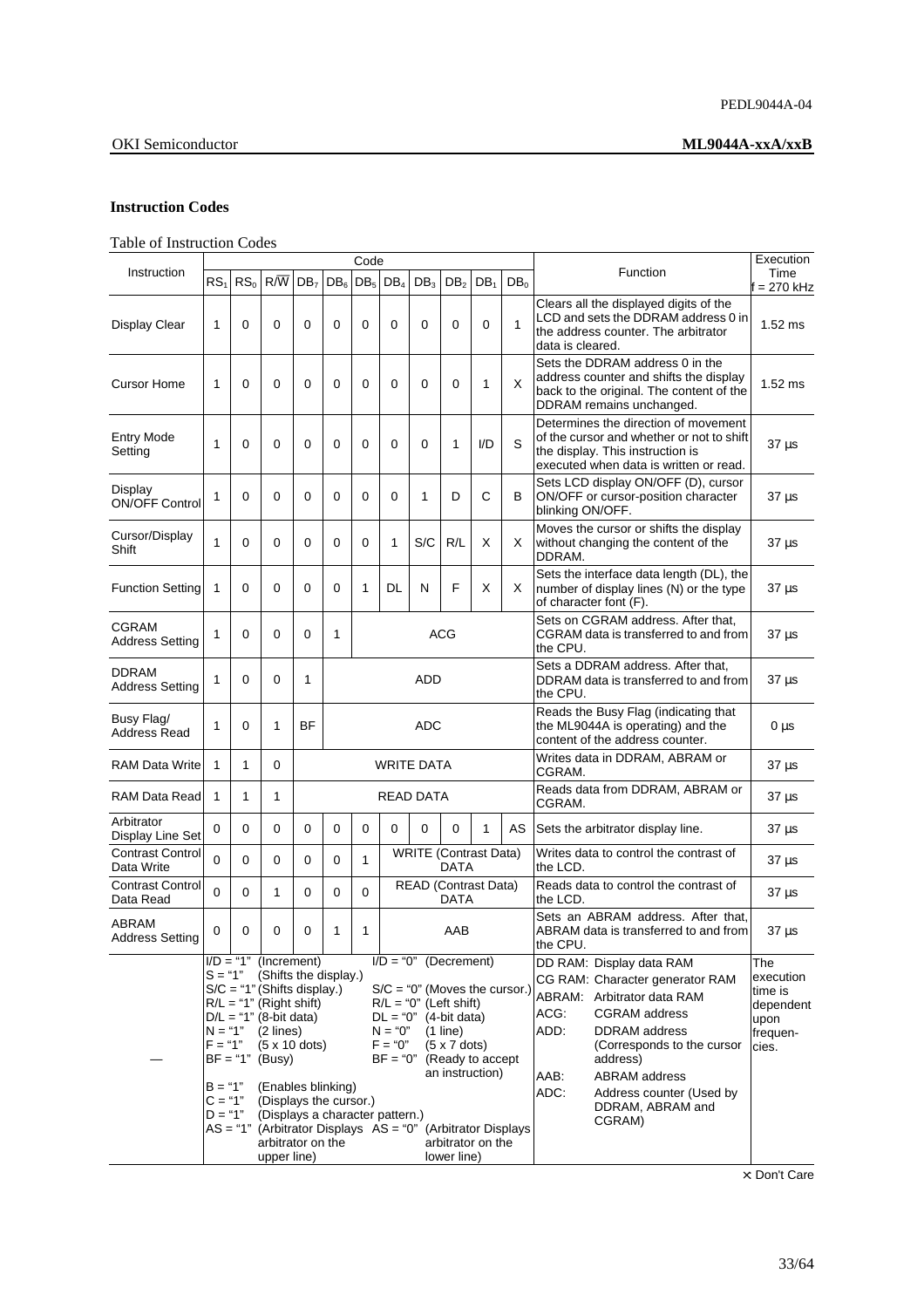### **Instruction Codes**

An instruction code is a signal sent from the CPU to access the ML9044A. The ML9044A starts operation as instructed by the code received. The busy status of the ML9044A is rather longer than the cycle time of the CPU, since the internal processing of the ML9044A starts at a timing which does not affect the display on the LCD. In the busy status (Busy Flag is "1"), the ML9044A cannot input the Busy Flag Read instruction only. Therefore, the CPU should ensure that the Busy Flag is "0" before sending an instruction code to the ML9044A.

1) Display Clear

|                          | DС<br>ּטר | RS <sub>0</sub> | $R/\overline{W}$ | DB <sub>7</sub> | $DB_6$ | DB <sub>5</sub> | $DB_4$ | DB. | DB. | DB. | $DB_0$ |
|--------------------------|-----------|-----------------|------------------|-----------------|--------|-----------------|--------|-----|-----|-----|--------|
| <b>Instruction Code:</b> |           |                 |                  |                 |        |                 |        |     |     |     |        |

When this instruction is executed, the LCD display including arbitrator display is cleared and the I/D entry mode is set to "Increment". The value of "S" (Display shifting) remains unchanged. The position of the cursor or blink being displayed moves to the left end of the LCD (or the left end of the line 1 in the 2-line display mode).

 Note: All DDRAM and ABRAM data turn to "20" and "00" in hexadecimal, respectively. The value of the address counter (ADC) turns to the one corresponding to the address "00" (hexadecimal) of the DDRAM.

The execution time of this instruction is 1.52 ms (maximum) at an oscillation frequency of 270 kHz.

### 2) Cursor Home

|                   | RS <sub>4</sub>       | RS <sub>o</sub> | R/W | DB <sub>7</sub> | DB <sub>6</sub> | DB <sub>5</sub> | $DB_4$ | DB <sub>2</sub> | DB <sub>2</sub> | DB. | DB <sub>o</sub> |
|-------------------|-----------------------|-----------------|-----|-----------------|-----------------|-----------------|--------|-----------------|-----------------|-----|-----------------|
| Instruction code: |                       |                 |     | 0               |                 |                 |        |                 |                 |     |                 |
|                   | $\times$ : Don't Care |                 |     |                 |                 |                 |        |                 |                 |     |                 |

 When this instruction is executed, the cursor or blink position moves to the left end of the LCD (or the left end of line 1 in the 2-line display mode). If the display has been shifted, the display returns to the original display position before shifting.

 Note: The value of the address counter (ADC) goes to the one corresponding to the address "00" (hexadecimal) of the DDRAM).

The execution time of this instruction is 1.52 ms (maximum) at an oscillation frequency of 270 kHz.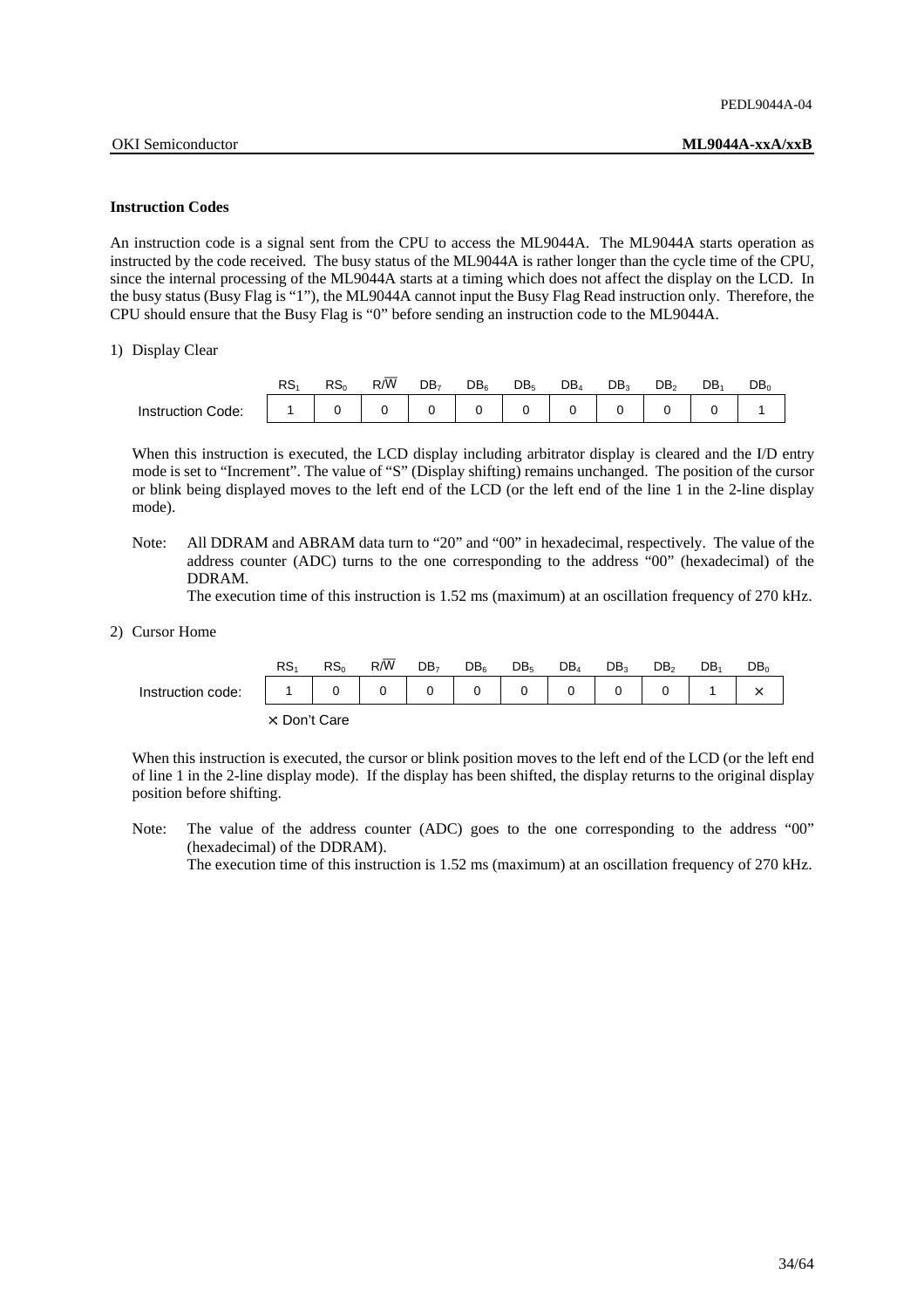### 3) Entry Mode Setting

|                   | RS. | RS <sub>c</sub> | $R/\overline{W}$ | DB, | $DB_6$ | DB <sub>5</sub> | $DB_4$ | DB <sub>2</sub> | DB。 | DB          | DB。 |
|-------------------|-----|-----------------|------------------|-----|--------|-----------------|--------|-----------------|-----|-------------|-----|
| Instruction code: |     |                 |                  |     |        |                 |        |                 |     | $1/\square$ |     |

(1) When the I/D is set, the cursor or blink shifts to the right by 1 character position  $(ID = "1"$ ; increment) or to the left by 1 character position (I/D= "0"; decrement) after an 8-bit character code is written to or read from the DDRAM. At the same time, the address counter (ADC) is also incremented by 1 (when  $ID =$ "1"; increment) or decremented by 1 (when  $I/D = "0"$ ; decrement). After a character pattern is written to or read from the CGRAM, the address counter (ADC) is incremented by 1 (when  $I/D = "1"$ ; increment) or decremented by 1 (when  $I/D = "0"$ ; decrement).

 Also after data is written to or read from the ABRAM, the address counter (ADC) is incremented by 1 (when  $ID = "1"$ ; increment) or decremented by 1 (when  $ID = "0"$ ; decrement).

- (2) When  $S = "1"$ , the cursor or blink stops and the entire display shifts to the left (I/D = "1") or to the right  $(I/D = "0")$  by 1 character position after a character code is written to the DDRAM. In the case of  $S = "1"$ , when a character code is read from the DDRAM, when a character pattern is written to or read from the CGRAM or when data is written to or read from the ABRAM, normal read/write is carried out without shifting of the entire display. (The entire display does not shift, but the cursor or blink shifts to the right  $(I/D = "1")$  or to the left  $(I/D = "0")$  by 1 character position.) When  $S = "0"$ , the display does not shift, but normal write/read is performed.
	- Note: The execution time of this instruction is  $37 \mu s$  (maximum) at an oscillation frequency of 270 kHz.
- 4) Display ON/OFF Control

|                   | RS. | RS <sub>0</sub> | $R/\overline{W}$ | DB, | $DB_6$ | DB <sub>5</sub> | $DB_4$ | DB。 |        | DB. | DB. |
|-------------------|-----|-----------------|------------------|-----|--------|-----------------|--------|-----|--------|-----|-----|
| Instruction code: |     |                 |                  |     |        |                 |        |     | $\Box$ |     |     |

- (1) The "D" bit (DB2) of this instruction determines whether or not to display character patterns on the LCD. When the "D" bit is "1", character patterns are displayed on the LCD. When the "D" bit is "0", character patterns are not displayed on the LCD and the cursor/blinking also disappear.
	- Note: Unlike the Display Clear instruction, this instruction does not change the character code in the DDRAM and ABRAM.
- (2) When the "C" bit (DB1) is "0", the cursor turns off. When both the "C" and "D" bits are "1", the cursor turns on.
- (3) When the "B" bit (DB0) is "0", blinking is canceled. When both the "B" and "D" bits are "1", blinking is performed. In the Blinking mode, all dots including those of the cursor, the character pattern and the cursor are alternately displayed.
	- Note: The execution time of this instruction is  $37 \mu s$  (maximum) at an oscillation frequency of 270 kHz.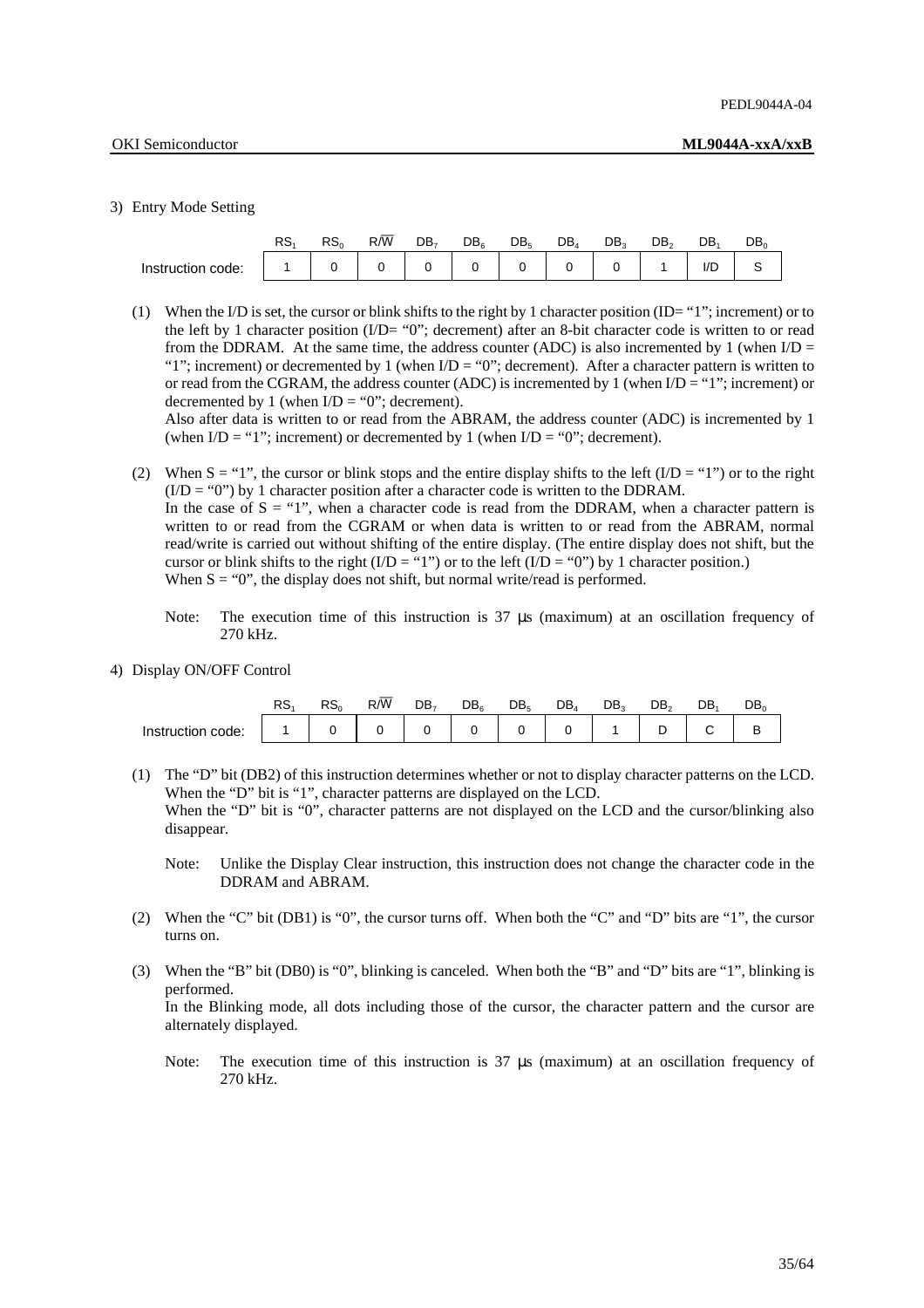### 5) Cursor/Display Shift

|                        | RS <sub>1</sub>       | RS <sub>0</sub>                                                                                                                                                 | $R/\overline{W}$ | DB <sub>7</sub> | DB <sub>6</sub> | DB <sub>5</sub> | $DB_4$ | DB <sub>3</sub> | DB <sub>2</sub> | DB <sub>1</sub>                                                                                                                                                 | DB <sub>o</sub> |  |
|------------------------|-----------------------|-----------------------------------------------------------------------------------------------------------------------------------------------------------------|------------------|-----------------|-----------------|-----------------|--------|-----------------|-----------------|-----------------------------------------------------------------------------------------------------------------------------------------------------------------|-----------------|--|
| Instruction code:      | 1                     | 0                                                                                                                                                               | 0                | 0               | 0               | 0               | 1      | S/C             | R/L             | $\times$                                                                                                                                                        | $\times$        |  |
|                        | $\times$ : Don't Care |                                                                                                                                                                 |                  |                 |                 |                 |        |                 |                 |                                                                                                                                                                 |                 |  |
| $S/C = "0", R/L = "0"$ |                       | content of the ADC by 1).                                                                                                                                       |                  |                 |                 |                 |        |                 |                 | This instruction shifts left the cursor and blink positions by 1 (decrements the                                                                                |                 |  |
| $S/C = "0", R/L = "1"$ |                       | content of the ADC by 1).                                                                                                                                       |                  |                 |                 |                 |        |                 |                 | This instruction shifts right the cursor and blink positions by 1 (increments the                                                                               |                 |  |
| $S/C = "1", R/L = "0"$ |                       | and blink positions move to the left together with the entire display.<br>The Arbitrator display is not shifted.<br>(The content of the ADC remains unchanged.) |                  |                 |                 |                 |        |                 |                 | This instruction shifts left the entire display by 1 character position. The cursor                                                                             |                 |  |
| $S/C = "1", R/L = "1"$ |                       | The Arbitrator display is not shifted.<br>(The content of the ADC remains unchanged.)                                                                           |                  |                 |                 |                 |        |                 |                 | This instruction shifts right the entire display by 1 character position. The cursor<br>and blink positions move to the right together with the entire display. |                 |  |

 In the 2-line mode, the cursor or blink moves from the first line to the second line when the cursor at digit 40 (27; hex) of the first line is shifted right.

 When the entire display is shifted, the character pattern, cursor or blink will not move between the lines (from line 1 to line 2 or vice versa).

Note: The execution time of this instruction is 37 µs at an oscillation frequency (OSC) of 270 kHz.

### 6) Function Setting

|                   | RS. | RS <sub>o</sub> | R/W | DB <sub>7</sub> | DB <sub>6</sub> | DB <sub>5</sub> | $DB_4$    | DB <sub>3</sub> | DB <sub>2</sub> | DB.          | DB。 |
|-------------------|-----|-----------------|-----|-----------------|-----------------|-----------------|-----------|-----------------|-----------------|--------------|-----|
| Instruction code: |     |                 |     | $\mathbf 0$     | 0               |                 | <b>DL</b> | N               | F.              | $\checkmark$ |     |
|                   |     | x: Don't Care   |     |                 |                 |                 |           |                 |                 |              |     |

- (1) When the "DL" bit (DB4) of this instruction is "1", the data transfer to and from the CPU is performed once by the use of 8 bits  $DB_7$  to  $DB_0$ . When the "DL" bit  $(DB_4)$  of this instruction is "0", the data transfer to and from the CPU is performed twice by the use of 4 bits  $DB_7$  to  $DB_4$ .
- (2) The 2-line display mode is selected when the "N" bit  $(DB_3)$  of this instruction is "1". The 1-line display mode is selected when the "N" bit is "0".
- (3) The character font represented by  $5 \times 7$  dots is selected when the "F" bit (DB<sub>2</sub>) of this instruction is "1". The character font represented by  $5 \times 10$  dots is selected when the "F" bit is "1" and the "N" bit is "0". After the ML9044A is powered on, this function setting should be carried out before execution of any instruction except the Busy Flag Read. After this function setting, no instructions other than the DL Set instruction can be executed. In the Serial I/F Mode, DL setting is ignored.

| N | F | Number of<br>display lines | Font size     | Duty | Number of<br>biases | Number of<br>common signals |
|---|---|----------------------------|---------------|------|---------------------|-----------------------------|
| 0 | 0 |                            | $5 \times 7$  | 1/9  |                     |                             |
| 0 |   |                            | $5 \times 10$ | 1/12 |                     | 12                          |
|   | 0 |                            | $5 \times 7$  | 1/17 |                     |                             |
|   |   |                            | $5 \times 7$  | 1/17 |                     |                             |

Note: The execution time of this instruction is 37  $\mu$ s at an oscillation frequency (OSC) of 270 kHz.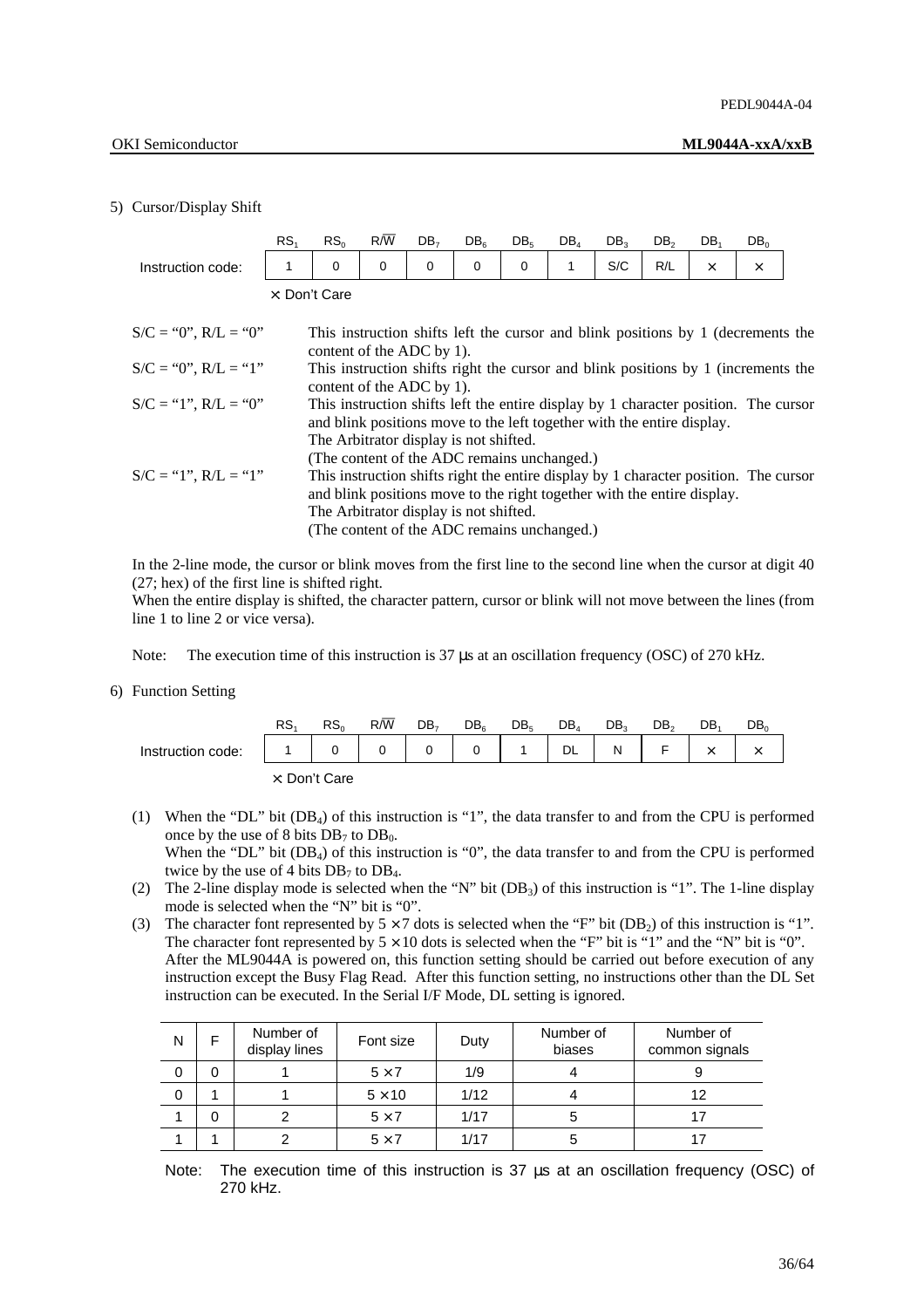### 7) CGRAM Address Setting

|                   | RS. | RS <sub>0</sub> | $R/\overline{W}$ | DB <sub>7</sub> | DB <sub>e</sub> | DB <sub>5</sub> | $DB_4$ | DB.            | DB <sub>2</sub>     | DB.          | DB, |
|-------------------|-----|-----------------|------------------|-----------------|-----------------|-----------------|--------|----------------|---------------------|--------------|-----|
| Instruction code: |     |                 |                  |                 |                 | $C_5$           | $C_4$  | C <sub>3</sub> | $C_{2}$<br><u>.</u> | $\sim$<br>v1 | ◡օ  |

This instruction sets the CGRAM address to the data represented by the bits  $C_5$  to  $C_0$  (binary).

The CGRAM addresses are valid until DDRAM or ABRAM addresses are set.

The CPU writes or reads character patterns starting from the one represented by the CGRAM address bits  $C_5$  to  $C_0$  set in the instruction code at that time.

Note: The execution time of this instruction is 37  $\mu$ s at an oscillation frequency (OSC) of 270 kHz.

### 8) DDRAM Address Setting

|                      | RS <sub>1</sub> | RS <sub>n</sub> | R/W | DB, | $DB_6$     | DB <sub>5</sub> | DB, | DB.    | DB.          | DB | DB.            |
|----------------------|-----------------|-----------------|-----|-----|------------|-----------------|-----|--------|--------------|----|----------------|
| Instruction<br>code: |                 |                 |     |     | D<br>$U_6$ | D<br>◡          | ے ۔ | ∍<br>◡ | D<br>ىر<br>- |    | $\mathbf{v}_0$ |

This instruction sets the DDRAM address to the data represented by the bits  $D_6$  to  $D_0$  (binary).

The DDRAM addresses are valid until CGRAM or ABRAM addresses are set.

The CPU writes or reads character codes starting from the one represented by the DDRAM address bits  $D<sub>6</sub>$  to  $D_0$  set in the instruction code at that time.

In the 1-line mode (the "N" bit is "0"), the DDRAM address represented by bits  $D_6$  to  $D_0$  (binary) should be in the range "00" to "4F" in hexadecimal.

In the 2-line mode (the "N" bit is "1"), the DDRAM address represented by bits  $D_6$  to  $D_0$  (binary) should be in the range "00" to "27" or "40" to "67" in hexadecimal.

 If an address other than above is input, the ML9044A cannot properly write a character code in or read it from the DDRAM.

Note: The execution time of this instruction is 37 us at an oscillation frequency (OSC) of 270 kHz.

### 9) DDRAM/ABRAM/CGRAM Data Write

|                   | כ ה | RS <sub>0</sub> | R/W | DB,                 | DB <sub>e</sub>    | DB <sub>5</sub>      | $DB_4$  |                                   |                | DB. | DB, |
|-------------------|-----|-----------------|-----|---------------------|--------------------|----------------------|---------|-----------------------------------|----------------|-----|-----|
| Instruction code: |     |                 |     | Е<br>--<br><u>.</u> | $F_{\alpha}$<br>-- | E <sub>5</sub><br>–ు | $E_{A}$ | $\overline{ }$<br>►.<br>. .<br>-ు | $\overline{ }$ | -   | -   |

A character code  $(E_7$  to  $E_0$ ) is written to the DDRAM, Display-ON data  $(E_7$  to  $E_0$ ) to the ABRAM or a character pattern  $(E_7 \text{ to } E_0)$  to the CGRAM.

The DDRAM, ABRAM or CGRAM is selected at the preceding address setting.

 After data is written, the address counter (ADC) is incremented or decremented as set by the Entry Mode Setting instruction (see 3).

Note: The execution time of this instruction is 37  $\mu$ s at an oscillation frequency (OSC) of 270 kHz.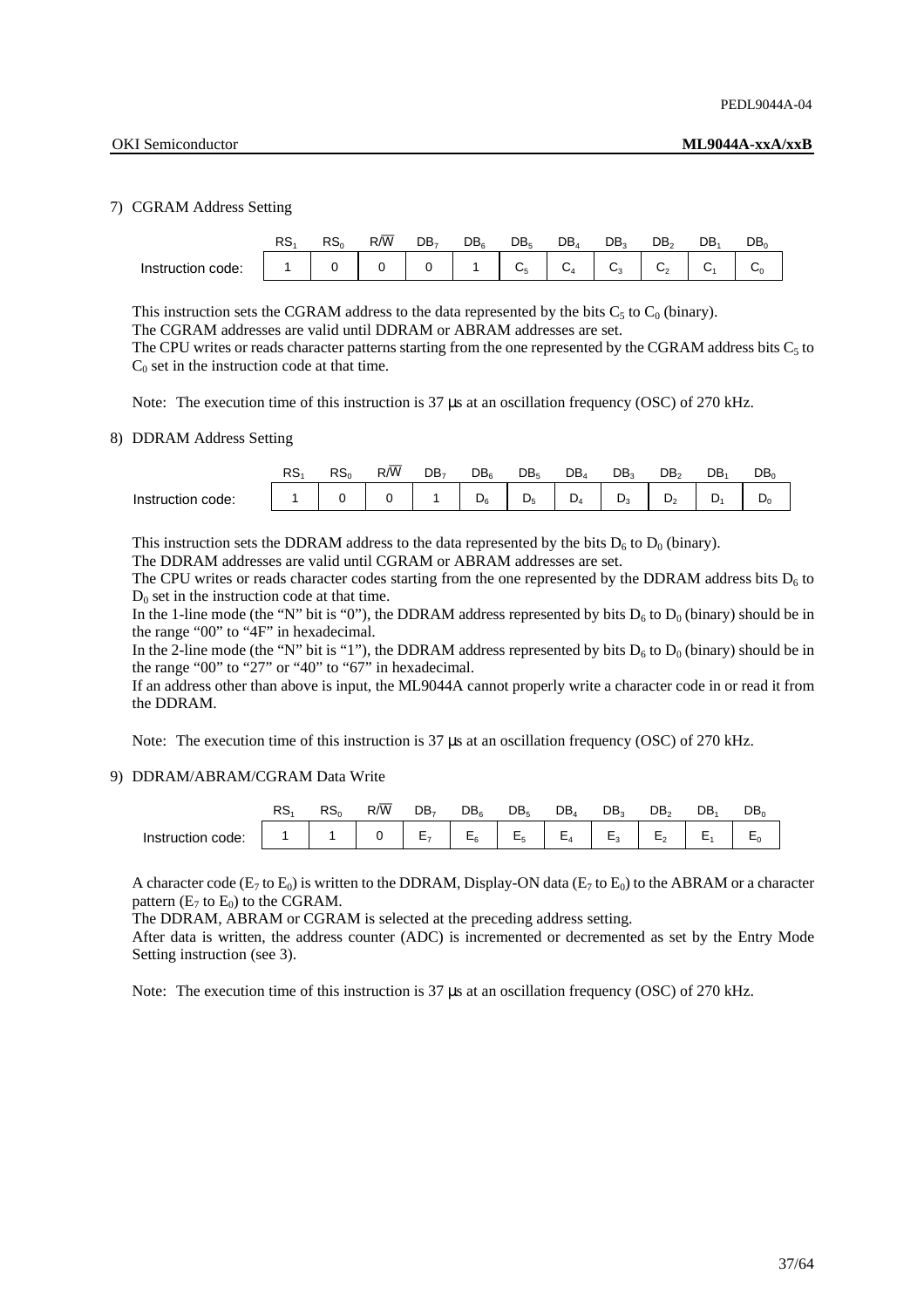10) Busy Flag/Address Counter Read (Execution time: 0 µs)

|                   | RS <sub>0</sub> | $R/\overline{W}$ | DB <sub>7</sub> | DB <sub>6</sub> | DB <sub>5</sub> | $DB_4$         | DB。   |                            | DB. | DB。 |
|-------------------|-----------------|------------------|-----------------|-----------------|-----------------|----------------|-------|----------------------------|-----|-----|
| Instruction code: |                 |                  | BF              | $O_6$           | O <sub>5</sub>  | O <sub>4</sub> | $O_3$ | O <sub>2</sub><br><b>.</b> |     |     |

The "BF" bit (DB7) of this instruction tells whether the ML9044A is busy in internal operation (BF = "1") or not  $(BF = "0")$ .

When the "BF" bit is "1", the ML9044A cannot accept any other instructions. Before inputting a new instruction, check that the "BF" bit is "0".

 When the "BF" bit is "0", the ML9044A outputs the correct value of the address counter. The value of the address counter is equal to the DDRAM, ABRAM or CGRAM address. Which of the DDRAM, ABRAM and CGRAM addresses is set in the counter is determined by the preceding address setting.

When the "BF" bit is "1", the value of the address counter is not always correct because it may have been incremented or decremented by 1 during internal operation.

### 11) DDRAM/ABRAM/CGRAM Data Read

|                   | RS. | RS <sub>0</sub> | R/W | DB, | DB。    | DB <sub>5</sub> | $DB_4$ | DB。 | DB <sub>2</sub> | DB. | DB <sub>0</sub> |
|-------------------|-----|-----------------|-----|-----|--------|-----------------|--------|-----|-----------------|-----|-----------------|
| Instruction code: |     |                 |     | D   | D<br>6 | ×.              |        |     |                 |     |                 |

A character code ( $P_7$  to  $P_0$ ) is read from the DDRAM, Display-ON data ( $P_7$  to  $P_0$ ) from the ABRAM or a character pattern ( $P_7$  to  $P_0$ ) from the CGRAM.

The DDRAM, ABRAM or CGRAM is selected at the preceding address setting.

 After data is read, the address counter (ADC) is incremented or decremented as set by the Entry Mode Setting instruction (see 3).

Note: Conditions for reading correct data

- (1) The DDRAM, ABRAM or CGRAM Setting instruction is input before this data read instruction is input.
- (2) When reading a character code from the DDRAM, the Cursor/Display Shift instruction (see 5) is input before this Data Read instruction is input.
- (3) When two or more consecutive RAM Data Read instructions are executed, the following read data is correct.

Correct data is not output under conditions other than the cases (1), (2) and (3) above.

Note: The execution time of this instruction is 37 µs at an oscillation frequency (OSC) of 270 kHz.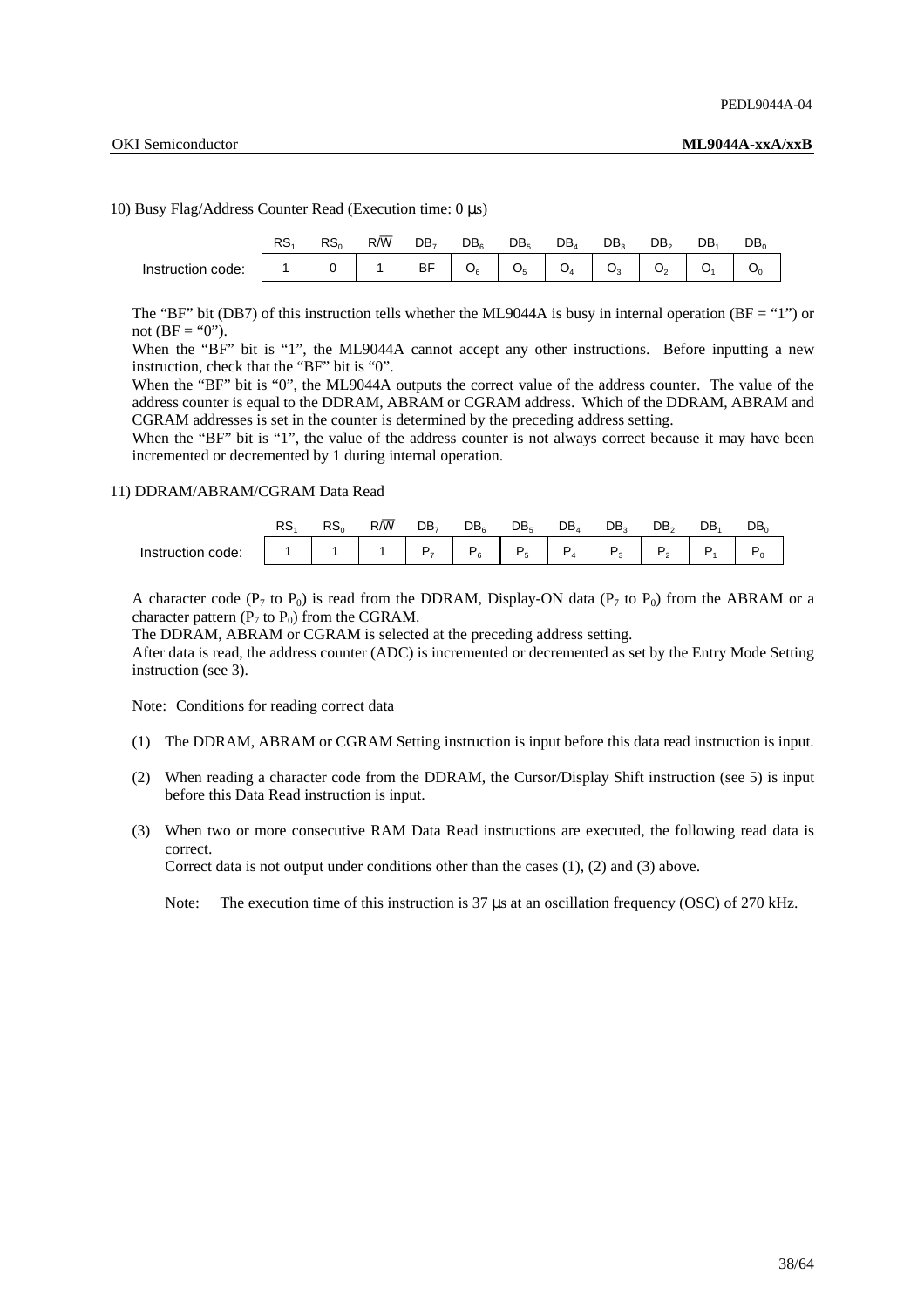### **Expansion Instruction Codes**

The busy status of the ML9044A is rather longer than the cycle time of the CPU, since the internal processing of the ML9044A starts at a timing which does not affect the display on the LCD. In the busy status (Busy Flag is "1"), the ML9044A executes the Busy Flag Read instruction only. Therefore, the CPU should ensure that the Busy Flag is "0" before sending an expansion instruction code to the ML9044A.

### 1) Arbitrator Display Line Set

|                             | RS. | RS <sub>0</sub> | R/W | DB, | DB <sub>e</sub> | DB. | DB, | DB <sub>2</sub> | DB <sub>2</sub> | DB. | $\mathsf{DB}_0$ |
|-----------------------------|-----|-----------------|-----|-----|-----------------|-----|-----|-----------------|-----------------|-----|-----------------|
| Expansion instruction code: |     |                 |     |     |                 |     |     |                 |                 |     | سہ              |

 This expansion instruction code sets the Arbitrator display line. The relationship between the status of this bit and the common outputs is as follows:

For display examples, refer to LCD Drive Waveforms section.

| <b>CSR</b> | duty | AS bit | Shift direction          | Arbitrator's common pin |
|------------|------|--------|--------------------------|-------------------------|
|            | 1/9  |        | $COM1 \rightarrow$ COM9  | COM <sub>9</sub>        |
|            | 1/9  | н      | $COM1 \rightarrow$ COM9  | COM <sub>1</sub>        |
|            | 1/12 |        | $COM1 \rightarrow$ COM12 | COM <sub>12</sub>       |
| L          | 1/12 | н      | $COM1 \rightarrow COM12$ | COM <sub>1</sub>        |
|            | 1/17 |        | $COM1 \rightarrow$ COM17 | COM <sub>17</sub>       |
|            | 1/17 | н      | $COM1 \rightarrow$ COM17 | COM <sub>1</sub>        |
| н          | 1/9  |        | $COM9 \rightarrow COM1$  | COM <sub>1</sub>        |
| н          | 1/9  | н      | $COM9 \rightarrow COM1$  | COM <sub>9</sub>        |
| н          | 1/12 |        | $COM12 \rightarrow COM1$ | COM <sub>1</sub>        |
| н          | 1/12 | н      | $COM12 \rightarrow COM1$ | COM <sub>12</sub>       |
| н          | 1/17 |        | $COM17 \rightarrow COM1$ | COM <sub>1</sub>        |
| н          | 1/17 | Н      | $COM17 \rightarrow COM1$ | COM <sub>17</sub>       |

Note: The execution time of this instruction is 37 µs at an oscillation frequency (OSC) of 270 kHz.

### 2) Contrast Adjusting Data Write

|                             | RS. | RS <sub>0</sub> | R/W | DB, | DB. | DB. | $DB_4$         | DB.    | DB. | DB. | $DB_0$ |
|-----------------------------|-----|-----------------|-----|-----|-----|-----|----------------|--------|-----|-----|--------|
| Expansion instruction code: |     |                 |     |     |     |     | $\overline{ }$ | -<br>w | -   |     |        |

This instruction writes contrast adjusting data  $(F_4 \text{ to } F_0)$  to the contrast register.

After contrast adjusting data is written in the register, the potential (VLCD) output to the  $V_5$  pin varies according to the data written.

 The VLCD becomes maximum when the content of the contrast register is "1F" (hexadecimal) and becomes minimum when it is "00" (hexadecimal).

Note: The execution time of this instruction is 37  $\mu$ s at an oscillation frequency (OSC) of 270 kHz.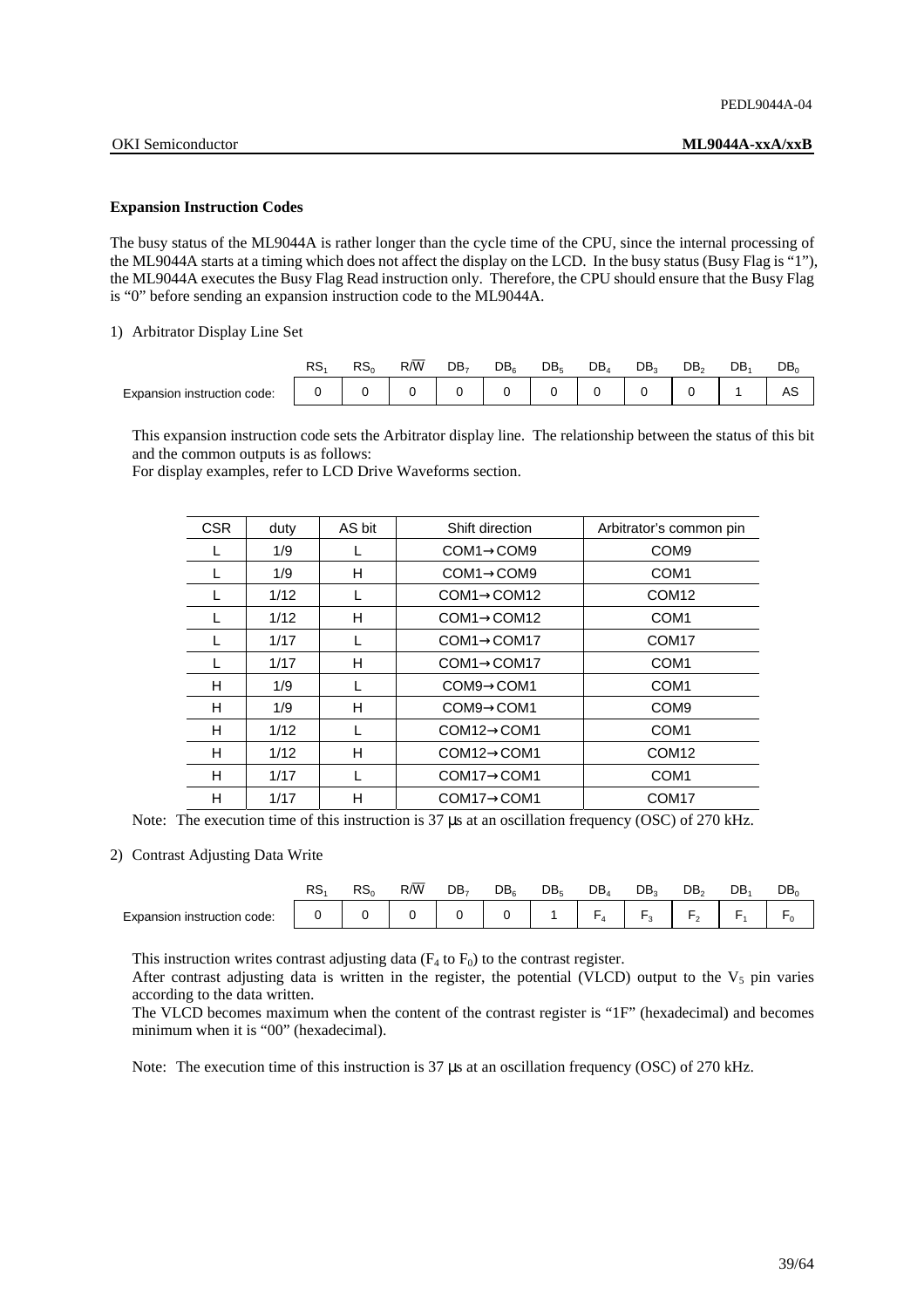### 3) Contrast Adjusting Data Read

|                             | DC<br>∘⊂∩ | RS <sub>o</sub> | $R/\overline{W}$ | DB <sub>7</sub> | DB <sub>e</sub> | DB. | DB,          | DB.          | DB。 | DB. | DB. |
|-----------------------------|-----------|-----------------|------------------|-----------------|-----------------|-----|--------------|--------------|-----|-----|-----|
| Expansion instruction code: |           |                 |                  | $\sim$          |                 |     | $\sim$<br>⊿ت | $\sim$<br>،ت | ⌒   |     | ౮∩  |

This instruction reads contrast adjusting data  $(G_4 \text{ to } G_0)$  from the contrast register.

Note: The execution time of this instruction is 37  $\mu$ s at an oscillation frequency (OSC) of 270 kHz.

### 4) ABRAM Address Setting

|                             | RS | RS <sub>0</sub> | $R/\overline{W}$ | DB, | DB. | DB, | $DB_4$         | DB. | DB。             | DB. | DB <sub>0</sub> |
|-----------------------------|----|-----------------|------------------|-----|-----|-----|----------------|-----|-----------------|-----|-----------------|
| Expansion instruction code: |    |                 |                  |     |     |     | $\mathbf{u}_A$ |     | -le<br><u>.</u> |     | $H_0$           |

This instruction sets the ABRAM address to the data represented by the bits  $H_4$  to  $H_0$  (binary).

The ABRAM addresses are valid until CGRAM or DDRAM addresses are set.

The CPU writes or reads the Display-ON data starting from the one represented by the ABRAM address bits H<sub>4</sub> to  $H_0$  set in the instruction code at that time.

When the ABRAM address represented by bits  $H_4$  to  $H_0$  (binary) is in the range "00" to "17" in hexadecimal, data is output to the LCD as the arbitrator.

Note: The execution time of this instruction is 37  $\mu$ s at an oscillation frequency (OSC) of 270 kHz.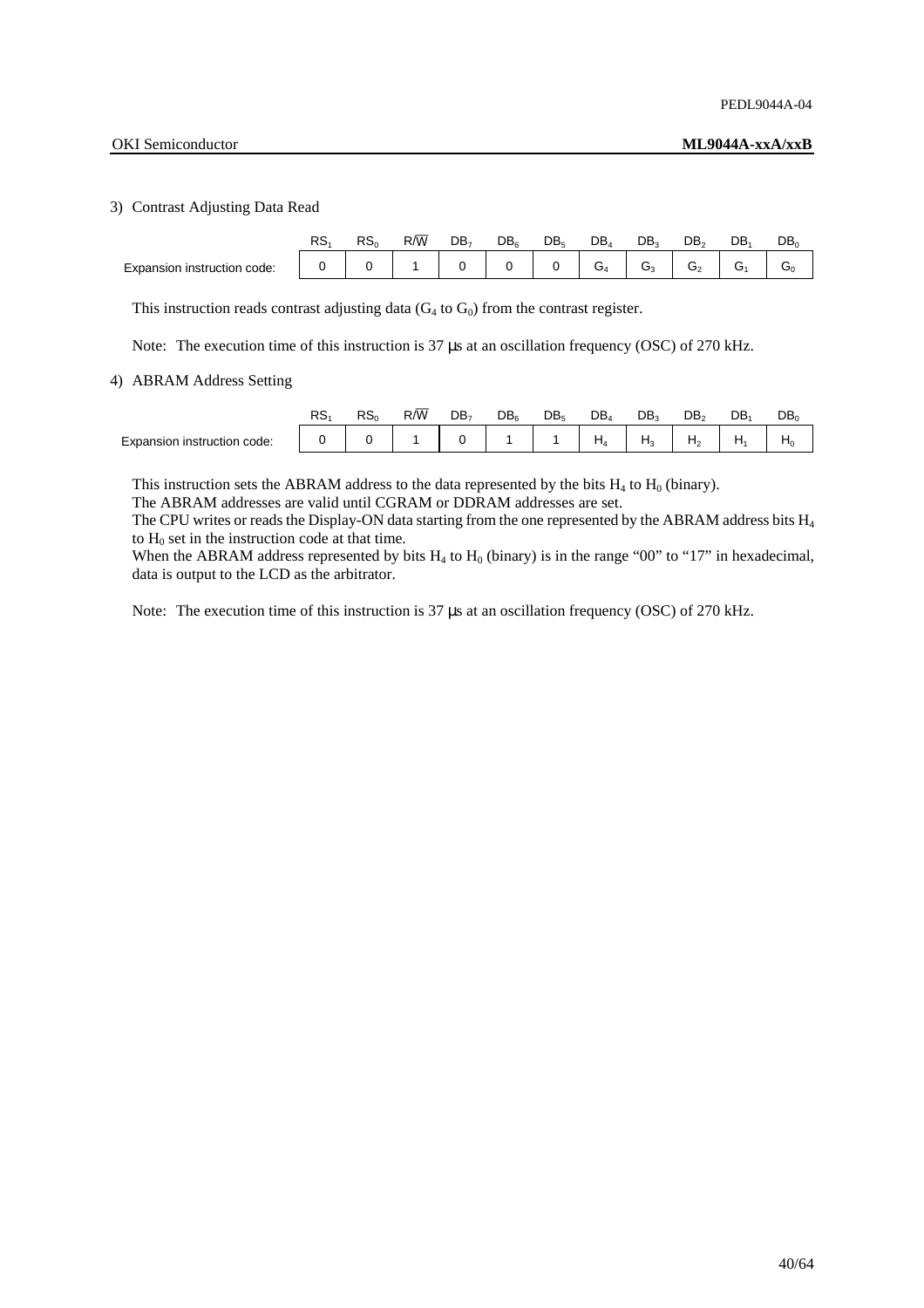### **Examples of Combinations of ML9044A and LCD Panel**

- (1) Driving the LCD of one 24-character line under the conditions of the 1-line display mode and the character font of  $5 \times 7$  dots
	- $(1/9$  duty,  $AS = "0", CSR = "L", SSR = "H"$



- COM<sub>10</sub> to COM<sub>17</sub> output Display-OFF common signals.
	- $(1/9$  duty,  $AS = "1", CSR = "L", SSR = "H"$



• COM<sub>10</sub> to COM<sub>17</sub> output Display-OFF common signals.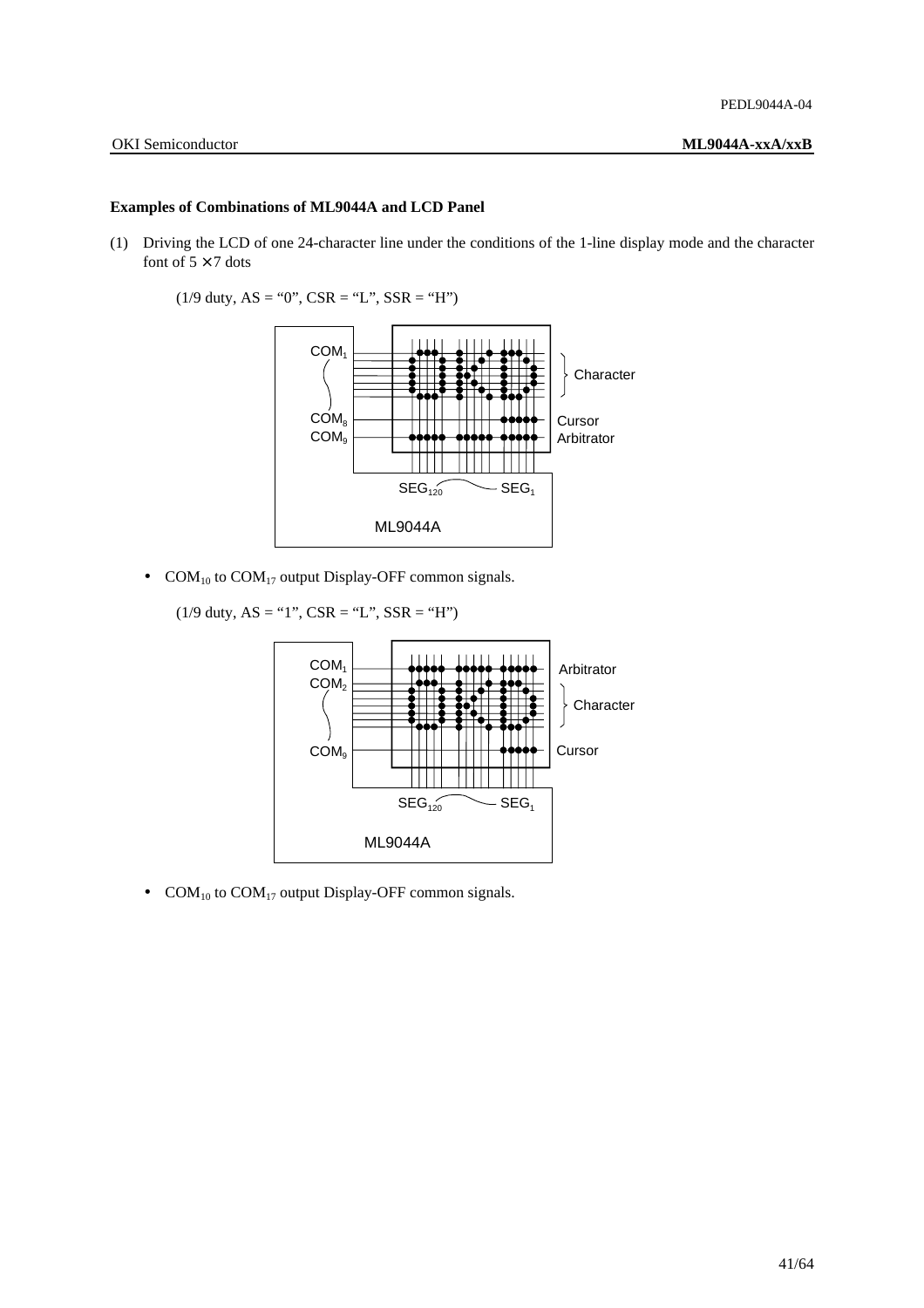$(1/9$  duty, AS = "0", CSR = "H", SSR = "L")



• COM<sub>10</sub> to COM<sub>17</sub> output Display-OFF common signals.

 $(1/9$  duty, AS = "1", CSR = "H", SSR = "L")



• COM<sub>10</sub> to COM<sub>17</sub> output Display-OFF common signals.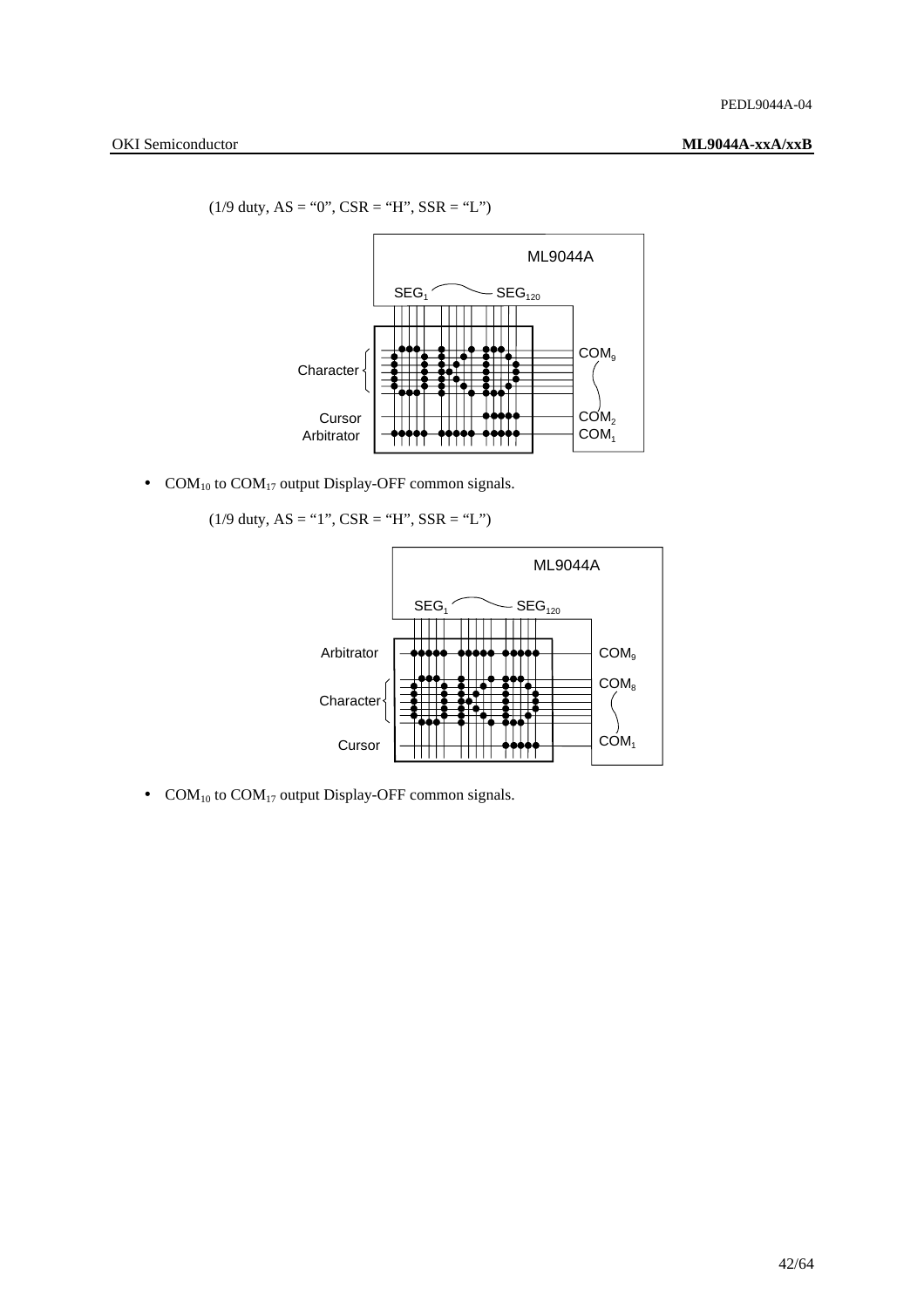- 
- (2) Driving the LCD of one 24-character line under the conditions of the 1-line display mode and the character font of  $5 \times 10$  dots



 $(1/12$  duty, AS = "0", CSR = "L", SSR = "H")

• COM<sub>13</sub> to COM<sub>17</sub> output Display-OFF common signals.

 $(1/12$  duty,  $AS = "1", CSR = "L", SSR = "H"$ 



• COM<sub>13</sub> to COM<sub>17</sub> output Display-OFF common signals.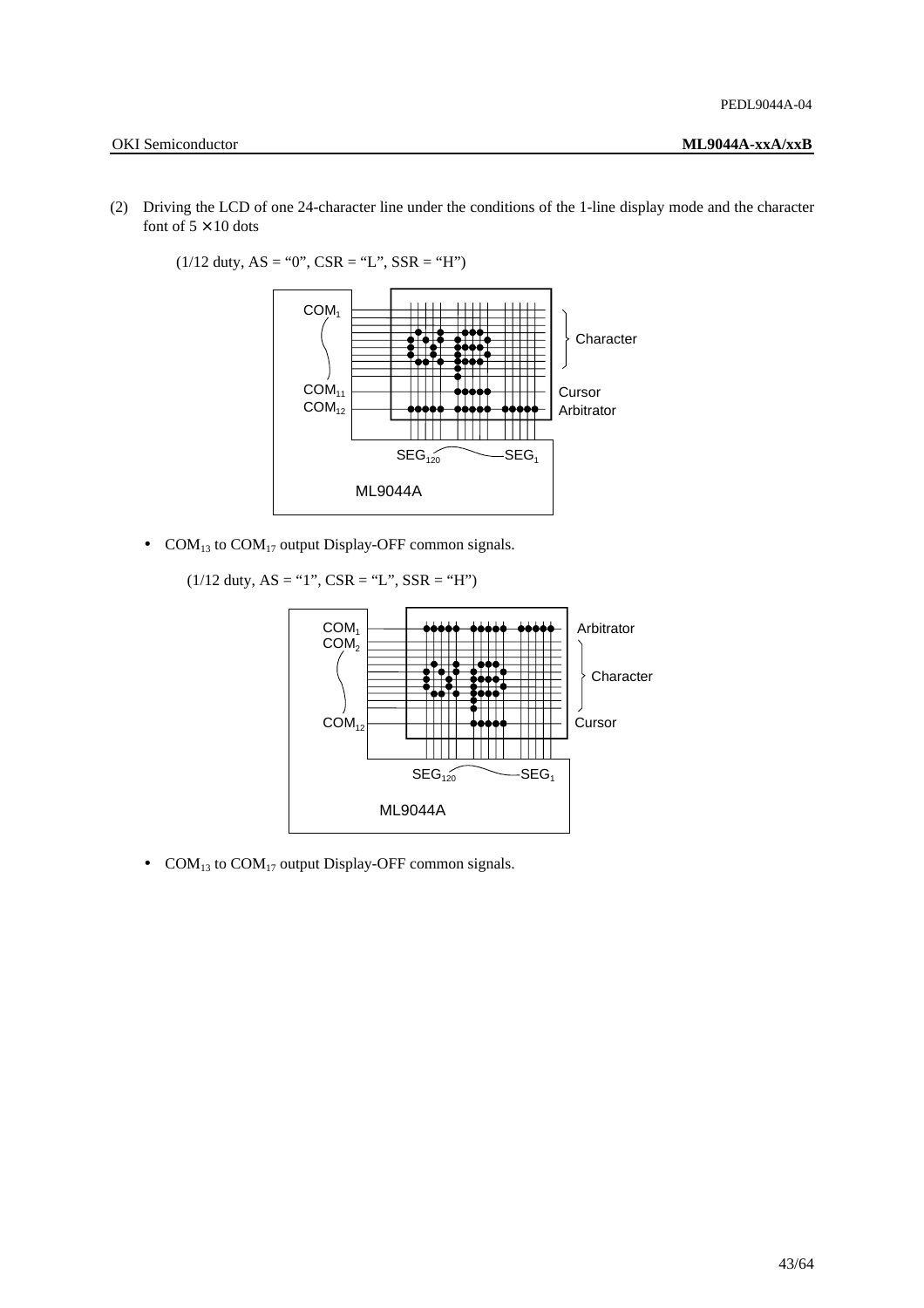$(1/12 \text{ duty}, AS = "0", CSR = "H", SSR = "L")$ 



• COM<sub>13</sub> to COM<sub>17</sub> output Display-OFF common signals.

 $(1/12$  duty, AS = "1", CSR = "H", SSR = "L")



• COM<sub>13</sub> to COM<sub>17</sub> output Display-OFF common signals.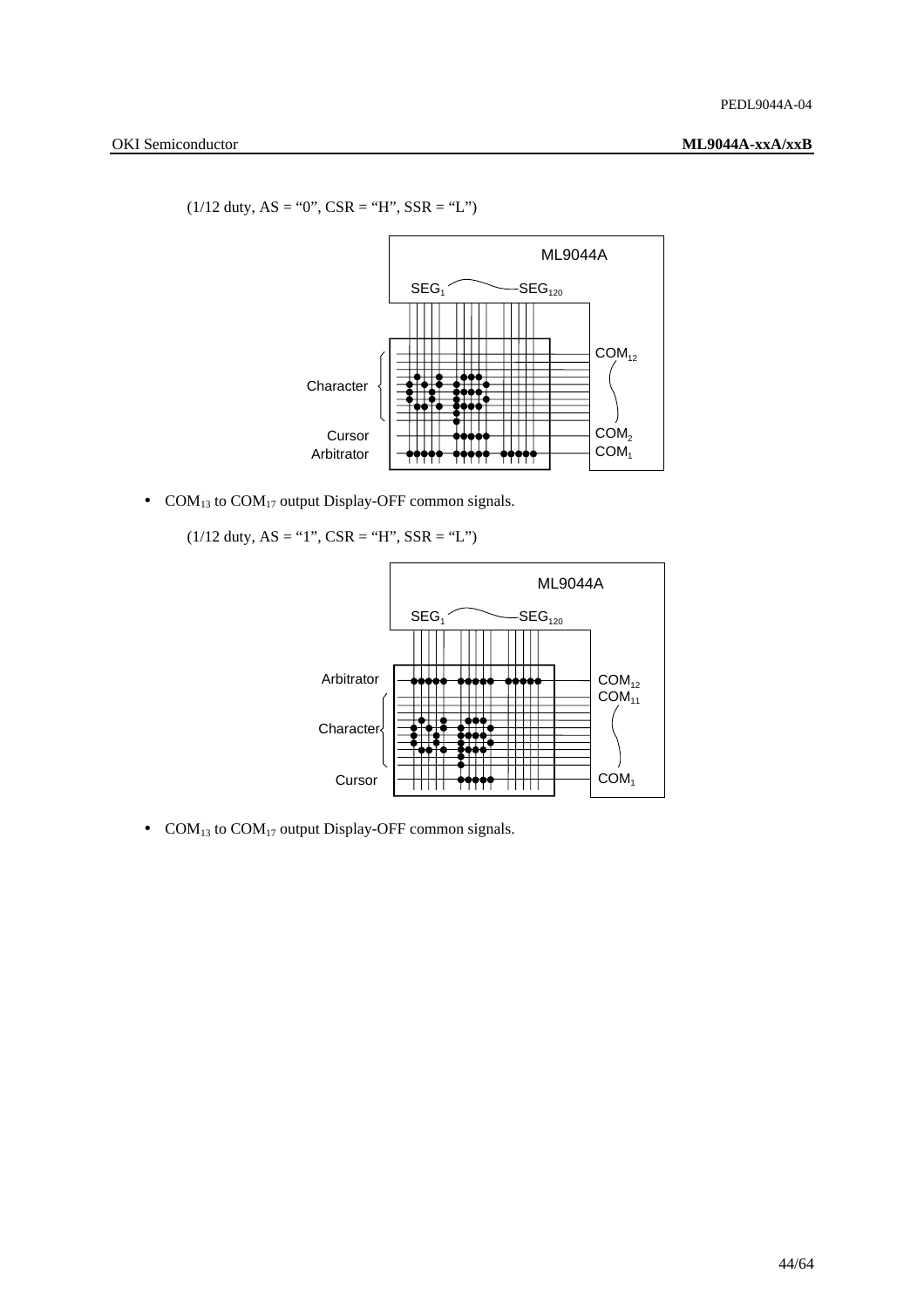- OKI Semiconductor **ML9044A-xxA/xxB**
- (3) Driving the LCD of two 24-character lines under the conditions of the 2-line display mode and the character font of  $5 \times 7$  dots



 $(1/17 \text{ duty}, AS = "0", CSR = "L", SSR = "H")$ 

 $(1/17$  duty,  $AS = "1", CSR = "L", SSR = "H"$ 

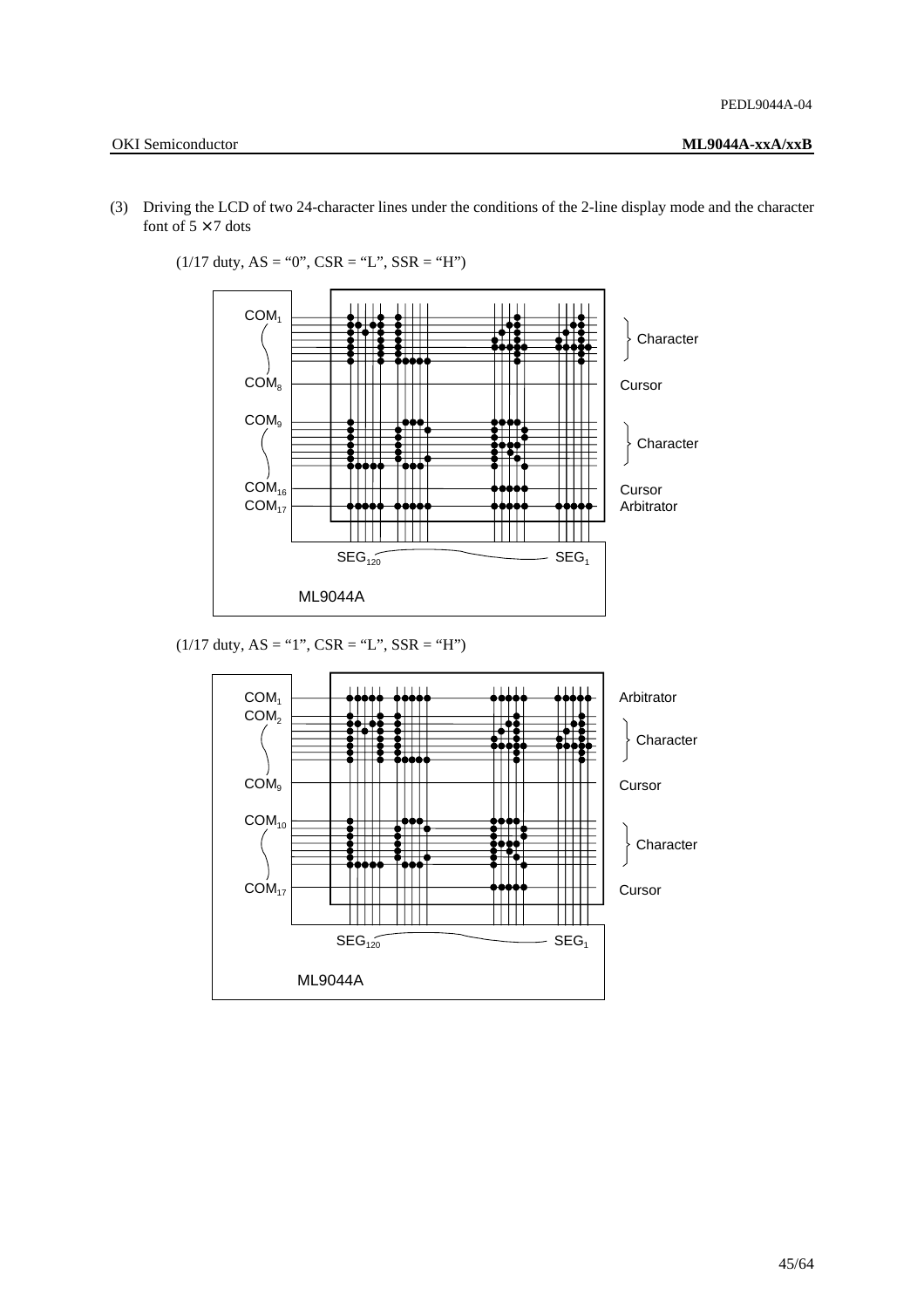$(1/17 \text{ duty}, AS = "0", CSR = "H", SSR = "L")$ 



 $(1/17$  duty,  $AS = "1", CSR = "H", SSR = "L")$ 

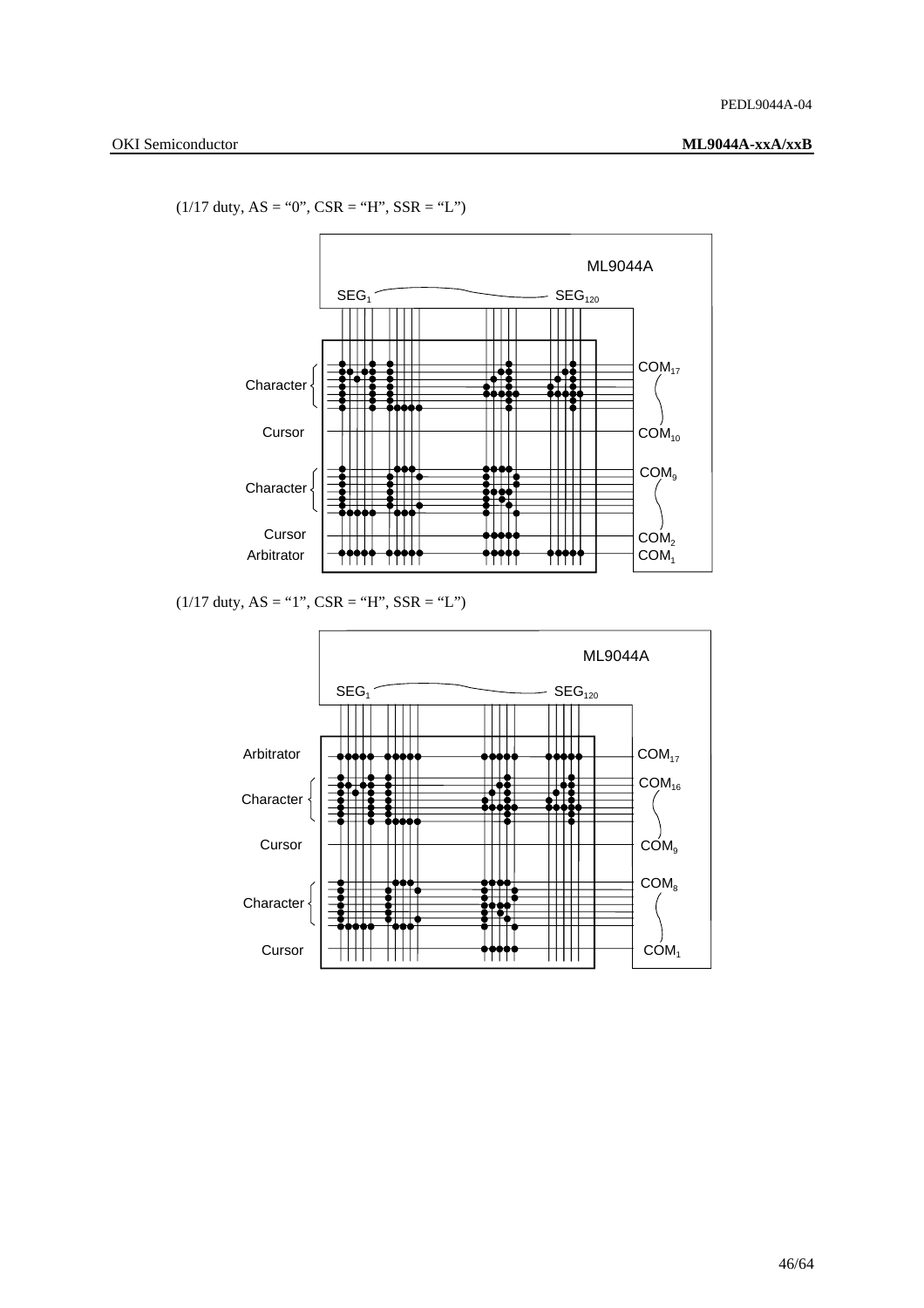## **EXAMPLES OF VLCD GENERATION CIRCUITS**

• With 1/4bias, a built-in contrast adjusting circuit and a voltage multiplier



and the  $V_5$  level input from an external circuit and the  $V_5$  level input from an external circuit



• With 1/4 bias, a built-in contrast adjusting circuit • With 1/4 bias, no built-in contrast adjusting circuit

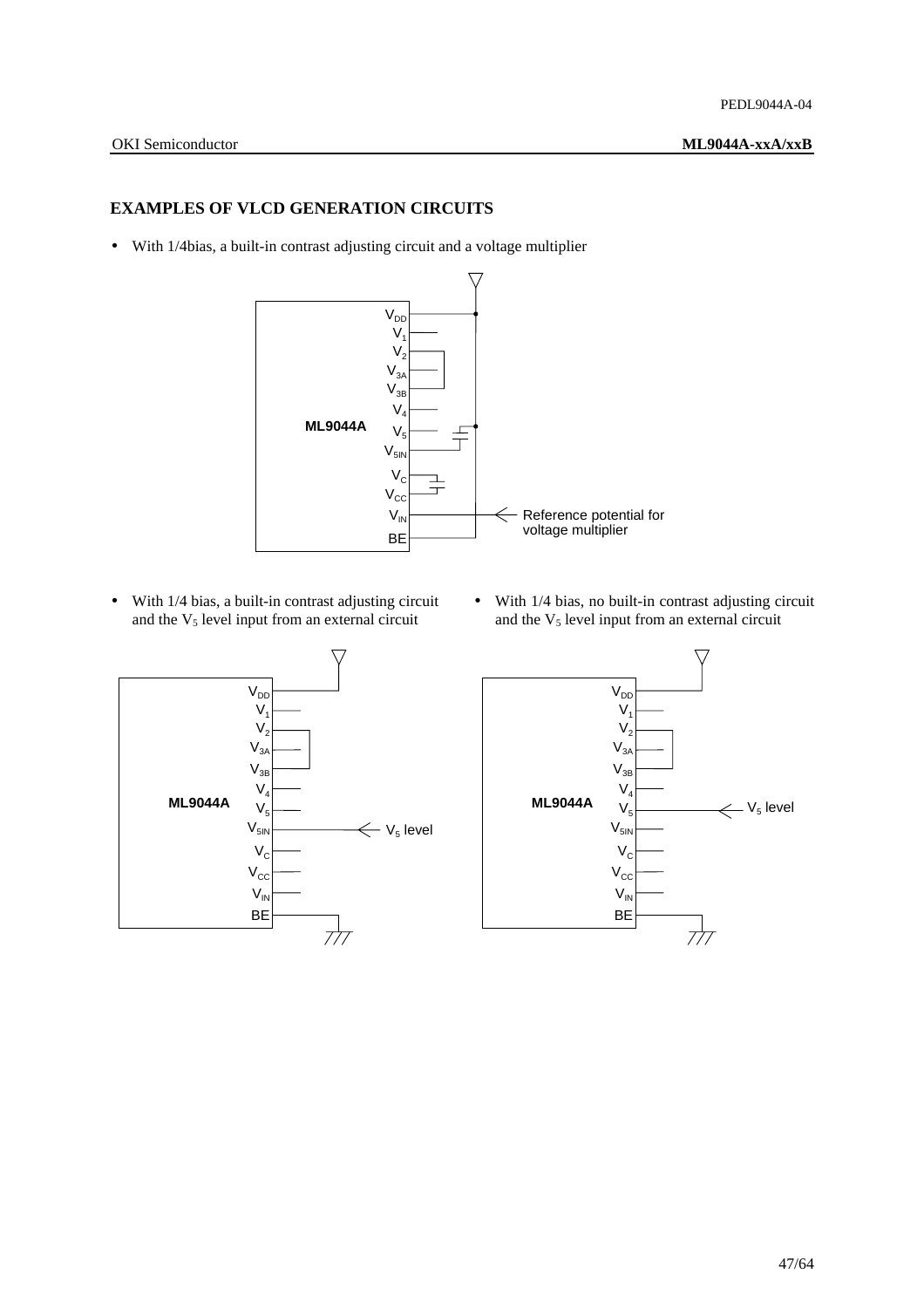- OKI Semiconductor **ML9044A-xxA/xxB**
	- $V_{DD}$  $V<sub>1</sub>$  $V<sub>2</sub>$  $V_{3A}$  $V_{3B}$  $V<sub>4</sub>$ **ML9044A**  $V<sub>5</sub>$  $V_{5IN}$  $V_{\rm C}$  $\frac{1}{1}$  $V_{\rm CC}$ - Reference potential for  $V_{IN}$  $\Leftarrow$ voltage multiplier BE
- With 1/5 bias, a built-in contrast adjusting circuit and a voltage multiplier

• With 1/5 bias, a built-in contrast adjusting circuit  $\bullet$  With 1/5 bias, no built-in contrast adjusting circuit and the  $V_5$  level input from an external circuit and the  $V_5$  level input from an external circuit and the  $V<sub>5</sub>$  level input from an external circuit



-<br>V<sub>DD</sub>  $V<sub>1</sub>$  $V<sub>2</sub>$  $V_{3A}$  $V_{3B}$  $V_4$ **ML9044A**  $\leftarrow$  V<sub>5</sub> level  $V<sub>5</sub>$  $V_{5I}$  $V<sub>c</sub>$  $V_{\text{cc}}$  $V_{IN}$ BE  $7/7$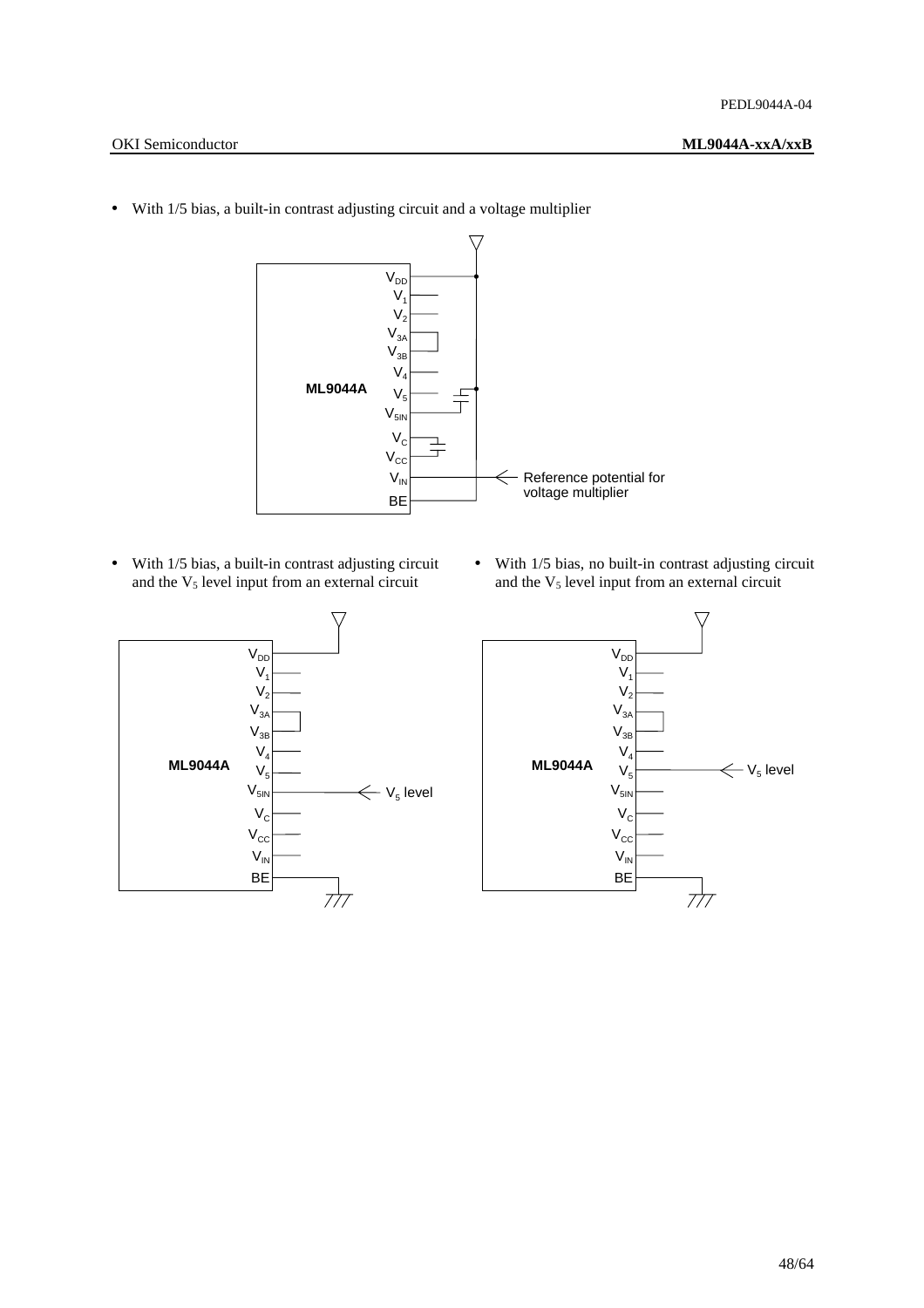### **LCD Drive Waveforms**

The COM and SEG waveforms (AC signal waveforms for display) vary according to the duty (1/9, 1/12 and 1/17 duties). See 1) to 3) below.

The relationship between the duty ratio and the frame frequency is as follows:

| Duty ratio | <b>Frame Frequency</b> |
|------------|------------------------|
| 1/9        | 75.0 Hz                |
| 1/12       | 56.3 Hz                |
| 1/17       | 79.4 Hz                |
|            |                        |

Note: At an oscillation frequency (OSC) of 270 kHz

1) COM and SEG Waveforms on 1/9 Duty

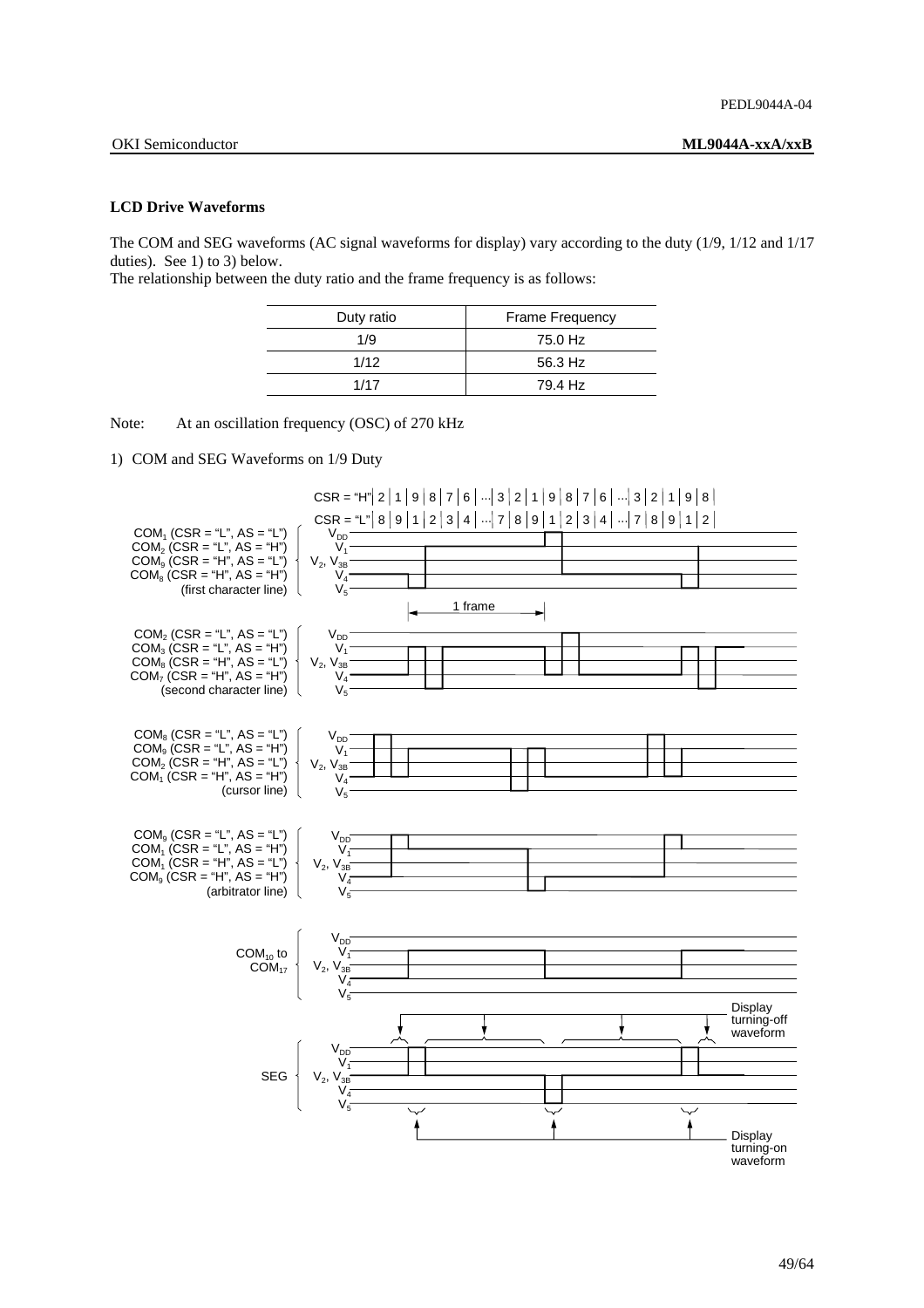### 2) COM and SEG Waveforms on 1/12 Duty

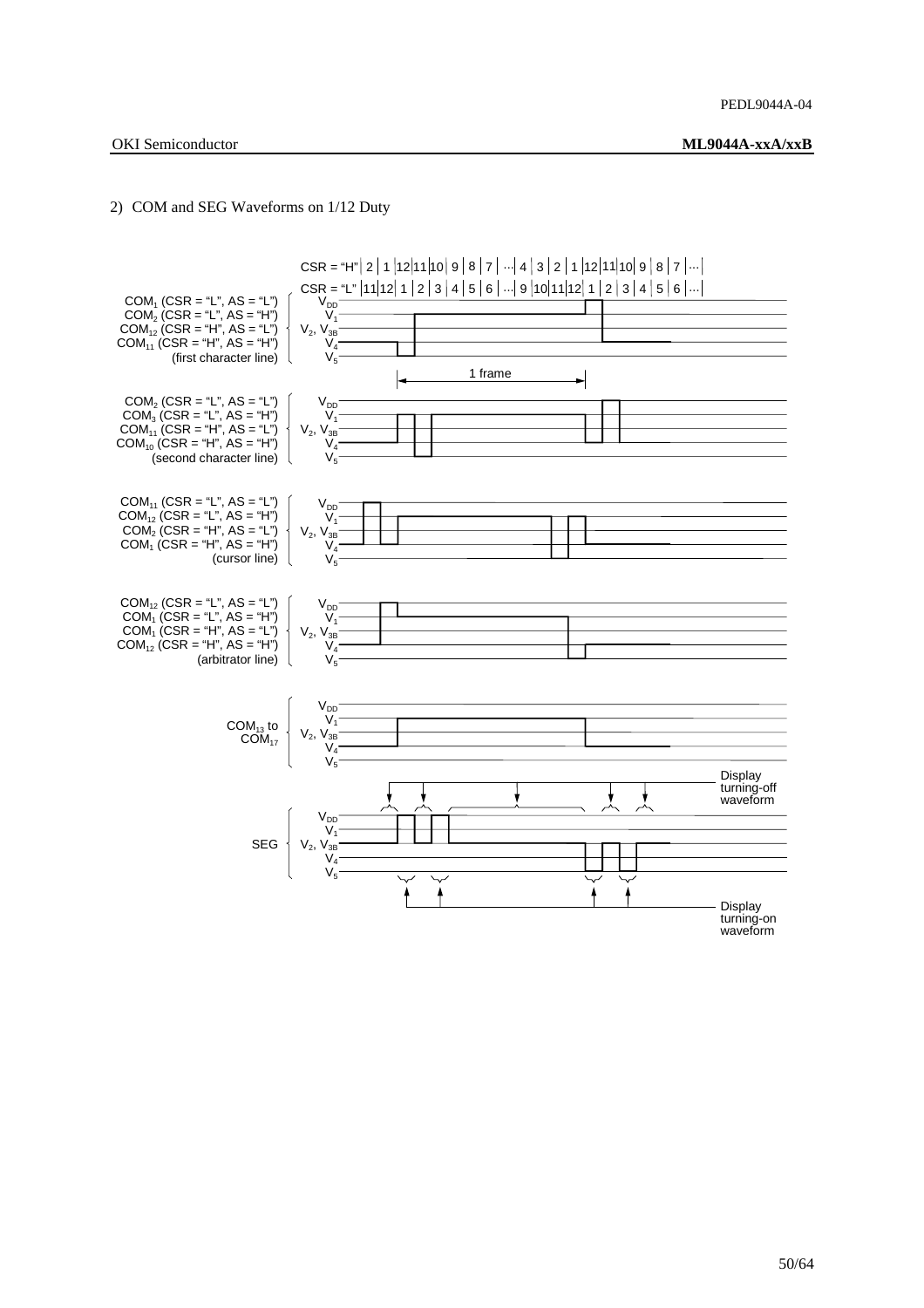### 3) COM and SEG Waveforms on 1/17 Duty

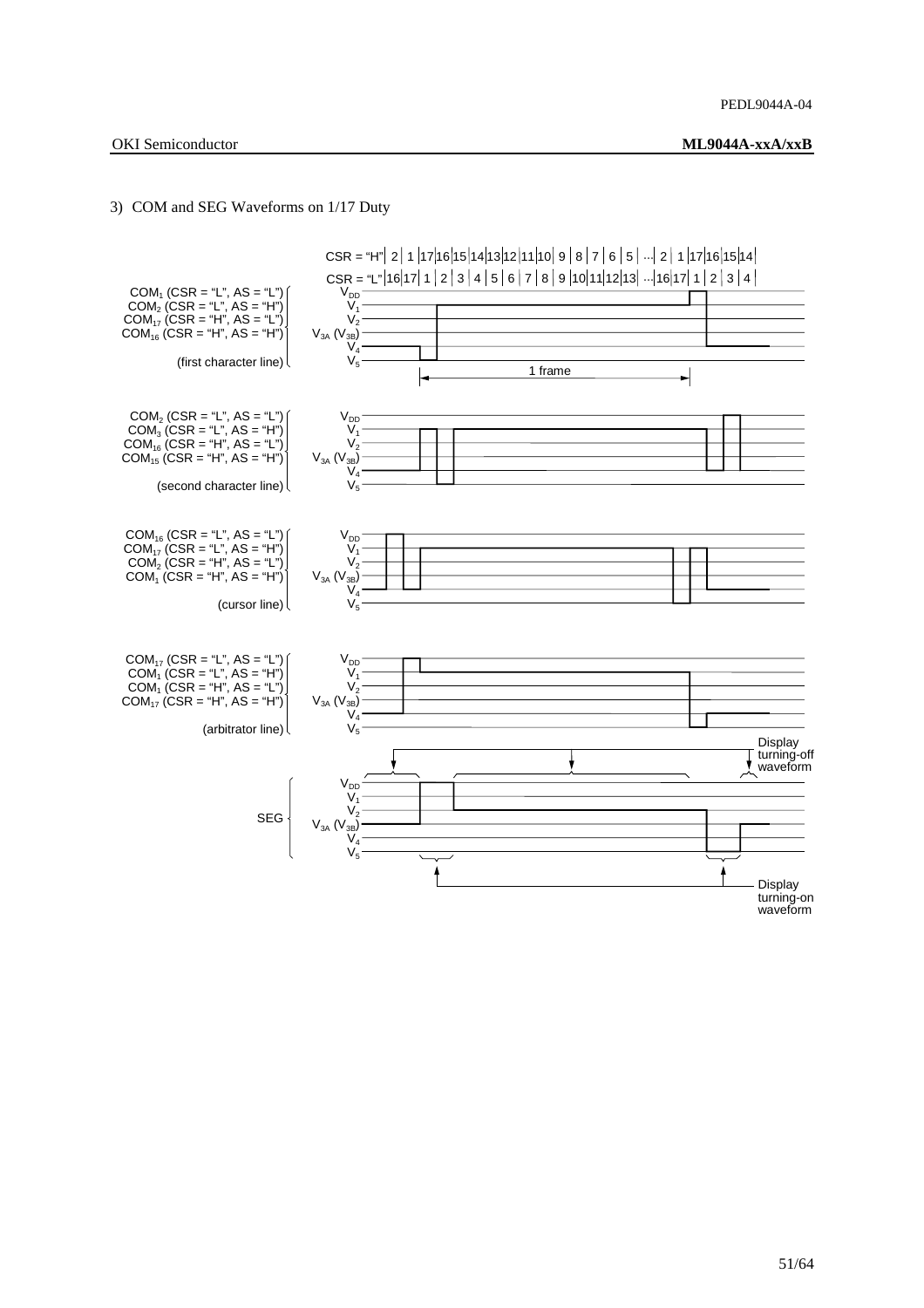### **Initial Setting of Instructions**

- (a) Data transfer from and to the CPU using 8 bits of  $DB_0$  to  $DB_7$ 
	- 1) Turn on the power.
	- 2) Wait for 15 ms or more after  $V_{DD}$  has reached 2.7 V or higher.
	- 3) Set "8 bits" with the Function Setting instruction.
	- 4) Wait for 4.1 ms or more.
	- 5) Set "8 bits" with the Function Setting instruction.
	- 6) Wait for 100  $\mu$ s or more.<br>
	7) Set "8 bits" with the Fund
	- Set "8 bits" with the Function Setting instruction.
	- 8) Check the Busy Flag for No Busy (or wait for 100 µs or more).
	- 9) Set "8 bits", "Number of LCD lines" and "Font size" with the Function Setting instruction. (After this, the number of LCD lines and the font size cannot be changed.)
	- 10) Check the Busy Flag for No Busy.
	- 11) Execute the Display ON/OFF Control Instruction, Display Clear Instruction, Entry Mode Setting instruction and Arbitrator Display Line Setting Instruction.
	- 12) Check the Busy Flag for No Busy.
	- 13) Initialization is completed.

An example of instruction code for 3), 5) and 7)

| $\mathsf{RS}_1$ $\mathsf{RS}_0$ $\mathsf{R}/\overline{\mathsf{W}}$ $\mathsf{DB}_7$ $\mathsf{DB}_6$ $\mathsf{DB}_5$ $\mathsf{DB}_4$ $\mathsf{DB}_3$ $\mathsf{DB}_2$ $\mathsf{DB}_1$ $\mathsf{DB}_0$ |  |  |  |  |  |
|----------------------------------------------------------------------------------------------------------------------------------------------------------------------------------------------------|--|--|--|--|--|
|                                                                                                                                                                                                    |  |  |  |  |  |

×: Don't Care

(b) Data transfer from and to the CPU using 4 bits of  $DB_4$  to  $DB_7$ 

- 1) Turn on the power.
- 2) Wait for 15 ms or more after  $V_{DD}$  has reached 2.7 V or higher.
- 3) Set "8 bits" with the Function Setting instruction.
- 4) Wait for 4.1 ms or more.
- 5) Set "8 bits" with the Function Setting instruction.
- 6) Wait for 100 µs or more.
- 7) Set "8 bits" with the Function Setting instruction.
- 8) Check the Busy Flag for No Busy (or wait for 100 µs or longer).
- 9) Set "4 bits" with the Function Setting instruction.
- 10) Wait for 100  $\mu$ s or longer.
- 11) Set "4 bits", "Number of LCD lines" and "Font size" with the Function Setting instruction. (After this, the number of LCD lines and the font size cannot be changed.)
- 12) Check the Busy Flag for No Busy.
- 13) Execute the Display ON/OFF Control Instruction, Display Clear Instruction, Entry Mode Setting instruction and Arbitrator Display Line Setting Instruction.
- 14) Check the Busy Flag for No Busy.
- 15) Initialization is completed.

An example of instruction code for 3), 5) and 7)

| RS <sub>1</sub> |  | $\text{RS}_{0}$ $\text{R}/\overline{\text{W}}$ $\text{DB}_{7}$ $\text{DB}_{6}$ $\text{DB}_{5}$ $\text{DB}_{4}$ |  |
|-----------------|--|----------------------------------------------------------------------------------------------------------------|--|
|                 |  |                                                                                                                |  |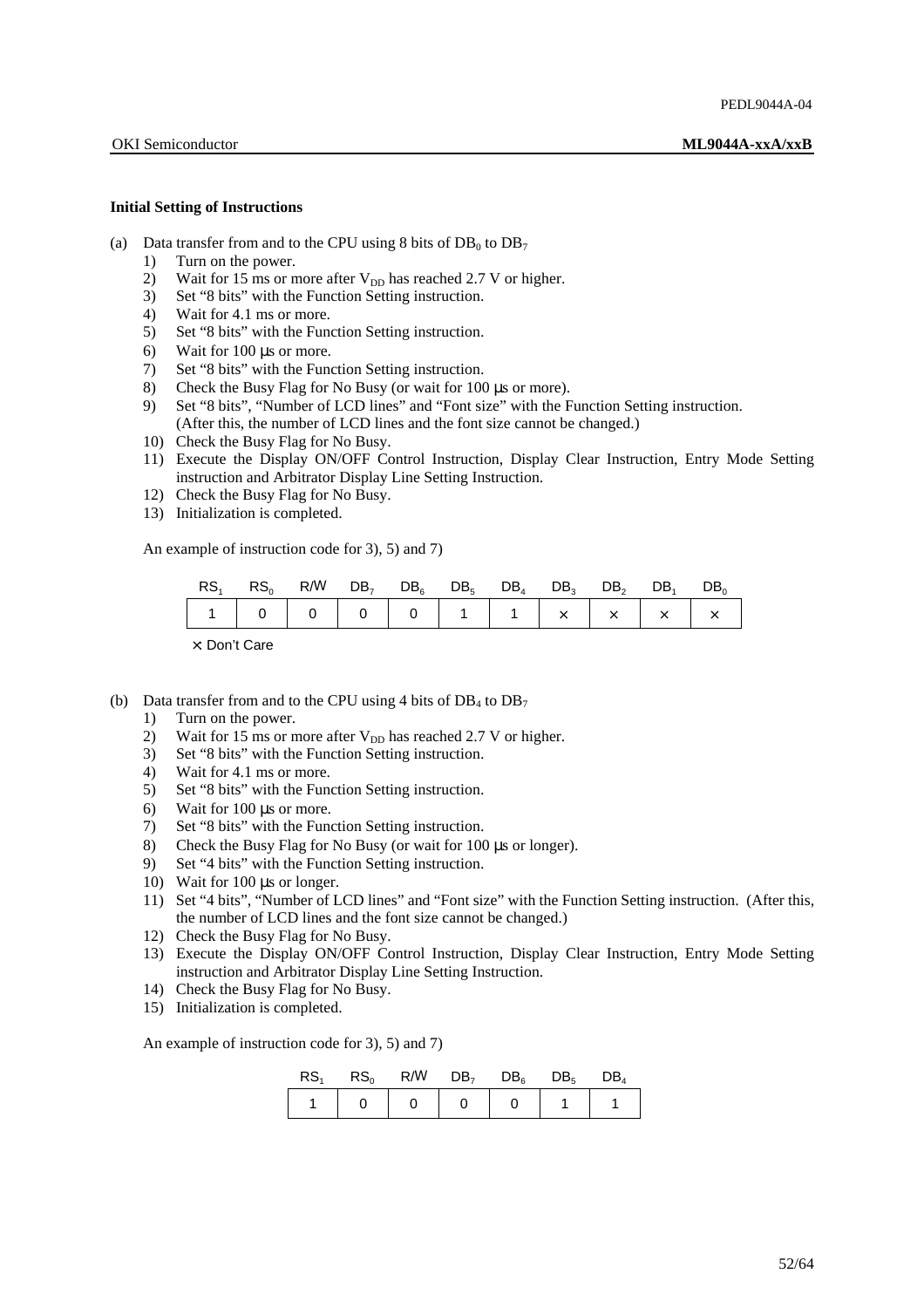An example of instruction code for 9)

| RS. | $\text{RS}_{\scriptscriptstyle{\alpha}}$ | $R/\overline{W}$ DB <sub>7</sub> DB <sub>6</sub> DB <sub>5</sub> DB <sub>4</sub> |  |  |
|-----|------------------------------------------|----------------------------------------------------------------------------------|--|--|
|     |                                          |                                                                                  |  |  |

\*: From 11), input data twice by the use of 4-bit data.

\*: In 13), check the Busy Flag for No Busy before executing each instruction.

- (c) Data transfer from and to the CPU using the serial I/F
	- 1) Turn on the power.
	- 2) Wait for 15 ms or more after  $V_{DD}$  has reached 2.7 V or higher.
	- 3) Check the busy flag for No Busy.
	- 4) Set "Number of LCD lines" and "Font size" with the Function Setting Instruction.(After this, the number of LCD lines and the font size cannot be changed.)
	- 5) Check the busy flag for No Busy.
	- 6) Execute the Display ON/OFF Control Instruction, the Display Clear Instruction, the Entry Mode Instruction and the Arbitrator Display Line Setting Instruction.
	- 7) Check the busy flag for No Busy.
	- 8) Initialization is completed.

\*: In 6), check the Busy Flag for No Busy before executing each instruction.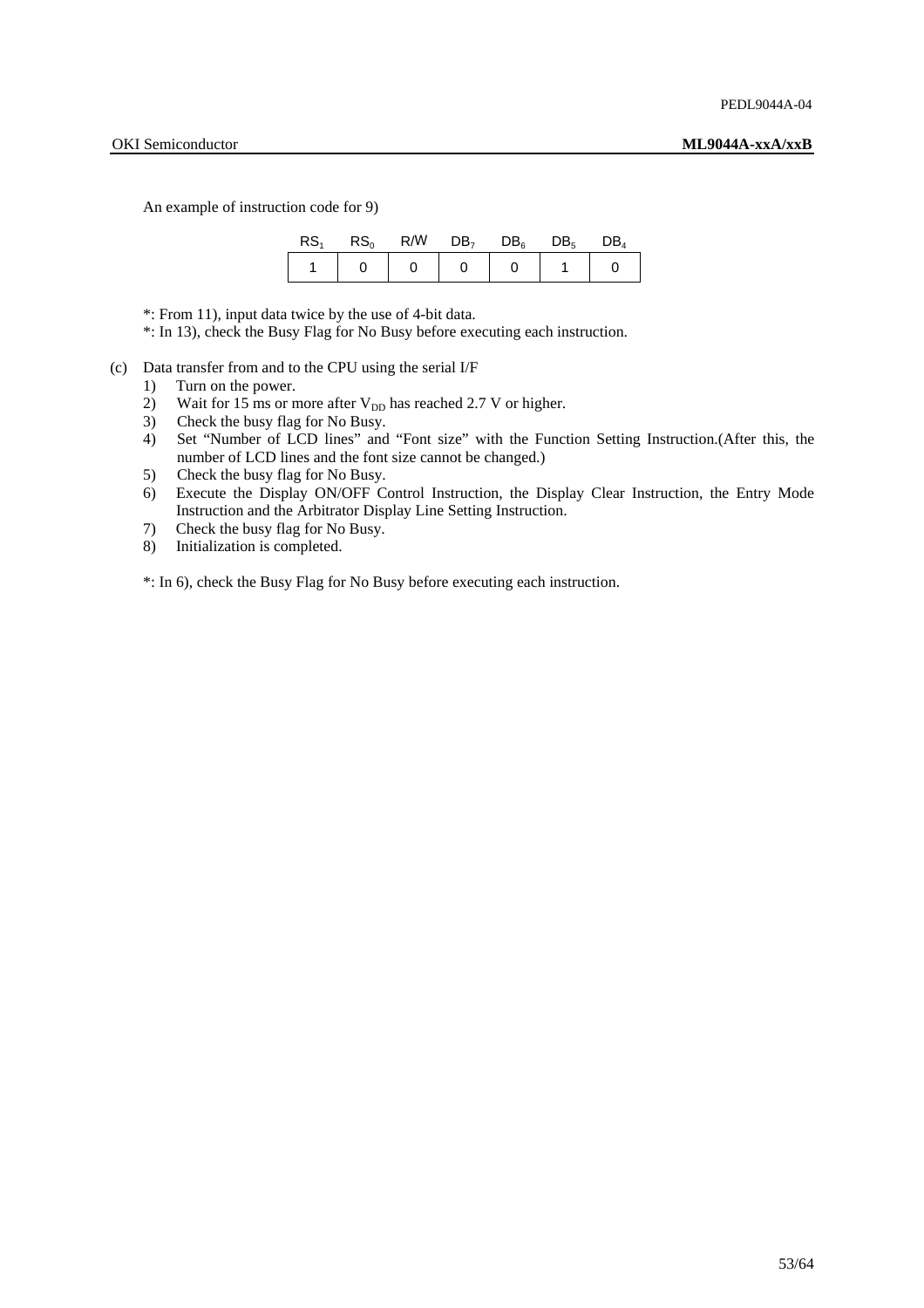## **ML9044A-xxA CVWA PAD CONFIGURATION**

### **Pad Layout**



## **Pad Coordinates**

| Pad            | Symbol           | $X \text{ (µm)}$ | $Y$ ( $\mu$ m) | Pad | Symbol                      | X (µm)      | $Y$ ( $\mu$ m) |
|----------------|------------------|------------------|----------------|-----|-----------------------------|-------------|----------------|
|                | $V_1$            | $-5103$          | $-1100$        | 21  | DB <sub>3</sub>             | $-1323$     | $-1100$        |
| $\overline{2}$ | V <sub>2</sub>   | $-4914$          | $-1100$        | 22  | DB <sub>2</sub>             | $-1134$     | $-1100$        |
| 3              | $V_{3A}$         | $-4725$          | $-1100$        | 23  | DB <sub>1</sub>             | $-945$      | $-1100$        |
| 4              | $V_{3B}$         | $-4536$          | $-1100$        | 24  | DB <sub>0</sub>             | $-756$      | $-1100$        |
| 5              | $V_4$            | $-4347$          | $-1100$        | 25  | E                           | $-567$      | $-1100$        |
| 6              | V <sub>5</sub>   | $-4158$          | $-1100$        | 26  | $R/\overline{W}$            | $-378$      | $-1100$        |
| $\overline{7}$ | $V_{5IN}$        | $-3969$          | $-1100$        | 27  | RS <sub>0</sub>             | $-189$      | $-1100$        |
| 8              | $V_{\rm CC}$     | $-3780$          | $-1100$        | 28  | RS <sub>1</sub>             | $\mathbf 0$ | $-1100$        |
| 9              | $V_C$            | $-3591$          | $-1100$        | 29  | SO                          | 189         | $-1100$        |
| 10             | $V_{IN}$         | $-3402$          | $-1100$        | 30  | SI                          | 378         | $-1100$        |
| 11             | BE               | $-3213$          | $-1100$        | 31  | <b>SHT</b>                  | 567         | $-1100$        |
| 12             | V <sub>DD</sub>  | $-3024$          | $-1100$        | 32  | $\overline{\text{CS}}$      | 756         | $-1100$        |
| 13             | <b>CSR</b>       | $-2835$          | $-1100$        | 33  | $\text{OSC}_2$              | 945         | $-1100$        |
| 14             | <b>SSR</b>       | $-2646$          | $-1100$        | 34  | $\mathsf{OSC}_{\mathsf{R}}$ | 1134        | $-1100$        |
| 15             | $S/\overline{P}$ | $-2457$          | $-1100$        | 35  | OSC <sub>1</sub>            | 1323        | $-1100$        |
| 16             | $V_{SS}$         | $-2268$          | $-1100$        | 36  | $T_3$                       | 1512        | $-1100$        |
| 17             | DB <sub>7</sub>  | $-2079$          | $-1100$        | 37  | T <sub>2</sub>              | 1701        | $-1100$        |
| 18             | $DB_6$           | $-1890$          | $-1100$        | 38  | T <sub>1</sub>              | 1890        | $-1100$        |
| 19             | DB <sub>5</sub>  | $-1701$          | $-1100$        | 39  | COM <sub>1</sub>            | 2079        | $-1100$        |
| 20             | $DB_4$           | $-1512$          | $-1100$        | 40  | COM <sub>2</sub>            | 2268        | $-1100$        |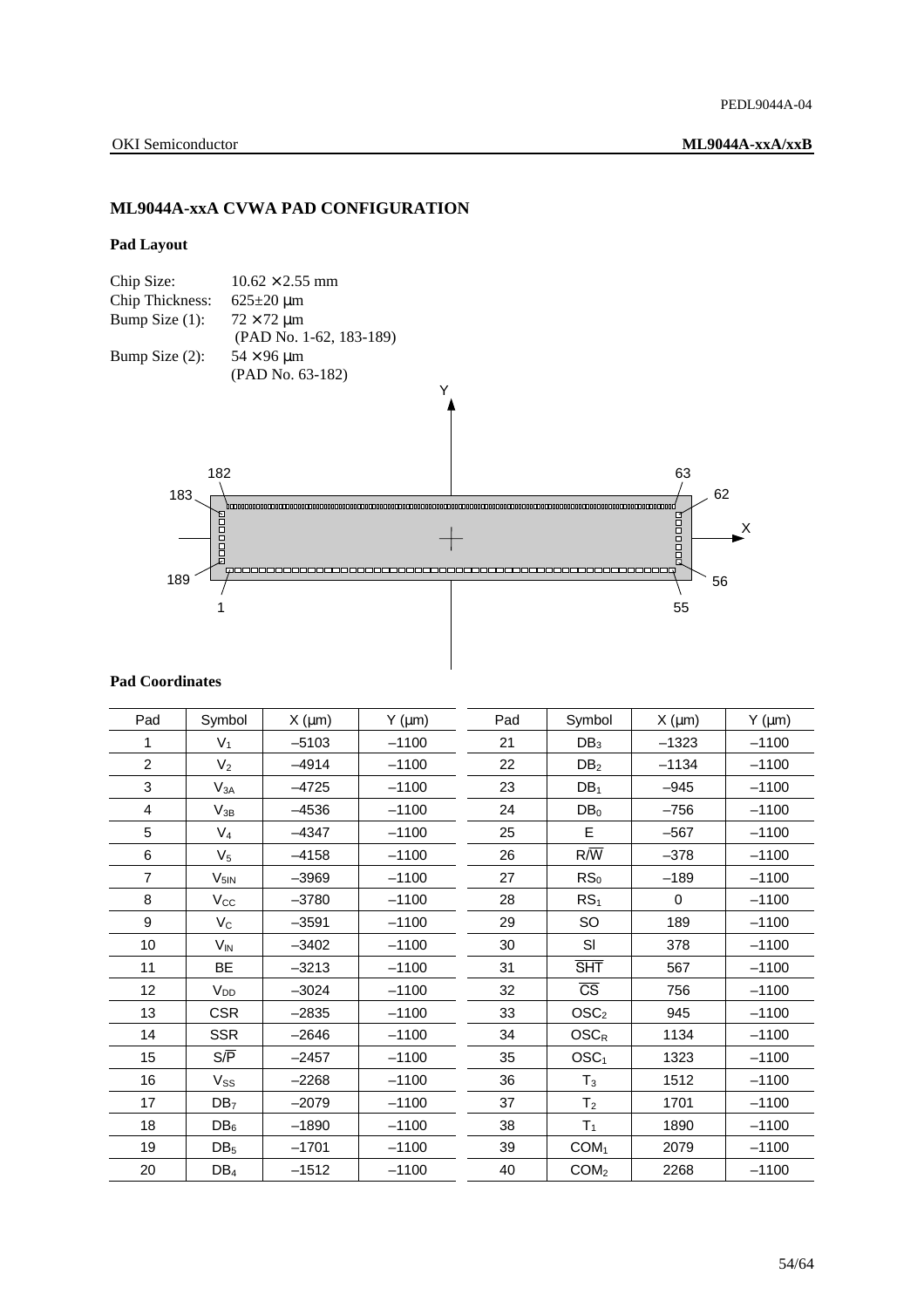## PEDL9044A-04

## OKI Semiconductor

| Pad | Symbol             | $X \text{ (µm)}$ | $Y$ ( $\mu$ m) | Pad | Symbol             | $X \text{ (µm)}$ | $Y$ ( $\mu$ m) |
|-----|--------------------|------------------|----------------|-----|--------------------|------------------|----------------|
| 41  | COM <sub>3</sub>   | 2457             | $-1100$        | 81  | SEG <sub>102</sub> | 3486             | 1088           |
| 42  | COM <sub>4</sub>   | 2646             | $-1100$        | 82  | SEG <sub>101</sub> | 3402             | 1088           |
| 43  | COM <sub>5</sub>   | 2835             | $-1100$        | 83  | SEG <sub>100</sub> | 3318             | 1088           |
| 44  | COM <sub>6</sub>   | 3024             | $-1100$        | 84  | $SEG_{99}$         | 3234             | 1088           |
| 45  | COM <sub>7</sub>   | 3213             | $-1100$        | 85  | $SEG_{98}$         | 3150             | 1088           |
| 46  | COM <sub>8</sub>   | 3402             | $-1100$        | 86  | SEG <sub>97</sub>  | 3066             | 1088           |
| 47  | COM <sub>9</sub>   | 3591             | $-1100$        | 87  | $SEG_{96}$         | 2982             | 1088           |
| 48  | COM <sub>10</sub>  | 3780             | $-1100$        | 88  | $SEG_{95}$         | 2898             | 1088           |
| 49  | COM <sub>11</sub>  | 3969             | $-1100$        | 89  | SEG <sub>94</sub>  | 2814             | 1088           |
| 50  | COM <sub>12</sub>  | 4158             | $-1100$        | 90  | SEG <sub>93</sub>  | 2730             | 1088           |
| 51  | COM <sub>13</sub>  | 4347             | $-1100$        | 91  | SEG <sub>92</sub>  | 2646             | 1088           |
| 52  | COM <sub>14</sub>  | 4536             | $-1100$        | 92  | $SEG_{91}$         | 2562             | 1088           |
| 53  | COM <sub>15</sub>  | 4725             | $-1100$        | 93  | SEG <sub>90</sub>  | 2478             | 1088           |
| 54  | COM <sub>16</sub>  | 4914             | $-1100$        | 94  | SEG89              | 2394             | 1088           |
| 55  | COM <sub>17</sub>  | 5103             | $-1100$        | 95  | $SEG_{88}$         | 2310             | 1088           |
| 56  | <b>DUMMY</b>       | 5184             | $-720$         | 96  | SEG <sub>87</sub>  | 2226             | 1088           |
| 57  | <b>DUMMY</b>       | 5184             | $-480$         | 97  | $SEG_{86}$         | 2142             | 1088           |
| 58  | <b>DUMMY</b>       | 5184             | $-240$         | 98  | SEG <sub>85</sub>  | 2058             | 1088           |
| 59  | <b>DUMMY</b>       | 5184             | $\mathbf 0$    | 99  | SEG <sub>84</sub>  | 1974             | 1088           |
| 60  | <b>DUMMY</b>       | 5184             | 240            | 100 | SEG <sub>83</sub>  | 1890             | 1088           |
| 61  | <b>DUMMY</b>       | 5184             | 480            | 101 | SEG <sub>82</sub>  | 1806             | 1088           |
| 62  | <b>DUMMY</b>       | 5184             | 720            | 102 | $SEG_{81}$         | 1722             | 1088           |
| 63  | SEG <sub>120</sub> | 4998             | 1088           | 103 | SEG <sub>80</sub>  | 1638             | 1088           |
| 64  | SEG <sub>119</sub> | 4914             | 1088           | 104 | SEG <sub>79</sub>  | 1554             | 1088           |
| 65  | SEG <sub>118</sub> | 4830             | 1088           | 105 | SEG <sub>78</sub>  | 1470             | 1088           |
| 66  | SEG <sub>117</sub> | 4746             | 1088           | 106 | SEG <sub>77</sub>  | 1386             | 1088           |
| 67  | SEG <sub>116</sub> | 4662             | 1088           | 107 | SEG <sub>76</sub>  | 1302             | 1088           |
| 68  | SEG <sub>115</sub> | 4578             | 1088           | 108 | SEG <sub>75</sub>  | 1218             | 1088           |
| 69  | SEG <sub>114</sub> | 4494             | 1088           | 109 | SEG <sub>74</sub>  | 1134             | 1088           |
| 70  | SEG <sub>113</sub> | 4410             | 1088           | 110 | SEG <sub>73</sub>  | 1050             | 1088           |
| 71  | SEG <sub>112</sub> | 4326             | 1088           | 111 | SEG <sub>72</sub>  | 966              | 1088           |
| 72  | SEG <sub>111</sub> | 4242             | 1088           | 112 | SEG <sub>71</sub>  | 882              | 1088           |
| 73  | SEG <sub>110</sub> | 4158             | 1088           | 113 | SEG <sub>70</sub>  | 798              | 1088           |
| 74  | SEG <sub>109</sub> | 4074             | 1088           | 114 | SEG <sub>69</sub>  | 714              | 1088           |
| 75  | SEG <sub>108</sub> | 3990             | 1088           | 115 | SEG <sub>68</sub>  | 630              | 1088           |
| 76  | SEG <sub>107</sub> | 3906             | 1088           | 116 | SEG <sub>67</sub>  | 546              | 1088           |
| 77  | SEG <sub>106</sub> | 3822             | 1088           | 117 | SEG <sub>66</sub>  | 462              | 1088           |
| 78  | SEG <sub>105</sub> | 3738             | 1088           | 118 | SEG <sub>65</sub>  | 378              | 1088           |
| 79  | SEG <sub>104</sub> | 3654             | 1088           | 119 | SEG <sub>64</sub>  | 294              | 1088           |
| 80  | SEG <sub>103</sub> | 3570             | 1088           | 120 | SEG <sub>63</sub>  | 210              | 1088           |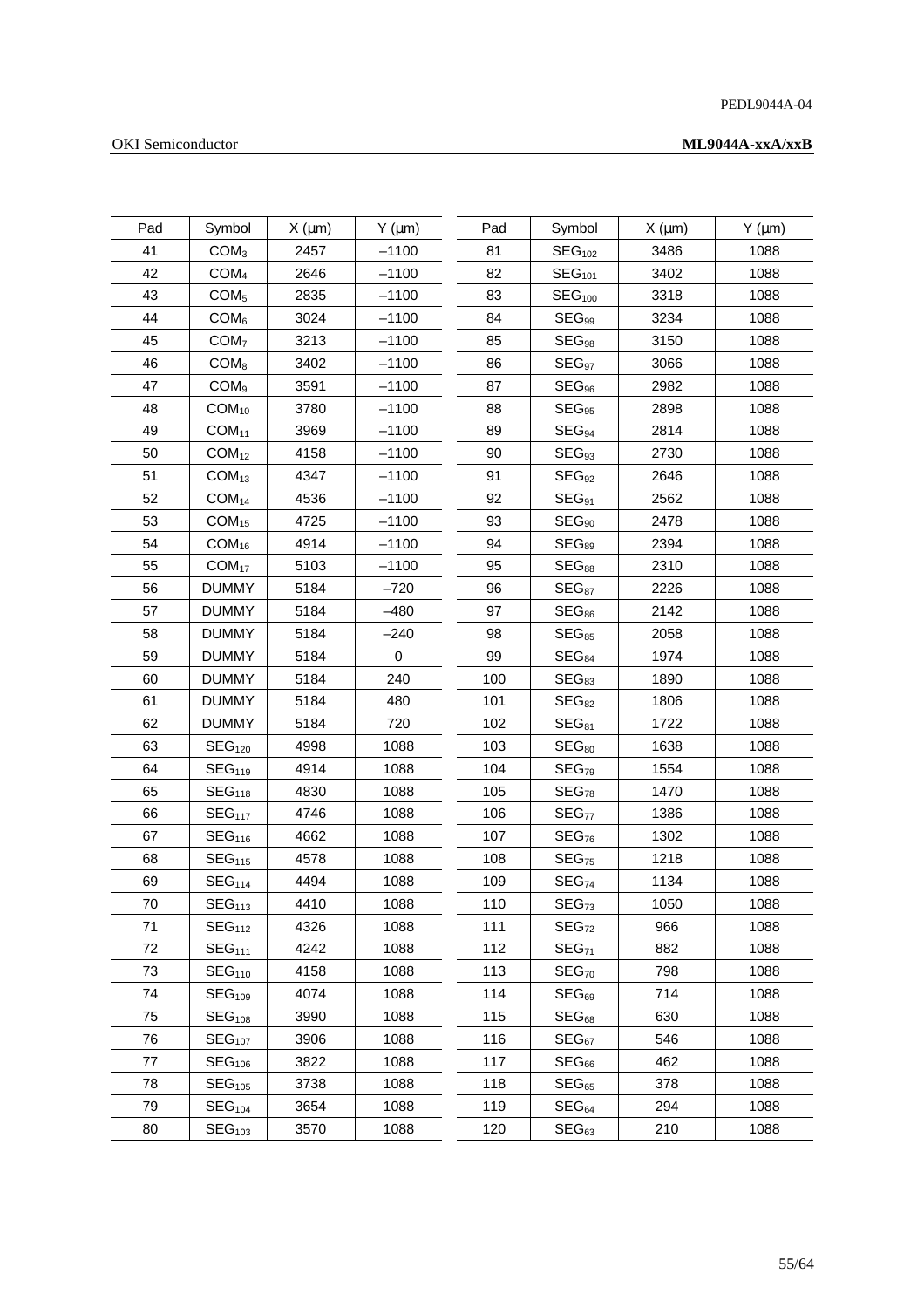## PEDL9044A-04

## OKI Semiconductor

| Pad | Symbol            | $X \text{ (µm)}$ | $Y$ ( $\mu$ m) | Pad | Symbol            | $X \text{ (µm)}$ | $Y$ ( $\mu$ m) |
|-----|-------------------|------------------|----------------|-----|-------------------|------------------|----------------|
| 121 | SEG <sub>62</sub> | 126              | 1088           | 156 | SEG <sub>27</sub> | $-2814$          | 1088           |
| 122 | SEG <sub>61</sub> | 42               | 1088           | 157 | SEG <sub>26</sub> | $-2898$          | 1088           |
| 123 | SEG <sub>60</sub> | $-42$            | 1088           | 158 | SEG <sub>25</sub> | $-2982$          | 1088           |
| 124 | SEG <sub>59</sub> | $-126$           | 1088           | 159 | SEG <sub>24</sub> | $-3066$          | 1088           |
| 125 | SEG <sub>58</sub> | $-210$           | 1088           | 160 | SEG <sub>23</sub> | $-3150$          | 1088           |
| 126 | SEG <sub>57</sub> | $-294$           | 1088           | 161 | SEG <sub>22</sub> | $-3234$          | 1088           |
| 127 | SEG <sub>56</sub> | $-378$           | 1088           | 162 | SEG <sub>21</sub> | $-3318$          | 1088           |
| 128 | SEG <sub>55</sub> | -462             | 1088           | 163 | SEG <sub>20</sub> | $-3402$          | 1088           |
| 129 | SEG <sub>54</sub> | $-546$           | 1088           | 164 | $SEG_{19}$        | $-3486$          | 1088           |
| 130 | SEG <sub>53</sub> | $-630$           | 1088           | 165 | $SEG_{18}$        | $-3570$          | 1088           |
| 131 | SEG <sub>52</sub> | $-714$           | 1088           | 166 | SEG <sub>17</sub> | $-3654$          | 1088           |
| 132 | SEG <sub>51</sub> | -798             | 1088           | 167 | $SEG_{16}$        | -3738            | 1088           |
| 133 | SEG <sub>50</sub> | $-882$           | 1088           | 168 | $SEG_{15}$        | $-3822$          | 1088           |
| 134 | SEG <sub>49</sub> | $-966$           | 1088           | 169 | SEG <sub>14</sub> | $-3906$          | 1088           |
| 135 | SEG <sub>48</sub> | $-1050$          | 1088           | 170 | SEG <sub>13</sub> | $-3990$          | 1088           |
| 136 | SEG <sub>47</sub> | $-1134$          | 1088           | 171 | SEG <sub>12</sub> | $-4074$          | 1088           |
| 137 | SEG <sub>46</sub> | $-1218$          | 1088           | 172 | SEG <sub>11</sub> | $-4158$          | 1088           |
| 138 | SEG <sub>45</sub> | $-1302$          | 1088           | 173 | SEG <sub>10</sub> | $-4242$          | 1088           |
| 139 | SEG <sub>44</sub> | $-1386$          | 1088           | 174 | SEG <sub>9</sub>  | $-4326$          | 1088           |
| 140 | SEG <sub>43</sub> | $-1470$          | 1088           | 175 | $SEG_8$           | $-4410$          | 1088           |
| 141 | SEG <sub>42</sub> | $-1554$          | 1088           | 176 | SEG <sub>7</sub>  | $-4494$          | 1088           |
| 142 | SEG <sub>41</sub> | $-1638$          | 1088           | 177 | SEG <sub>6</sub>  | $-4578$          | 1088           |
| 143 | SEG <sub>40</sub> | $-1722$          | 1088           | 178 | SEG <sub>5</sub>  | $-4662$          | 1088           |
| 144 | $SEG_{39}$        | $-1806$          | 1088           | 179 | SEG <sub>4</sub>  | $-4746$          | 1088           |
| 145 | SEG <sub>38</sub> | $-1890$          | 1088           | 180 | SEG <sub>3</sub>  | $-4830$          | 1088           |
| 146 | SEG <sub>37</sub> | $-1974$          | 1088           | 181 | SEG <sub>2</sub>  | $-4914$          | 1088           |
| 147 | $SEG_{36}$        | $-2058$          | 1088           | 182 | SEG <sub>1</sub>  | $-4998$          | 1088           |
| 148 | SEG <sub>35</sub> | $-2142$          | 1088           | 183 | <b>DUMMY</b>      | $-5184$          | 720            |
| 149 | SEG <sub>34</sub> | -2226            | 1088           | 184 | <b>DUMMY</b>      | $-5184$          | 480            |
| 150 | SEG <sub>33</sub> | $-2310$          | 1088           | 185 | DUMMY             | $-5184$          | 240            |
| 151 | SEG <sub>32</sub> | $-2394$          | 1088           | 186 | <b>DUMMY</b>      | $-5184$          | $\Omega$       |
| 152 | SEG <sub>31</sub> | $-2478$          | 1088           | 187 | <b>DUMMY</b>      | $-5184$          | $-240$         |
| 153 | SEG <sub>30</sub> | $-2562$          | 1088           | 188 | <b>DUMMY</b>      | $-5184$          | $-480$         |
| 154 | SEG <sub>29</sub> | $-2646$          | 1088           | 189 | <b>DUMMY</b>      | $-5184$          | $-720$         |
| 155 | SEG <sub>28</sub> | $-2730$          | 1088           |     |                   |                  |                |
|     |                   |                  |                |     |                   |                  |                |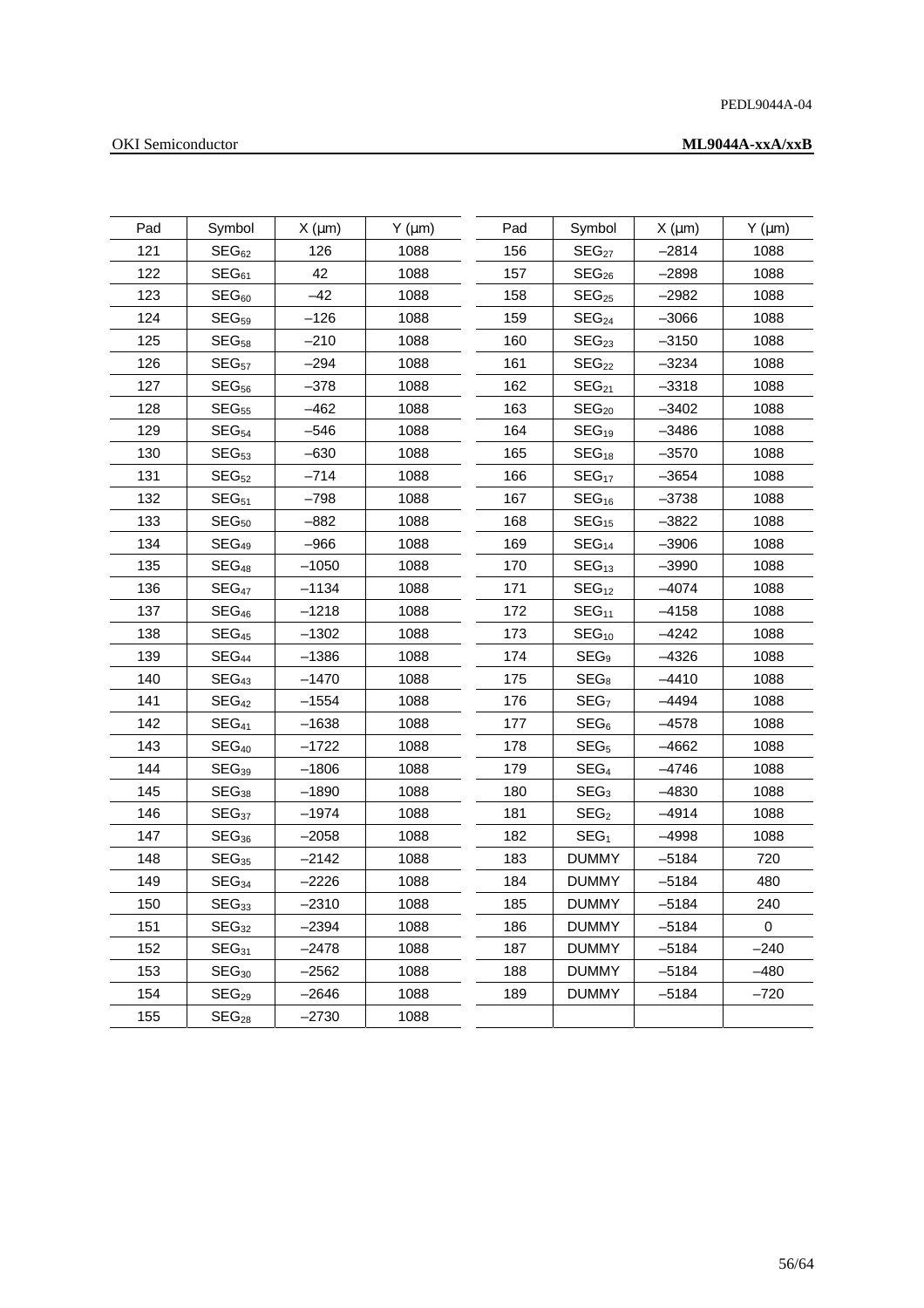## **ML9044A-xxACVWA ALIGNMENT MARK SPECIFICATION**

### **Alignment Mark Coordinates**



| Alignment Mark | $X \, (\mu m)$ | Υ (μm) |
|----------------|----------------|--------|
|                | $-5100$        | 960    |
|                | 5100           | 960    |
|                | 5100           | –840   |

## **Alignment Mark Layer**

Metal layers

## **Alignment Mark Specification**

| Symbol | Parameter                                                | Mark   | Size (µm) |
|--------|----------------------------------------------------------|--------|-----------|
| a      | Alignment Mark Width                                     |        | 25.2      |
| b      | <b>Alignment Mark Size</b>                               |        | 100.2     |
| C      |                                                          | Mark A | 26.8      |
|        | Distance between Mark and Internal Pattern (MIN)         | Mark B | 17.1      |
|        |                                                          | Mark C | 87.3      |
| d      |                                                          | Mark A | 57.3      |
|        | Distance between Mark and Adjacent Pad Metal Layer (MIN) | Mark B | 57.3      |
|        |                                                          | Mark C | 36.3      |
| e      |                                                          | Mark A | 69.1      |
|        | Distance between Mark and Adjacent Pad Bump (MIN)        | Mark B | 69.1      |
|        |                                                          | Mark C | 49.0      |

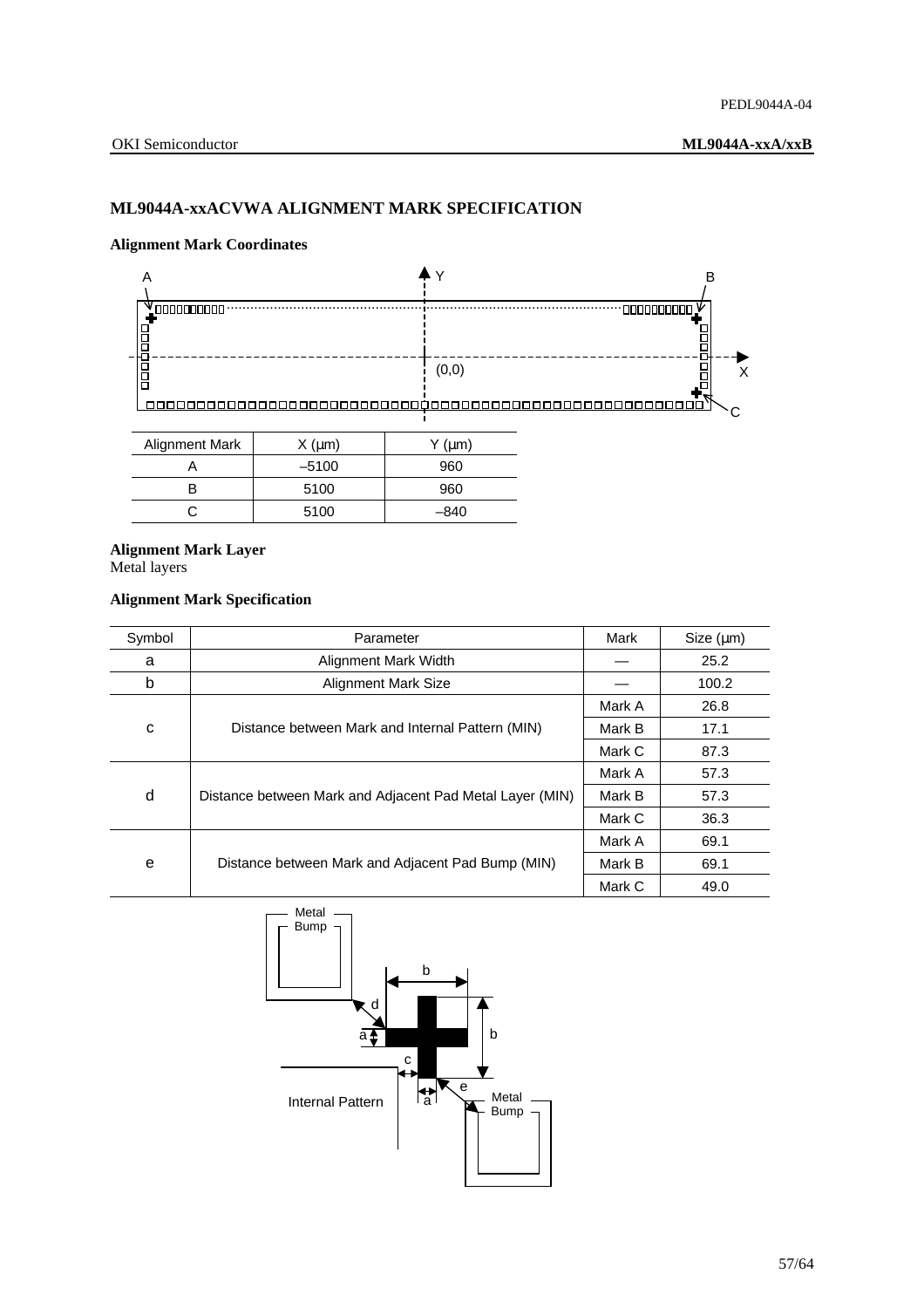## **ML9044A-xxB CVWA PAD CONFIGURATION**

### **Pad Layout**



### **Pad Coordinates**

Note: The ML9044A-xxB does not have the dummy pads corresponding to the pad numbers 56 to 62 and 183 to 189 for the ML9044A-xxA.

| Pad            | Symbol           | $X \text{ (µm)}$ | $Y$ ( $\mu$ m) | Pad | Symbol                 | $X \text{ (µm)}$ | $Y$ ( $\mu$ m) |
|----------------|------------------|------------------|----------------|-----|------------------------|------------------|----------------|
| 1              | V <sub>1</sub>   | $-5103$          | $-1100$        | 21  | DB <sub>3</sub>        | $-1323$          | $-1100$        |
| $\overline{c}$ | V <sub>2</sub>   | $-4914$          | $-1100$        | 22  | DB <sub>2</sub>        | $-1134$          | $-1100$        |
| 3              | $V_{3A}$         | $-4725$          | $-1100$        | 23  | DB <sub>1</sub>        | $-945$           | $-1100$        |
| 4              | $V_{3B}$         | $-4536$          | $-1100$        | 24  | DB <sub>0</sub>        | $-756$           | $-1100$        |
| 5              | $V_4$            | $-4347$          | $-1100$        | 25  | E                      | $-567$           | $-1100$        |
| 6              | $V_5$            | $-4158$          | $-1100$        | 26  | $R/\overline{W}$       | $-378$           | $-1100$        |
| $\overline{7}$ | $V_{5IN}$        | $-3969$          | $-1100$        | 27  | RS <sub>0</sub>        | $-189$           | $-1100$        |
| 8              | $V_{\rm CC}$     | $-3780$          | $-1100$        | 28  | RS <sub>1</sub>        | $\Omega$         | $-1100$        |
| 9              | $V_{\rm C}$      | $-3591$          | $-1100$        | 29  | SO                     | 189              | $-1100$        |
| 10             | $V_{IN}$         | $-3402$          | $-1100$        | 30  | SI                     | 378              | $-1100$        |
| 11             | BE               | $-3213$          | $-1100$        | 31  | <b>SHT</b>             | 567              | $-1100$        |
| 12             | V <sub>DD</sub>  | $-3024$          | $-1100$        | 32  | $\overline{\text{CS}}$ | 756              | $-1100$        |
| 13             | <b>CSR</b>       | $-2835$          | $-1100$        | 33  | OSC <sub>2</sub>       | 945              | $-1100$        |
| 14             | <b>SSR</b>       | $-2646$          | $-1100$        | 34  | $OSC_R$                | 1134             | $-1100$        |
| 15             | $S/\overline{P}$ | $-2457$          | $-1100$        | 35  | OSC <sub>1</sub>       | 1323             | $-1100$        |
| 16             | $V_{SS}$         | $-2268$          | $-1100$        | 36  | $T_3$                  | 1512             | $-1100$        |
| 17             | DB <sub>7</sub>  | $-2079$          | $-1100$        | 37  | T <sub>2</sub>         | 1701             | $-1100$        |
| 18             | $DB_6$           | $-1890$          | $-1100$        | 38  | T <sub>1</sub>         | 1890             | $-1100$        |
| 19             | DB <sub>5</sub>  | $-1701$          | $-1100$        | 39  | COM <sub>1</sub>       | 2079             | $-1100$        |
| 20             | $DB_4$           | $-1512$          | $-1100$        | 40  | COM <sub>2</sub>       | 2268             | $-1100$        |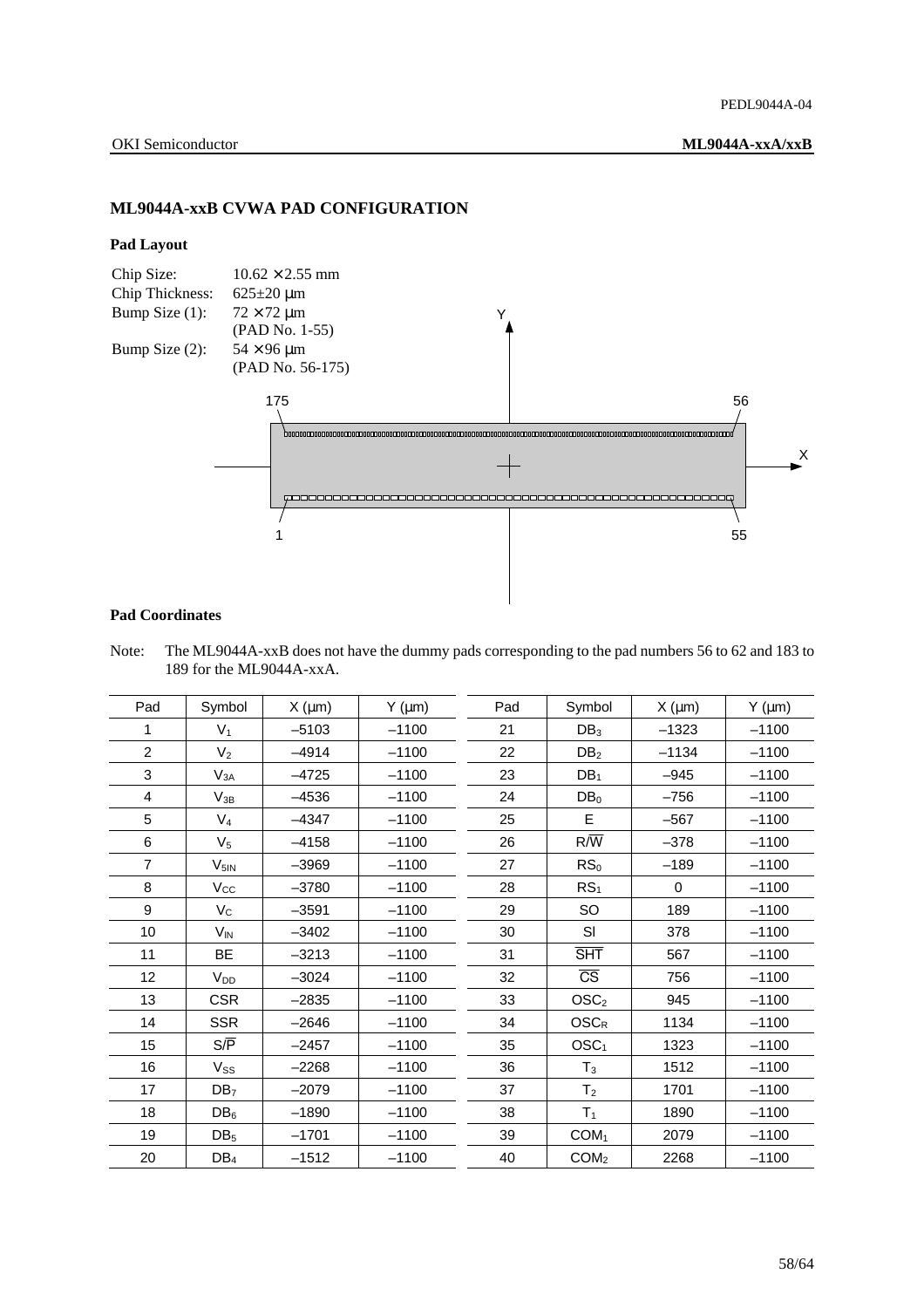## PEDL9044A-04

## OKI Semiconductor

| Pad | Symbol             | $X \text{ (µm)}$ | $Y$ ( $\mu$ m) | Pad | Symbol              | $X \text{ (µm)}$ | $Y$ ( $\mu$ m) |
|-----|--------------------|------------------|----------------|-----|---------------------|------------------|----------------|
| 41  | COM <sub>3</sub>   | 2457             | $-1100$        | 81  | $SEG_{95}$          | 2898             | 1088           |
| 42  | COM <sub>4</sub>   | 2646             | $-1100$        | 82  | $SEG_{94}$          | 2814             | 1088           |
| 43  | COM <sub>5</sub>   | 2835             | $-1100$        | 83  | SEG <sub>93</sub>   | 2730             | 1088           |
| 44  | COM <sub>6</sub>   | 3024             | $-1100$        | 84  | SEG <sub>92</sub>   | 2646             | 1088           |
| 45  | COM <sub>7</sub>   | 3213             | $-1100$        | 85  | $SEG_{91}$          | 2562             | 1088           |
| 46  | COM <sub>8</sub>   | 3402             | $-1100$        | 86  | SEG <sub>90</sub>   | 2478             | 1088           |
| 47  | COM <sub>9</sub>   | 3591             | $-1100$        | 87  | $SEG_{89}$          | 2394             | 1088           |
| 48  | $COM_{10}$         | 3780             | $-1100$        | 88  | SEG <sub>88</sub>   | 2310             | 1088           |
| 49  | COM <sub>11</sub>  | 3969             | $-1100$        | 89  | $SEG_{87}$          | 2226             | 1088           |
| 50  | COM <sub>12</sub>  | 4158             | $-1100$        | 90  | $SEG_{86}$          | 2142             | 1088           |
| 51  | COM <sub>13</sub>  | 4347             | $-1100$        | 91  | SEG <sub>85</sub>   | 2058             | 1088           |
| 52  | COM <sub>14</sub>  | 4536             | $-1100$        | 92  | $\mathsf{SEG}_{84}$ | 1974             | 1088           |
| 53  | COM <sub>15</sub>  | 4725             | $-1100$        | 93  | SEG <sub>83</sub>   | 1890             | 1088           |
| 54  | $COM_{16}$         | 4914             | $-1100$        | 94  | SEG <sub>82</sub>   | 1806             | 1088           |
| 55  | COM <sub>17</sub>  | 5103             | $-1100$        | 95  | SEG <sub>81</sub>   | 1722             | 1088           |
| 56  | SEG <sub>120</sub> | 4998             | 1088           | 96  | SEG <sub>80</sub>   | 1638             | 1088           |
| 57  | SEG <sub>119</sub> | 4914             | 1088           | 97  | SEG <sub>79</sub>   | 1554             | 1088           |
| 58  | SEG <sub>118</sub> | 4830             | 1088           | 98  | SEG <sub>78</sub>   | 1470             | 1088           |
| 59  | SEG <sub>117</sub> | 4746             | 1088           | 99  | SEG <sub>77</sub>   | 1386             | 1088           |
| 60  | SEG <sub>116</sub> | 4662             | 1088           | 100 | SEG <sub>76</sub>   | 1302             | 1088           |
| 61  | SEG <sub>115</sub> | 4578             | 1088           | 101 | SEG <sub>75</sub>   | 1218             | 1088           |
| 62  | SEG <sub>114</sub> | 4494             | 1088           | 102 | SEG <sub>74</sub>   | 1134             | 1088           |
| 63  | SEG <sub>113</sub> | 4410             | 1088           | 103 | SEG <sub>73</sub>   | 1050             | 1088           |
| 64  | SEG <sub>112</sub> | 4326             | 1088           | 104 | SEG <sub>72</sub>   | 966              | 1088           |
| 65  | SEG <sub>111</sub> | 4242             | 1088           | 105 | SEG <sub>71</sub>   | 882              | 1088           |
| 66  | SEG <sub>110</sub> | 4158             | 1088           | 106 | SEG <sub>70</sub>   | 798              | 1088           |
| 67  | SEG <sub>109</sub> | 4074             | 1088           | 107 | SEG <sub>69</sub>   | 714              | 1088           |
| 68  | SEG <sub>108</sub> | 3990             | 1088           | 108 | SEG <sub>68</sub>   | 630              | 1088           |
| 69  | SEG <sub>107</sub> | 3906             | 1088           | 109 | SEG <sub>67</sub>   | 546              | 1088           |
| 70  | SEG <sub>106</sub> | 3822             | 1088           | 110 | SEG <sub>66</sub>   | 462              | 1088           |
| 71  | SEG <sub>105</sub> | 3738             | 1088           | 111 | SEG <sub>65</sub>   | 378              | 1088           |
| 72  | SEG <sub>104</sub> | 3654             | 1088           | 112 | SEG <sub>64</sub>   | 294              | 1088           |
| 73  | SEG <sub>103</sub> | 3570             | 1088           | 113 | SEG <sub>63</sub>   | 210              | 1088           |
| 74  | SEG <sub>102</sub> | 3486             | 1088           | 114 | SEG <sub>62</sub>   | 126              | 1088           |
| 75  | SEG <sub>101</sub> | 3402             | 1088           | 115 | SEG <sub>61</sub>   | 42               | 1088           |
| 76  | SEG <sub>100</sub> | 3318             | 1088           | 116 | SEG <sub>60</sub>   | $-42$            | 1088           |
| 77  | $SEG_{99}$         | 3234             | 1088           | 117 | SEG <sub>59</sub>   | $-126$           | 1088           |
| 78  | $SEG_{98}$         | 3150             | 1088           | 118 | SEG <sub>58</sub>   | $-210$           | 1088           |
| 79  | SEG <sub>97</sub>  | 3066             | 1088           | 119 | SEG <sub>57</sub>   | $-294$           | 1088           |
| 80  | $SEG_{96}$         | 2982             | 1088           | 120 | SEG <sub>56</sub>   | $-378$           | 1088           |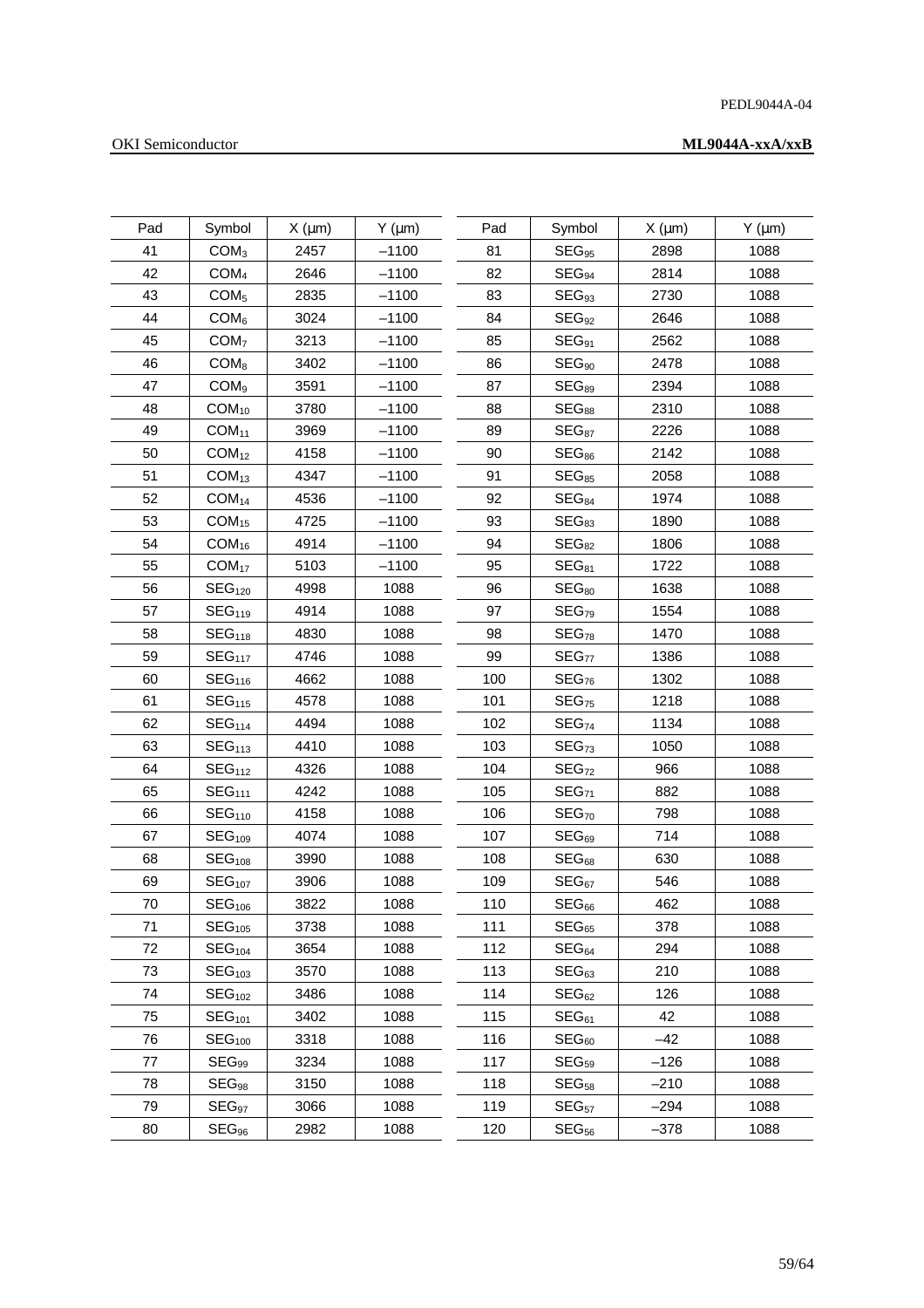## PEDL9044A-04

## OKI Semiconductor

| Pad | Symbol            | $X$ ( $\mu$ m) | $Y$ ( $\mu$ m) | Pad | Symbol            | $X \text{ (µm)}$ | $Y$ ( $\mu$ m) |
|-----|-------------------|----------------|----------------|-----|-------------------|------------------|----------------|
| 121 | SEG <sub>55</sub> | $-462$         | 1088           | 149 | SEG <sub>27</sub> | $-2814$          | 1088           |
| 122 | SEG <sub>54</sub> | $-546$         | 1088           | 150 | SEG <sub>26</sub> | $-2898$          | 1088           |
| 123 | SEG <sub>53</sub> | $-630$         | 1088           | 151 | SEG <sub>25</sub> | $-2982$          | 1088           |
| 124 | SEG <sub>52</sub> | $-714$         | 1088           | 152 | SEG <sub>24</sub> | $-3066$          | 1088           |
| 125 | SEG <sub>51</sub> | $-798$         | 1088           | 153 | SEG <sub>23</sub> | $-3150$          | 1088           |
| 126 | SEG <sub>50</sub> | $-882$         | 1088           | 154 | SEG <sub>22</sub> | $-3234$          | 1088           |
| 127 | SEG <sub>49</sub> | $-966$         | 1088           | 155 | SEG <sub>21</sub> | $-3318$          | 1088           |
| 128 | SEG <sub>48</sub> | $-1050$        | 1088           | 156 | SEG <sub>20</sub> | $-3402$          | 1088           |
| 129 | SEG <sub>47</sub> | $-1134$        | 1088           | 157 | SEG <sub>19</sub> | $-3486$          | 1088           |
| 130 | SEG <sub>46</sub> | $-1218$        | 1088           | 158 | SEG <sub>18</sub> | $-3570$          | 1088           |
| 131 | SEG <sub>45</sub> | $-1302$        | 1088           | 159 | SEG <sub>17</sub> | $-3654$          | 1088           |
| 132 | SEG <sub>44</sub> | $-1386$        | 1088           | 160 | SEG <sub>16</sub> | $-3738$          | 1088           |
| 133 | SEG <sub>43</sub> | $-1470$        | 1088           | 161 | SEG <sub>15</sub> | $-3822$          | 1088           |
| 134 | SEG <sub>42</sub> | $-1554$        | 1088           | 162 | SEG <sub>14</sub> | $-3906$          | 1088           |
| 135 | SEG <sub>41</sub> | $-1638$        | 1088           | 163 | SEG <sub>13</sub> | $-3990$          | 1088           |
| 136 | SEG <sub>40</sub> | $-1722$        | 1088           | 164 | SEG <sub>12</sub> | $-4074$          | 1088           |
| 137 | SEG <sub>39</sub> | $-1806$        | 1088           | 165 | SEG <sub>11</sub> | $-4158$          | 1088           |
| 138 | SEG <sub>38</sub> | $-1890$        | 1088           | 166 | SEG <sub>10</sub> | $-4242$          | 1088           |
| 139 | SEG <sub>37</sub> | $-1974$        | 1088           | 167 | SEG <sub>9</sub>  | $-4326$          | 1088           |
| 140 | SEG <sub>36</sub> | $-2058$        | 1088           | 168 | $SEG_8$           | $-4410$          | 1088           |
| 141 | SEG <sub>35</sub> | $-2142$        | 1088           | 169 | SEG <sub>7</sub>  | $-4494$          | 1088           |
| 142 | SEG <sub>34</sub> | $-2226$        | 1088           | 170 | SEG <sub>6</sub>  | $-4578$          | 1088           |
| 143 | SEG <sub>33</sub> | $-2310$        | 1088           | 171 | SEG <sub>5</sub>  | $-4662$          | 1088           |
| 144 | SEG <sub>32</sub> | $-2394$        | 1088           | 172 | SEG <sub>4</sub>  | $-4746$          | 1088           |
| 145 | SEG <sub>31</sub> | $-2478$        | 1088           | 173 | SEG <sub>3</sub>  | $-4830$          | 1088           |
| 146 | SEG <sub>30</sub> | $-2562$        | 1088           | 174 | SEG <sub>2</sub>  | $-4914$          | 1088           |
| 147 | SEG <sub>29</sub> | $-2646$        | 1088           | 175 | SEG <sub>1</sub>  | $-4998$          | 1088           |
| 148 | SEG <sub>28</sub> | $-2730$        | 1088           |     |                   |                  |                |
|     |                   |                |                |     |                   |                  |                |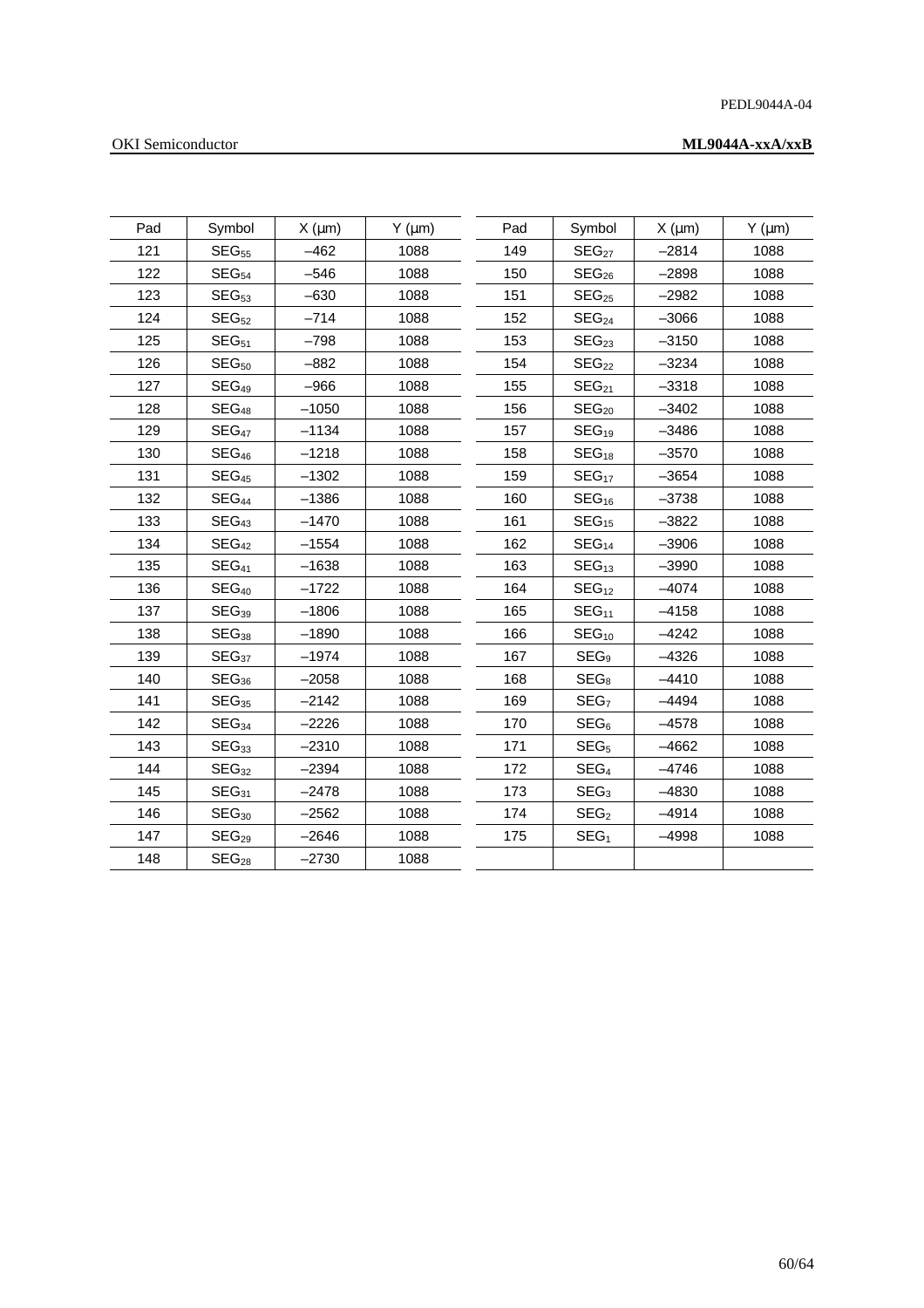## **ML9044A-xxBCVWA ALIGNMENT MARK SPECIFICATION**

### **Alignment Mark Coordinates**



## **Alignment Mark Layer**

Metal layers

## **Alignment Mark Specification**

| Symbol | Parameter                                                | Mark   | Size (µm) |
|--------|----------------------------------------------------------|--------|-----------|
| a      | Alignment Mark Width                                     |        | 25.2      |
| b      | <b>Alignment Mark Size</b>                               |        | 100.2     |
| C      |                                                          | Mark A | 26.8      |
|        | Distance between Mark and Internal Pattern (MIN)         | Mark B | 17.1      |
|        |                                                          | Mark C | 87.3      |
|        |                                                          | Mark A | 57.3      |
| d      | Distance between Mark and Adjacent Pad Metal Layer (MIN) | Mark B | 57.3      |
|        |                                                          | Mark C | 164.7     |
| e      |                                                          | Mark A | 69.1      |
|        | Distance between Mark and Adjacent Pad Bump (MIN)        | Mark B | 69.1      |
|        |                                                          | Mark C | 173.7     |

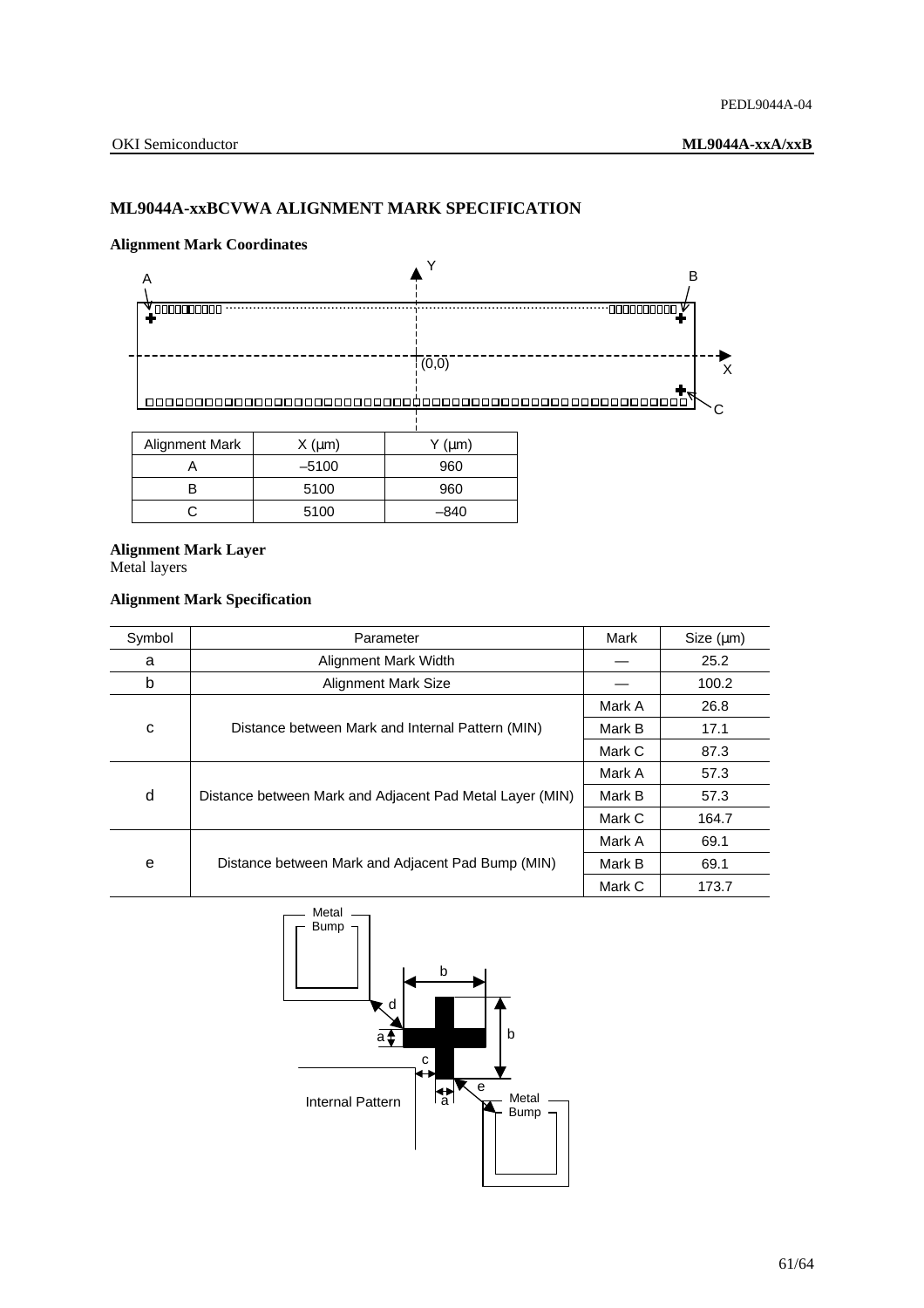## **ML9044A-xxA/xxBCVWA GOLD BUMP SPECIFICATION**

## **Gold Bump Specification**

|        |                                                         |            |                                                   | (Unit: $\mu$ m) |
|--------|---------------------------------------------------------|------------|---------------------------------------------------|-----------------|
| Symbol | Parameter                                               | <b>MIN</b> | <b>TYP</b>                                        | <b>MAX</b>      |
| A      | Bump Pitch (Min Section: Output Section)                | 84         |                                                   |                 |
| B      | Bump Size (Output Section: Pitch Direction)             | 49         | 54                                                | 59              |
| C.     | Bump Size (Output Section: Depth Direction)             | 91         | 96                                                | 101             |
| D      | Bump-to-Bump Distance (Output Section: Pitch Direction) | 25         | 30                                                | 35              |
| E.     | Bump Size (Input Section: Pitch Direction)              | 67         | 72                                                | 77              |
| F.     | Bump Size (Input Section: Depth Direction)              | 67         | 72                                                | 77              |
| G      | Bump-to-Bump Distance (Input Section: Pitch Direction)  | 112        | 117                                               | 122             |
| H      | Sliding of Total Bump Pitches                           |            |                                                   | 2               |
|        | <b>Bump Height</b>                                      | 10         | 15                                                | 20              |
|        | Bump Height Dispersion Inside Chip (Range)              |            |                                                   | 4               |
| J      | <b>Bump Edge Height</b>                                 |            |                                                   | 5               |
| Κ      | Shear Strength (g)                                      | 30         |                                                   |                 |
|        | Bump Hardness (Hv: 25 g load)                           | 50         | 90                                                | 130             |
|        |                                                         |            | $\blacksquare$ Chin Siza: 10.62 mm $\vee$ 2.55 mm |                 |

<sup>■</sup> Chip Size; 10.62 mm  $\times$  2.55 mm ■ Chip Thickness; 625 ±20 μm

# **Top View and Cross Section View**



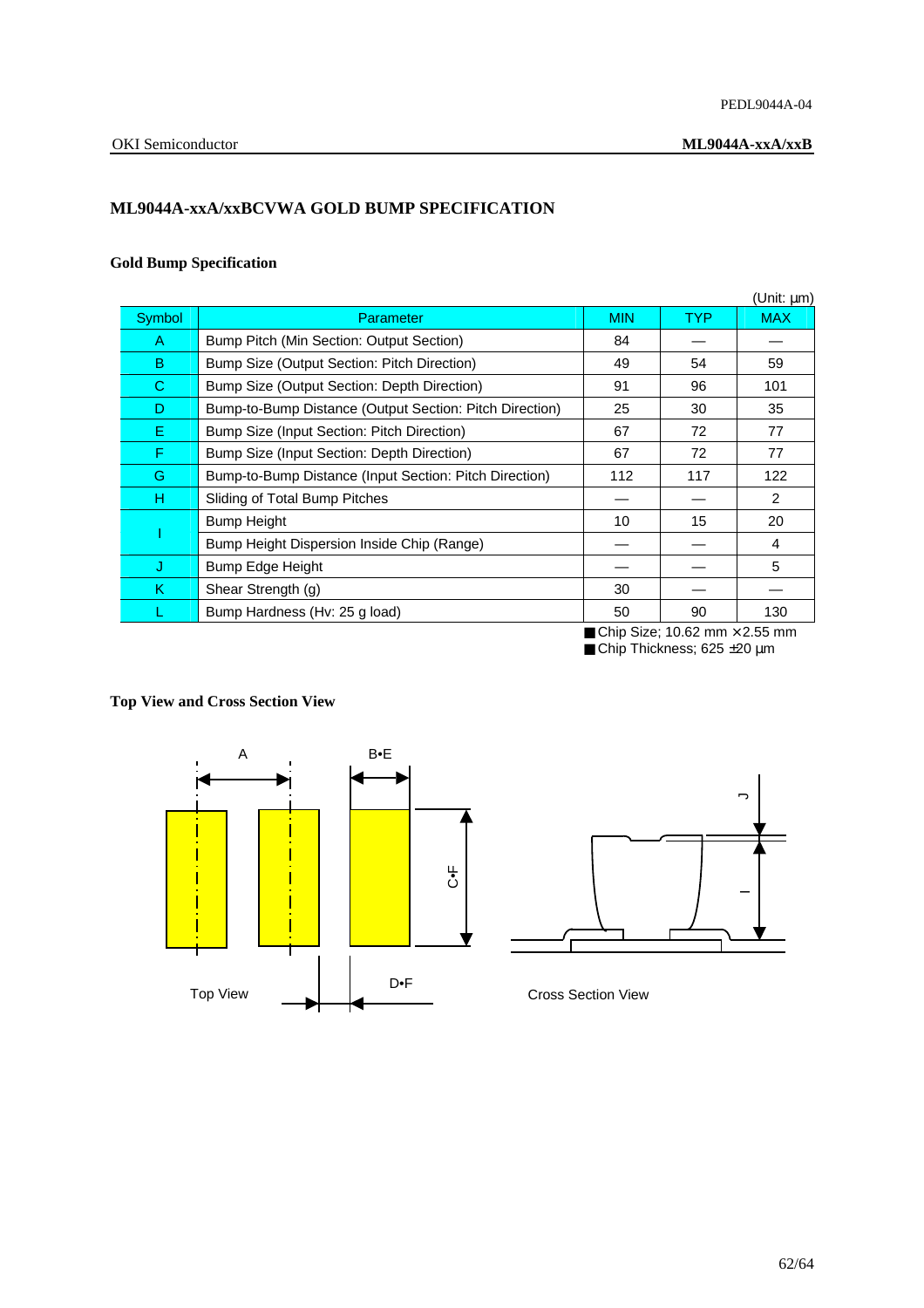## **REVISION HISTORY**

| Document     | Date         | Page     |         |                                                                                                                                                                                                                                                                                                             |  |
|--------------|--------------|----------|---------|-------------------------------------------------------------------------------------------------------------------------------------------------------------------------------------------------------------------------------------------------------------------------------------------------------------|--|
| No.          |              | Previous | Current | Description                                                                                                                                                                                                                                                                                                 |  |
|              |              | Edition  | Edition |                                                                                                                                                                                                                                                                                                             |  |
| PEDL9044A-01 | Dec. 2001    |          |         | Preliminary first edition                                                                                                                                                                                                                                                                                   |  |
|              |              | 5        | 5       | Changed descriptions of Symbol BE.<br>Changed descriptions of Symbols V <sub>c</sub> and V <sub>cc</sub> .                                                                                                                                                                                                  |  |
|              |              | 6        | 6       | Changed description of Symbol S/P.<br>Added Symbol DUMMY and descriptions.                                                                                                                                                                                                                                  |  |
|              |              | 8        | 8       | Integrated Parameters " "H" Input Voltage 1"<br>and ""H" Input Voltage 2", and Parameters ""L"<br>Input Voltage 1" and ""L" Input Voltage 2".<br>Changed Min. value of ""L" input voltage" from<br>$-0.3$ to 0.<br>Changed condition of Parameter "Input Current<br>2" from $V_1 = V_{DD}$ to $V_1 = GND$ . |  |
|              |              | 10       | 10      | Changed Note 6.                                                                                                                                                                                                                                                                                             |  |
| PEDL9044A-02 | Feb. 1, 2002 | 12       | 12      | Added Note.                                                                                                                                                                                                                                                                                                 |  |
|              |              | 13       | 13      | Added CS "H" pulse width.                                                                                                                                                                                                                                                                                   |  |
|              |              | 32       | 32      | Changed timing diagrams.<br>Added Note 3.                                                                                                                                                                                                                                                                   |  |
|              |              | 35       | 35      | Changed caption 4) from "Display Mode<br>Setting" to "Display ON/OFF Control".<br>Partially changed Section (1) of 4).                                                                                                                                                                                      |  |
|              |              | 36       | 36      | Partially changed Section (3) of 6).                                                                                                                                                                                                                                                                        |  |
|              |              | 37       | 37      | Partially changed Section 8).                                                                                                                                                                                                                                                                               |  |
|              |              | 38       | 38      | Partially changed Section 11).                                                                                                                                                                                                                                                                              |  |
|              | Feb. 6, 2002 | 1        | 1       | Partially changed the content of Section<br>"FEATURES".                                                                                                                                                                                                                                                     |  |
|              |              | 8        | 8       | Changed a symbol in column "Applicable pin"<br>from CS to CS.                                                                                                                                                                                                                                               |  |
|              |              | 19       | 19      | Partially changed Section (1) of 1).                                                                                                                                                                                                                                                                        |  |
|              |              | 20       | 20      | Partially changed Section (2).                                                                                                                                                                                                                                                                              |  |
| PEDL9044A-03 |              | 21       | 21      | Partially changed Section "Arbitrator<br>RAM (ABRAM)".                                                                                                                                                                                                                                                      |  |
|              |              | 27       | 27      | Changed the figure for ADC.                                                                                                                                                                                                                                                                                 |  |
|              |              | 35       | 35      | Partially changed Section 3).                                                                                                                                                                                                                                                                               |  |
|              |              | 37       | 37      | Partially changed Section 9).                                                                                                                                                                                                                                                                               |  |
|              |              | 40       | 40      | Partially changed Section 4).                                                                                                                                                                                                                                                                               |  |
|              |              | 37       | 37      | Partially changed Section 7) and Section 8).                                                                                                                                                                                                                                                                |  |
| PEDL9044A-04 | Apr. 8, 2002 | 40       | 40      | Partially changed Section 4).                                                                                                                                                                                                                                                                               |  |
|              |              | 53       | 53      | Partially added the content of Section 4) in (C).                                                                                                                                                                                                                                                           |  |